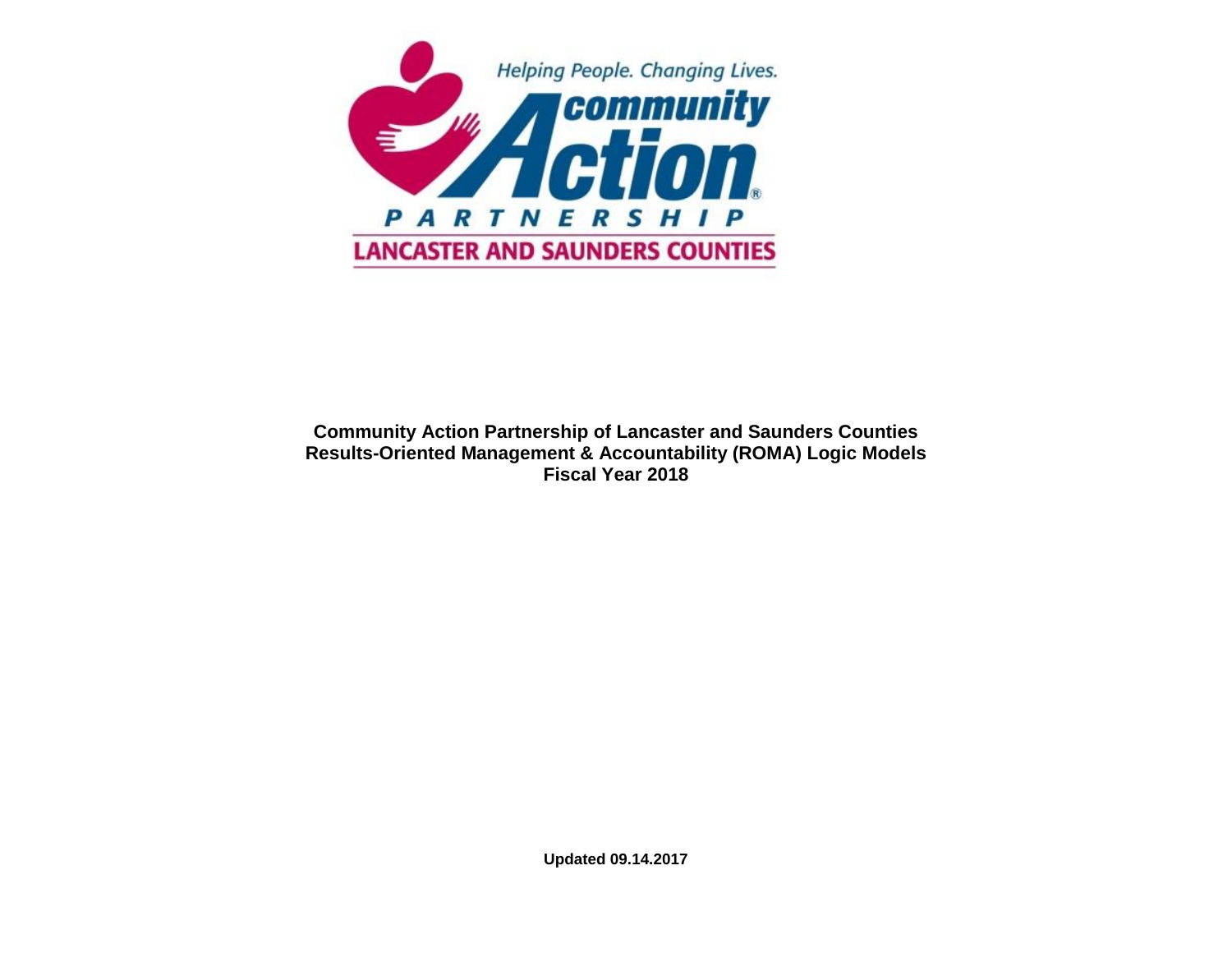# **AFI-IDA Program FY18**

| (1)<br><b>Identified</b><br>Problem, Need,<br><b>Situation</b><br>Statement of the<br>specific problem or<br>need you will address.<br>Consider community<br>needs and resources. | (2)<br><b>Service or</b><br><b>Activity</b><br>Identify the service or<br>activity that is<br>expected to produce<br>the outcome given the<br>need or problem<br>identified. Include the<br>number of clients<br>estimated to be<br>served, or number of<br>units to be offered.<br>and a timeframe. | (3)<br><b>Expected</b><br><b>Outcome</b><br>General statement of<br>results expected.<br>These are the<br>significant benefits<br>derived from<br>participation in a<br>service intervention or<br>activity.                                     | (4)<br><b>Indicator</b><br>Projected # of<br>individuals expected<br>to achieve each<br>outcome divided by<br>the number served;<br>the % expected to<br>achieve.                                                                                                                                                          | (5)<br><b>Actual Results</b><br>The <b>Actual</b> # of<br>individuals achieving<br>the outcome, divided<br>by the number served;<br>the % of children who<br>achieved each<br>outcome. | (6)<br><b>Measurement</b><br><b>Tool</b><br>Describe the sources<br>of data, how it is<br>collected, and staff<br>assigned to the<br>$task(s)$ .                                                                                                                                                                                                                                                        | (7)<br><b>Data Source</b><br>Include Collection<br>Procedure and<br>Personnel<br>Responsible.                                                                                                                                                            | (8)<br><b>Frequency of</b><br><b>Data Collection</b><br>and Reporting<br>Describe how often<br>data is collected and<br>reported both inside<br>and outside the CAA.                                                                                   |
|-----------------------------------------------------------------------------------------------------------------------------------------------------------------------------------|------------------------------------------------------------------------------------------------------------------------------------------------------------------------------------------------------------------------------------------------------------------------------------------------------|--------------------------------------------------------------------------------------------------------------------------------------------------------------------------------------------------------------------------------------------------|----------------------------------------------------------------------------------------------------------------------------------------------------------------------------------------------------------------------------------------------------------------------------------------------------------------------------|----------------------------------------------------------------------------------------------------------------------------------------------------------------------------------------|---------------------------------------------------------------------------------------------------------------------------------------------------------------------------------------------------------------------------------------------------------------------------------------------------------------------------------------------------------------------------------------------------------|----------------------------------------------------------------------------------------------------------------------------------------------------------------------------------------------------------------------------------------------------------|--------------------------------------------------------------------------------------------------------------------------------------------------------------------------------------------------------------------------------------------------------|
| Low-income<br>households have<br>difficulty providing<br>their basic needs<br>including shelter,<br>food, and clothing                                                            | <b>Financial Well-Being</b><br>staff will budget with<br>25 participants to<br>identify income and<br>income supports<br>available to meet<br>basic needs.                                                                                                                                           | Participants will<br>provide for the basic<br>needs of their<br>households, using<br>income and income<br>supports, by paying<br>rent/mortgage and<br>utilities on time and<br>providing necessary<br>food and clothing for<br>their households. | 25 of 25 (100%) will<br>pay rent/mortgage<br>and utilities on time<br>and provide<br>necessary food and<br>clothing for their<br>households for 90<br>days.<br>20 of 25 (75%) will<br>pay rent/mortgage<br>and utilities on time<br>and provide<br>necessary food and<br>clothing for their<br>households for 180<br>days. |                                                                                                                                                                                        | <b>Financial Well-Being</b><br>staff will budget with<br>participants and track<br>the participants'<br>budget outcomes in<br>participant files.<br>Participant goals of<br>"achieve and maintain<br>capacity to meet basic<br>needs" for 90 and 180<br>days will be added for<br>each participant in<br>ServicePoint and will<br>be updated by<br><b>Financial Well-Being</b><br>staff as appropriate. | <b>Financial Well-Being</b><br>staff will track<br>participants' budget<br>outcomes in case<br>management notes<br>with each meeting.<br><b>Financial Well-Being</b><br>staff will update<br>ServicePoint goals as<br>appropriate.                       | Participants' budget<br>outcomes will be<br>discussed in case<br>management<br>meetings and noted in<br>participant files with<br>each meeting.<br>Participants<br>completing goals will<br>be reported through<br>CSBG 6-month and<br>annual reports. |
| Low-income<br>households are<br>unable to make first-<br>time home<br>purchases, pay for<br>post-secondary<br>education, and<br>capitalize small<br>businesses.                   | 25 participants, 8 of<br>which will be new<br>enrollees, will save<br>income through the<br>program, which<br>qualifies them to<br>receive matching<br>funds. Participants<br>will receive case<br>management<br>services to establish                                                               | Low-income<br>households will<br>purchase assets<br>using their required<br>savings combined<br>with matching funds.                                                                                                                             | 6 out of 25 (24%) of<br>participants will<br>purchase an asset<br>using their required<br>savings and<br>matching funds<br>during FY 2018.<br>$-3$ out of 6<br>purchases will be<br>houses.                                                                                                                                |                                                                                                                                                                                        | <b>Financial Well-Being</b><br>staff receive<br>participant IDA<br>savings account<br>statements monthly<br>from US Bank, and<br>records participant<br>savings in<br>ServicePoint and the<br>IDA tracking<br>database.                                                                                                                                                                                 | <b>US Bank mails</b><br>monthly bank<br>statements for<br>participant accounts to<br><b>Financial Well-Being</b><br>staff, who collect and<br>record information<br>from these in<br>ServicePoint and the<br><b>IDA</b> tracking<br>database, then keeps | Savings account<br>statements are<br>collected monthly.<br>Asset purchase<br>documentation is<br>collected as<br>participants prepare to<br>purchase assets.<br>Participant progress is<br>noted in files as<br>participants report it to              |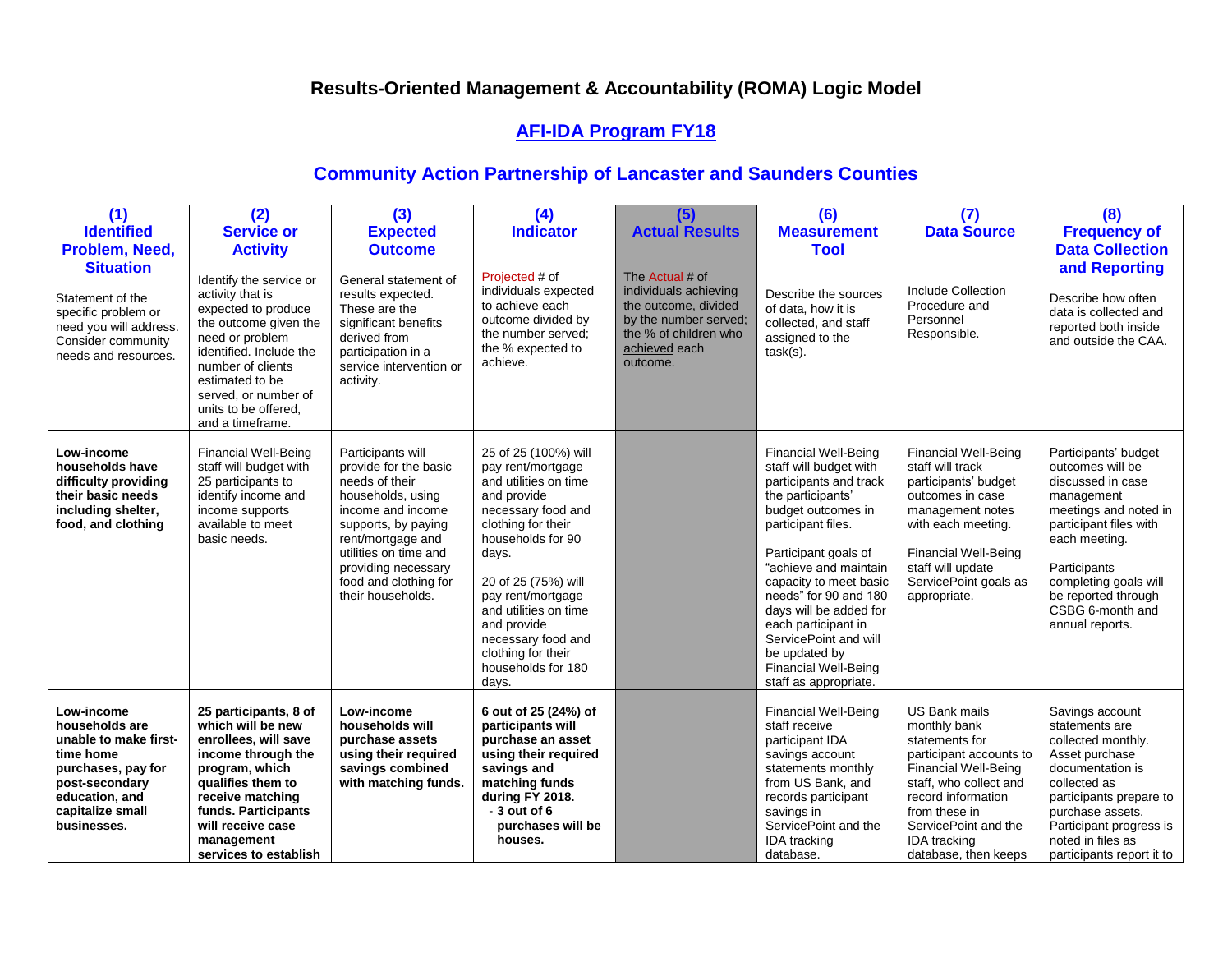|                                                                                                                                               | and improve<br>budgeting skills and<br>to prepare for and<br>facilitate the<br>purchase of their<br>program assets.<br><b>Participants will</b><br>receive credit<br>counseling services<br>as part of this case<br>management. |                                                                                                                                                                                                                                                                                                                                                                                                                                                                     | 8 out of 8 (100%) of<br>new participants will<br>open a new IDA<br>account.<br>12 out of 25 (48%) of<br>participants will<br>improve their credit<br>scores.                                                                                                                                                      | Participants provide<br>asset purchase<br>information, potentially<br>including purchase<br>contracts, loan<br>applications, purchase<br>closing<br>documentation,<br>invoices, business<br>plans, order forms,<br>student account<br>statements, and other<br>documentation<br>supporting purchases<br>- this documentation<br>is kept by Financial<br>Well-Being staff in<br>participant files.<br><b>Financial Well-Being</b><br>staff track participant<br>progress towards<br>program requirements<br>and goals and notes<br>this in participant files.                                                                                                                                                                     | hard copies in the<br>participant files.<br>Participants deliver<br>asset purchase<br>information to<br><b>Financial Well-Being</b><br>staff, who keep hard<br>copies in the<br>participant files.<br><b>Financial Well-Being</b><br>staff update<br>participant files as<br>participants make<br>progress towards<br>goals and program<br>requirements.                                                                                                                                                                                                                                      | <b>Financial Well-Being</b><br>staff, at least monthly.<br>Current participant<br>savings, total<br>purchases, and<br>participant progress<br>towards program<br>requirements are<br>reported monthly to<br>Fiscal to ensure<br>proper allocation of<br>matching funds and<br>on the Board Report.<br>This information is<br>also reported quarterly<br>to AFI. NPI progress<br>is reported every 6<br>months through<br>CSBG 6-month and<br>annual reports. |
|-----------------------------------------------------------------------------------------------------------------------------------------------|---------------------------------------------------------------------------------------------------------------------------------------------------------------------------------------------------------------------------------|---------------------------------------------------------------------------------------------------------------------------------------------------------------------------------------------------------------------------------------------------------------------------------------------------------------------------------------------------------------------------------------------------------------------------------------------------------------------|-------------------------------------------------------------------------------------------------------------------------------------------------------------------------------------------------------------------------------------------------------------------------------------------------------------------|----------------------------------------------------------------------------------------------------------------------------------------------------------------------------------------------------------------------------------------------------------------------------------------------------------------------------------------------------------------------------------------------------------------------------------------------------------------------------------------------------------------------------------------------------------------------------------------------------------------------------------------------------------------------------------------------------------------------------------|-----------------------------------------------------------------------------------------------------------------------------------------------------------------------------------------------------------------------------------------------------------------------------------------------------------------------------------------------------------------------------------------------------------------------------------------------------------------------------------------------------------------------------------------------------------------------------------------------|--------------------------------------------------------------------------------------------------------------------------------------------------------------------------------------------------------------------------------------------------------------------------------------------------------------------------------------------------------------------------------------------------------------------------------------------------------------|
| Low-income<br>households lack<br>financial capability,<br>causing them to<br>experience lower net<br>worth and lower<br>financial well-being. | <b>Financial Well-Being</b><br>staff will provide<br>group-based and<br>individual services<br>to 25 participants.                                                                                                              | Participants will take<br>action on their goals,<br>using the knowledge,<br>skills and support they<br>gain from their group-<br>based and<br>individualized<br>services, to increase<br>savings, improve<br>credit histories,<br>budget to meet basic<br>needs, and complete<br>asset purchases.<br>These changes will<br>increase participants'<br>net worth and their<br>financial well-being as<br>measure by the CFPB<br><b>Financial Well-Being</b><br>Scale. | 24 of 25 (96%)<br>participants will<br>save money, pay<br>down debt, or<br>complete an asset<br>purchase, resulting<br>in higher net worth.<br>24 of 25 (96%)<br>participants will<br>save money, pay<br>down debt, or<br>complete an asset<br>purchase, resulting<br>in improved financial<br>well-being scores. | Participants will report<br>asset values, bank<br>account balances, and<br>amounts owed at<br>enrollment, with each<br>asset purchase, at<br>least yearly, and at<br>the completion of their<br>program participation.<br><b>Financial Well-Being</b><br>staff will retrieve<br>Experian credit<br>reports as participants<br>enroll, with each<br>purchase, at least<br>yearly, and at<br>completion of<br>participants' program<br>participation.<br>Participants will<br>complete CFPB<br><b>Financial Well-Being</b><br>Scales at enrollment,<br>with each purchase, at<br>least yearly, and at<br>completion of program<br>participation.<br><b>Financial Well-Being</b><br>staff will calculate and<br>track net worth and | Participant-reported<br>net worth information,<br>credit reports, and<br>scored Financial Well-<br>Being Scales will be<br>kept by Financial<br>Well-Being staff in<br>participant files.<br><b>Financial Well-Being</b><br>staff will collect this<br>information at<br>enrollment, with each<br>purchase, at least<br>yearly, and as<br>participants complete<br>their program<br>participation.<br>Goals of increasing<br>net worth and<br>improving Financial<br>Well-Being will be<br>added in ServicePoint<br>and updated as<br>appropriate by<br><b>Financial Well-Being</b><br>staff. | Participant-reported<br>information is<br>collected at beginning<br>and end of<br>participation, or at<br>least once per<br>program year.<br>Participants who<br>achieved increased<br>net worth and<br>improved financial<br>well-being will be<br>reported with the 6-<br>month and annual<br>CSBG reports.                                                                                                                                                |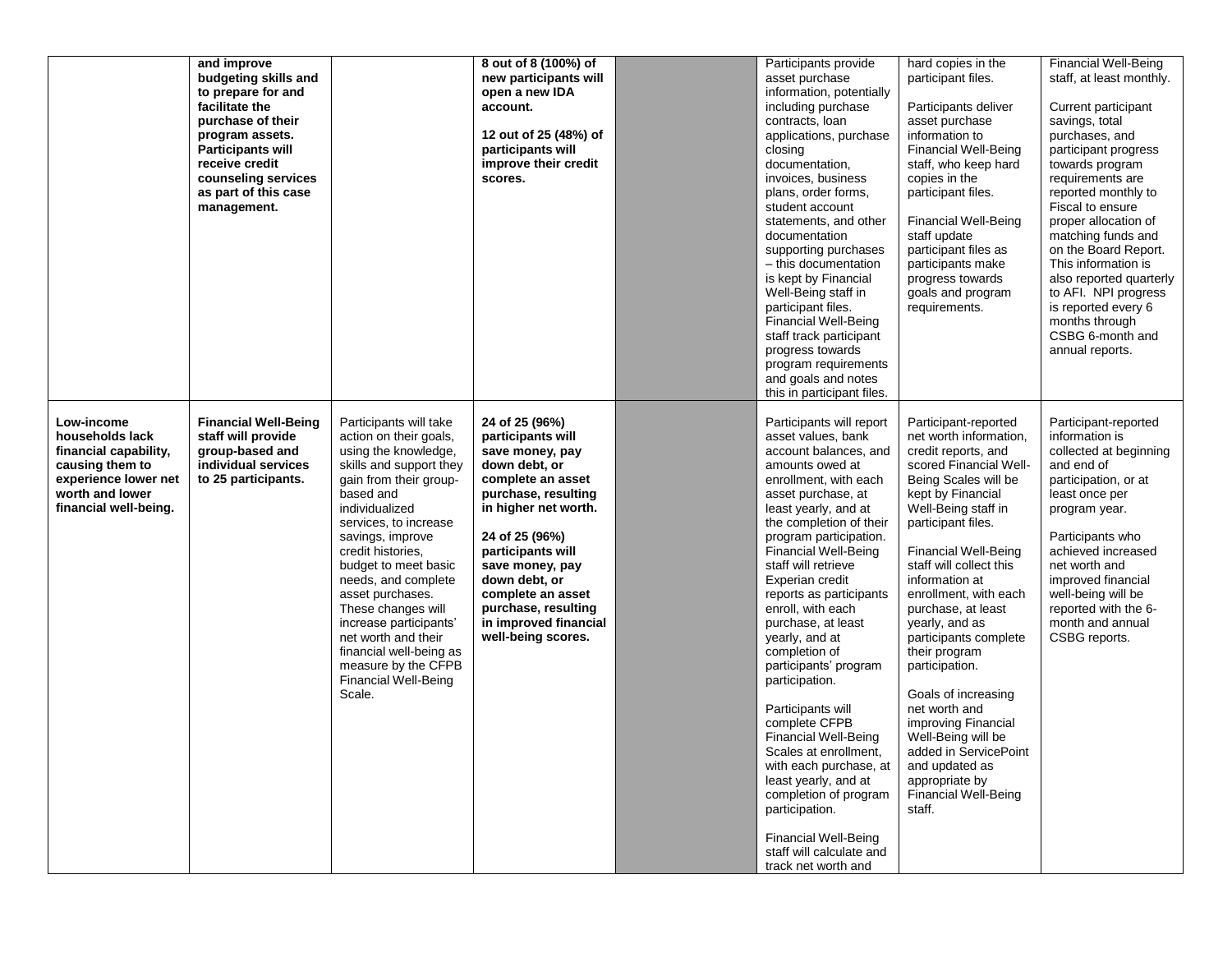|                                                                                                                                     |                                                                                                                                                                                                                                                                                                                                                                                                                                                                                 |                                                                                                            |                                                                                                                                                                                                                                                        | score Financial Well-                                                                                                                                                                                                                                                                                                                                                                                                                                                                                                                                                                                                                                                                                                                                                                                                                      |                                                                                                                                                                                                                                                                                                                                                                                                                                                                                                                                                                                                                                                                                                                                                                                                                                                                                                                                                                                                  |                                                                                                                                                                                                                                                                                                                                                                                                                                                                                                                                                                                                                                                                                                                                                                                           |
|-------------------------------------------------------------------------------------------------------------------------------------|---------------------------------------------------------------------------------------------------------------------------------------------------------------------------------------------------------------------------------------------------------------------------------------------------------------------------------------------------------------------------------------------------------------------------------------------------------------------------------|------------------------------------------------------------------------------------------------------------|--------------------------------------------------------------------------------------------------------------------------------------------------------------------------------------------------------------------------------------------------------|--------------------------------------------------------------------------------------------------------------------------------------------------------------------------------------------------------------------------------------------------------------------------------------------------------------------------------------------------------------------------------------------------------------------------------------------------------------------------------------------------------------------------------------------------------------------------------------------------------------------------------------------------------------------------------------------------------------------------------------------------------------------------------------------------------------------------------------------|--------------------------------------------------------------------------------------------------------------------------------------------------------------------------------------------------------------------------------------------------------------------------------------------------------------------------------------------------------------------------------------------------------------------------------------------------------------------------------------------------------------------------------------------------------------------------------------------------------------------------------------------------------------------------------------------------------------------------------------------------------------------------------------------------------------------------------------------------------------------------------------------------------------------------------------------------------------------------------------------------|-------------------------------------------------------------------------------------------------------------------------------------------------------------------------------------------------------------------------------------------------------------------------------------------------------------------------------------------------------------------------------------------------------------------------------------------------------------------------------------------------------------------------------------------------------------------------------------------------------------------------------------------------------------------------------------------------------------------------------------------------------------------------------------------|
|                                                                                                                                     |                                                                                                                                                                                                                                                                                                                                                                                                                                                                                 |                                                                                                            |                                                                                                                                                                                                                                                        | Being Scales and                                                                                                                                                                                                                                                                                                                                                                                                                                                                                                                                                                                                                                                                                                                                                                                                                           |                                                                                                                                                                                                                                                                                                                                                                                                                                                                                                                                                                                                                                                                                                                                                                                                                                                                                                                                                                                                  |                                                                                                                                                                                                                                                                                                                                                                                                                                                                                                                                                                                                                                                                                                                                                                                           |
|                                                                                                                                     |                                                                                                                                                                                                                                                                                                                                                                                                                                                                                 |                                                                                                            |                                                                                                                                                                                                                                                        | report improvements                                                                                                                                                                                                                                                                                                                                                                                                                                                                                                                                                                                                                                                                                                                                                                                                                        |                                                                                                                                                                                                                                                                                                                                                                                                                                                                                                                                                                                                                                                                                                                                                                                                                                                                                                                                                                                                  |                                                                                                                                                                                                                                                                                                                                                                                                                                                                                                                                                                                                                                                                                                                                                                                           |
|                                                                                                                                     |                                                                                                                                                                                                                                                                                                                                                                                                                                                                                 |                                                                                                            |                                                                                                                                                                                                                                                        |                                                                                                                                                                                                                                                                                                                                                                                                                                                                                                                                                                                                                                                                                                                                                                                                                                            |                                                                                                                                                                                                                                                                                                                                                                                                                                                                                                                                                                                                                                                                                                                                                                                                                                                                                                                                                                                                  |                                                                                                                                                                                                                                                                                                                                                                                                                                                                                                                                                                                                                                                                                                                                                                                           |
| Low-income<br>households lack<br>financial and<br>practical knowledge<br>relating to the<br>financial system and<br>asset purchases | 16 participants will<br>attend MoneySmart<br>modules or asset-<br>specific education,<br>which consists of<br><b>NeighborWorks</b><br><b>First-time</b><br>Homebuyer class for<br>house purchases,<br><b>Education Funding</b><br>Plans or<br><b>EducationQuest</b><br>counseling for<br>education<br>purchases, or a<br>business plan<br>approved by a<br>financial institution<br>or microenterprise<br>development<br>organization for<br>small business<br>capitalizations. | Participants will gain<br>an understanding of<br>how to use the<br>financial system and<br>purchase assets | 16 out of 16 (100%)<br>participants will<br>increase their<br>practical and<br>financial knowledge<br>relating to the<br>financial system and<br>asset purchases<br>through completion<br>of MoneySmart<br>trainings and asset-<br>specific education. | in ServicePoint<br><b>Financial Well-Being</b><br>staff or volunteer<br>trainers will collect<br>sign-in sheets and<br>pre- and post-<br>assessments for<br>MoneySmart<br>classroom sessions,<br>and participants who<br>complete MoneySmart<br>via the computer-<br>based course will<br>provide certificates<br>created by the course<br>to Financial Well-<br>Being staff.<br>Participants will<br>provide certificates<br>showing completion of<br>Neighborworks' First-<br>time homebuyer<br>classes, business<br>plans approved by<br>SCORE or CDR, or<br><b>Education Funding</b><br>plans developed with<br>the Financial Well-<br>Being staff, which<br>show costs of<br>education and<br>availability of financial<br>aid and other sources<br>of payment for the<br>education expenses,<br>including program<br>matching funds. | <b>Financial Well-Being</b><br>staff will collect sign-in<br>sheets and pre- and<br>post-assessments<br>from MoneySmart<br>classroom sessions<br>that Financial Well-<br>Being staff lead and<br>will collect the same<br>from the trainer for<br>other MoneySmart<br>classroom sessions.<br><b>Financial Well-Being</b><br>staff will input the<br>results of pre- and<br>post-assessments into<br>the MoneySmart<br>tracking spreadsheet<br>and will update<br>participation in<br>ServicePoint and<br>participant files.<br><b>Financial Well-Being</b><br>staff will update<br>Servicepoint and<br>participant files when<br>participants turn in<br>MoneySmart<br>completion certificates<br>from the computer-<br>based course and<br>when participants turn<br>in completion<br>certificates from<br>Neighborworks'<br>classes and approved<br>business plans.<br><b>Financial Well-Being</b><br>staff will update<br>participant files and<br>ServicePoint when<br>participants complete | Sign-in sheets and<br>pre- and post-<br>assessments for<br>MoneySmart<br>classroom sessions<br>are collected at each<br>session. MoneySmart<br>computer-based<br>completion certificates<br>and Neighborworks'<br>first-time homebuyer<br>certificates are<br>collected as<br>participants complete<br>those trainings.<br>Approved business<br>plans are collected<br>after receiving<br>approval. Education<br>Funding plans are<br>collected when<br>completed.<br>Participant progress<br>towards completing<br>MoneySmart trainings<br>and asset-specific<br>education will be<br>reported on the<br>monthly board report.<br>This information is<br>also reported quarterly<br>to AFI. NPI progress<br>is reported every 6<br>months through<br>CSBG 6-month and<br>annual reports. |
|                                                                                                                                     |                                                                                                                                                                                                                                                                                                                                                                                                                                                                                 |                                                                                                            |                                                                                                                                                                                                                                                        |                                                                                                                                                                                                                                                                                                                                                                                                                                                                                                                                                                                                                                                                                                                                                                                                                                            | education funding                                                                                                                                                                                                                                                                                                                                                                                                                                                                                                                                                                                                                                                                                                                                                                                                                                                                                                                                                                                |                                                                                                                                                                                                                                                                                                                                                                                                                                                                                                                                                                                                                                                                                                                                                                                           |
|                                                                                                                                     |                                                                                                                                                                                                                                                                                                                                                                                                                                                                                 |                                                                                                            |                                                                                                                                                                                                                                                        |                                                                                                                                                                                                                                                                                                                                                                                                                                                                                                                                                                                                                                                                                                                                                                                                                                            | plans.                                                                                                                                                                                                                                                                                                                                                                                                                                                                                                                                                                                                                                                                                                                                                                                                                                                                                                                                                                                           |                                                                                                                                                                                                                                                                                                                                                                                                                                                                                                                                                                                                                                                                                                                                                                                           |

**Mission: Community Action empowers people living in poverty to reach economic stability.**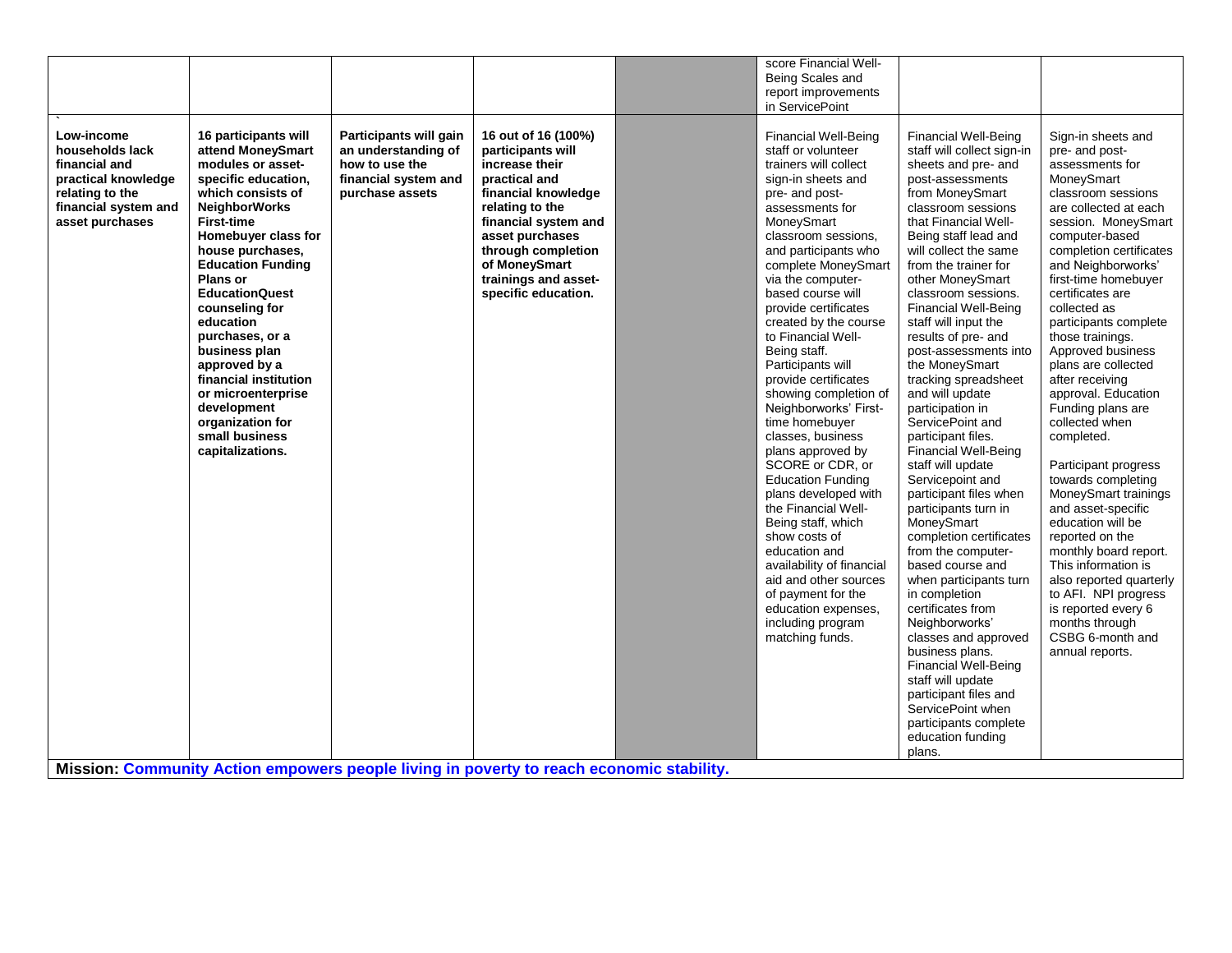# **Emergency Services FY18**

| (1)                                                                                                                                 | (2)                                                                                                                                                                                                                                                   | (3)                                                                                                                                                              | (4)                                                                                                                                                                                                                                          | (5)                                                                                                                                                    | (6)                                                                                                                                                                                                                                                                                                                                                                      | (7)                                                                                                                                                                                                                                                                                                                                                                                                                                                                                                                                                                                                                                        | (8)                                                                                                                                                                                                    |
|-------------------------------------------------------------------------------------------------------------------------------------|-------------------------------------------------------------------------------------------------------------------------------------------------------------------------------------------------------------------------------------------------------|------------------------------------------------------------------------------------------------------------------------------------------------------------------|----------------------------------------------------------------------------------------------------------------------------------------------------------------------------------------------------------------------------------------------|--------------------------------------------------------------------------------------------------------------------------------------------------------|--------------------------------------------------------------------------------------------------------------------------------------------------------------------------------------------------------------------------------------------------------------------------------------------------------------------------------------------------------------------------|--------------------------------------------------------------------------------------------------------------------------------------------------------------------------------------------------------------------------------------------------------------------------------------------------------------------------------------------------------------------------------------------------------------------------------------------------------------------------------------------------------------------------------------------------------------------------------------------------------------------------------------------|--------------------------------------------------------------------------------------------------------------------------------------------------------------------------------------------------------|
| <b>Identified</b>                                                                                                                   | <b>Service or</b>                                                                                                                                                                                                                                     | <b>Expected</b>                                                                                                                                                  | <b>Indicator</b>                                                                                                                                                                                                                             | <b>Actual Results</b>                                                                                                                                  | <b>Measurement</b>                                                                                                                                                                                                                                                                                                                                                       | <b>Data Source</b>                                                                                                                                                                                                                                                                                                                                                                                                                                                                                                                                                                                                                         | <b>Frequency of</b>                                                                                                                                                                                    |
| Problem, Need,                                                                                                                      | <b>Activity</b>                                                                                                                                                                                                                                       | <b>Outcome</b>                                                                                                                                                   |                                                                                                                                                                                                                                              |                                                                                                                                                        | <b>Tool</b>                                                                                                                                                                                                                                                                                                                                                              |                                                                                                                                                                                                                                                                                                                                                                                                                                                                                                                                                                                                                                            | <b>Data Collection</b>                                                                                                                                                                                 |
| <b>Situation</b><br>Statement of the<br>specific problem or<br>need you will address.<br>Consider community<br>needs and resources. | Identify the service or<br>activity that is<br>expected to produce<br>the outcome given the<br>need or problem<br>identified. Include the<br>number of clients<br>estimated to be<br>served, or number of<br>units to be offered.<br>and a timeframe. | General statement of<br>results expected.<br>These are the<br>significant benefits<br>derived from<br>participation in a<br>service intervention or<br>activity. | Projected # of<br>individuals expected<br>to achieve each<br>outcome divided by<br>the number served;<br>the % expected to<br>achieve.                                                                                                       | The <b>Actual</b> # of<br>individuals achieving<br>the outcome, divided<br>by the number served;<br>the % of children who<br>achieved each<br>outcome. | Describe the sources<br>of data, how it is<br>collected, and staff<br>assigned to the<br>$task(s)$ .                                                                                                                                                                                                                                                                     | Include Collection<br>Procedure and<br>Personnel<br>Responsible.                                                                                                                                                                                                                                                                                                                                                                                                                                                                                                                                                                           | and Reporting<br>Describe how often<br>data is collected and<br>reported both inside<br>and outside the CAA.                                                                                           |
| Households applying<br>for services have a<br>disconnect notice on<br>their utility bill or<br>service has been<br>disconnected.    | Payment assistance<br>will be provided to<br>2,100 participants to<br>either avoid<br>disconnection or to<br>have service restored<br>from October 1, 2017-<br>September 30, 2018.                                                                    | Utility service will not<br>be disconnected or<br>will be restored.<br>extending utility<br>service for at least 30<br>days.                                     | Of those 2.100<br>participants provided<br>with utility assistance,<br>1,995 or 95% will<br>have the minimum bill<br>amount required paid<br>in order to have their<br>utility service restored<br>or continued for a<br>minimum of 30 days. |                                                                                                                                                        | Participant<br>applications are<br>collected by phone by<br><b>Emergency Services</b><br>Staff. Supporting<br>documentation<br>including case<br>management notes<br>are collected in<br>person and will be<br>documented in<br>Service Point and<br>participant files.<br>Reports are submitted<br>to NHAP monthly by<br>ServicePoint and Data<br>Projects Coordinator. | <b>Emergency Services</b><br>Family Advocate will<br>be responsible for<br>entering all<br>documentation in<br>Service Point.<br>Information at time of<br>application will be<br>collected by phone<br>and information<br>collected during<br>funded appointment<br>including income<br>verification,<br>identification, proof of<br>citizenship, disconnect<br>notice and releases of<br>information are<br>collected in person<br>and entered into<br>Service Point and<br>participant file.<br>Documentation from<br>case management<br>sessions are collected<br>in person and entered<br>into Service Point and<br>participant file. | Data will be collected<br>and entered into<br>Service Point at time<br>of service. Data is<br>entered at time of<br>application, at funded<br>appointment and<br>ongoing as case<br>management occurs. |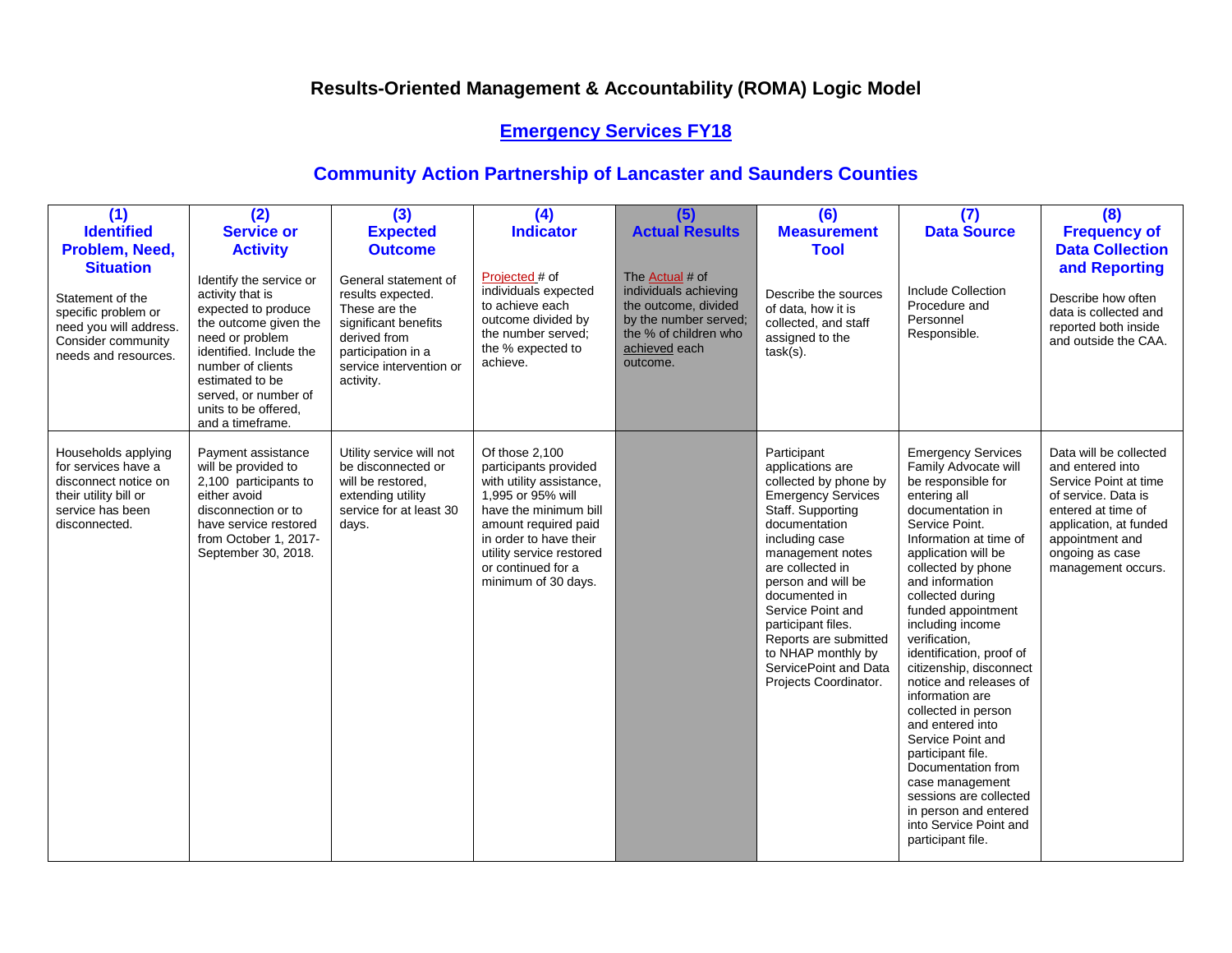| Households<br>applying for services<br>have an eviction<br>notice for non-<br>payment of rent. | Rent assistance will<br>be provided to 160<br>Households from<br>October 1, 2017-<br>September 30, 2018.   | Participants will<br>remain in their own<br>residence and avoid<br>becoming homeless. | Of those 160<br>Households provided<br>assistance with rent<br>payments, 152<br>households, or 95%<br>will have the minimum<br>amount of rent<br>required paid in order<br>to avoid eviction and<br>remain in their<br>residence. | Participant<br>applications are<br>collected by phone by<br><b>Emergency Services</b><br>Staff. Supporting<br>documentation<br>including case<br>management notes<br>are collected in<br>person will be<br>documented in<br>Service Point and<br>participant files by<br><b>Emergency Services</b><br>staff. Reports are<br>submitted to NHAP<br>monthly by<br>ServicePoint and Data<br>Projects Coordinator.                                                             | <b>Emergency Services</b><br>Family Advocate will<br>be responsible for<br>entering all<br>documentation in<br>Service Point.<br>Information at time of<br>application will be<br>collected by phone<br>and Information<br>collected during<br>funded appointment<br>including income<br>verification,<br>identification, proof of<br>citizenship<br>documentation, lease,<br>landlord agreement,<br>eviction notice and<br>releases of<br>information are<br>collected in person<br>and entered into<br>Service Point and<br>participant file.<br>Documentation from<br>case management<br>sessions are collected<br>in person and entered<br>into Service Point and<br>participant file. | Data will be collected<br>and entered into<br>Service Point at time<br>of service. Data is<br>entered at time of<br>application, at funded<br>appointment and<br>ongoing as case<br>management occurs.                                                      |
|------------------------------------------------------------------------------------------------|------------------------------------------------------------------------------------------------------------|---------------------------------------------------------------------------------------|-----------------------------------------------------------------------------------------------------------------------------------------------------------------------------------------------------------------------------------|---------------------------------------------------------------------------------------------------------------------------------------------------------------------------------------------------------------------------------------------------------------------------------------------------------------------------------------------------------------------------------------------------------------------------------------------------------------------------|--------------------------------------------------------------------------------------------------------------------------------------------------------------------------------------------------------------------------------------------------------------------------------------------------------------------------------------------------------------------------------------------------------------------------------------------------------------------------------------------------------------------------------------------------------------------------------------------------------------------------------------------------------------------------------------------|-------------------------------------------------------------------------------------------------------------------------------------------------------------------------------------------------------------------------------------------------------------|
| Households applying<br>for deposit assistance<br>are currently<br>homeless.                    | Deposit assistance<br>with be provided to 40<br>Households from<br>October 1, 2017-<br>September 30, 2018. | Participants will be<br>securely housed in<br>safe, affordable<br>housing.            | Of those 40<br>households provided<br>assistance with rental<br>deposit 40 or 100%<br>will secure safe,<br>affordable housing.                                                                                                    | Participant<br>applications are<br>collected by phone by<br><b>Emergency Services</b><br>Staff. Supporting<br>documentation<br>including case<br>management notes<br>are collected in<br>person will be<br>documented in<br>Service Point and<br>participant files.<br><b>Emergency Services</b><br>staff conduct a<br>housing inspection of<br>all units prior to<br>approval for<br>assistance. Reports<br>are submitted to<br>NHAP monthly by<br>ServicePoint and Data | <b>Emergency Services</b><br>Family Advocate will<br>be responsible for<br>entering all<br>documentation in<br>Service Point.<br>Information at time of<br>application will be<br>collected by phone.<br>Information collected<br>during funded<br>appointment including<br>income verification,<br>identification, Social<br>Security<br>documentation, proof<br>of homelessness,<br>housing inspection<br>forms, verification of<br>Fair market rent and<br>rent reasonableness<br>comparables and                                                                                                                                                                                       | Data will be collected<br>and entered into<br>Service Point and<br>participant file at time<br>of service. Data is<br>entered at time of<br>application, after<br>housing inspection, at<br>funded appointment<br>and ongoing as case<br>management occurs. |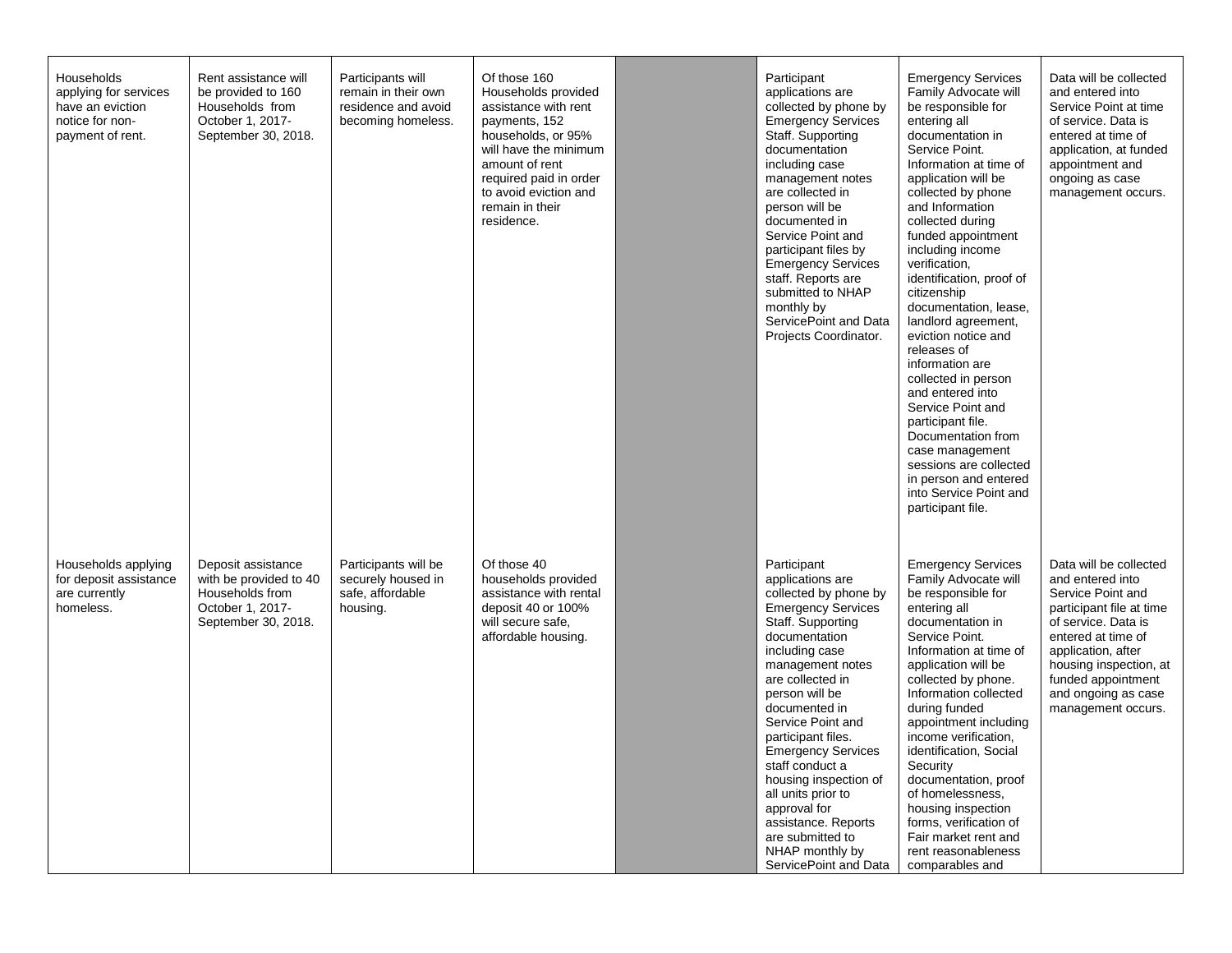|                                                                                                                      |                                                                                                                                                                                                                                                                    |                                                                                                                                                                                                              |                                                                                                                                                                                                                                                                               | Projects Coordinator.                                                                                                                                                                                                                                                                                                                                                                                                                                                                                                                                                                                                                                                                                                        | releases of<br>information are<br>collected in person<br>and entered into<br>Service Point and<br>participant file<br>.Documentation from<br>case management<br>sessions are collected<br>in person and entered<br>into Service Point and<br>participant file.                                                             |                                                                                                                                                                                                                                      |
|----------------------------------------------------------------------------------------------------------------------|--------------------------------------------------------------------------------------------------------------------------------------------------------------------------------------------------------------------------------------------------------------------|--------------------------------------------------------------------------------------------------------------------------------------------------------------------------------------------------------------|-------------------------------------------------------------------------------------------------------------------------------------------------------------------------------------------------------------------------------------------------------------------------------|------------------------------------------------------------------------------------------------------------------------------------------------------------------------------------------------------------------------------------------------------------------------------------------------------------------------------------------------------------------------------------------------------------------------------------------------------------------------------------------------------------------------------------------------------------------------------------------------------------------------------------------------------------------------------------------------------------------------------|----------------------------------------------------------------------------------------------------------------------------------------------------------------------------------------------------------------------------------------------------------------------------------------------------------------------------|--------------------------------------------------------------------------------------------------------------------------------------------------------------------------------------------------------------------------------------|
| Households are<br>unable to budget and<br>are in need of<br>assistance with<br>creating and<br>maintaining a budget. | 150 Households will<br>receive long term<br>case management for<br>a period of 90 days.<br>This includes referral<br>support, needs<br>planning, and<br>assistance in<br>maintaining a budget<br>for 90 days between<br>October 1, 2017 and<br>September 30, 2018. | Participants receiving<br>long term case<br>management services<br>through Emergency<br>Services will learn<br>how to establish a<br>budget and then<br>maintain that budget<br>for a minimum of 90<br>days. | Of those 150<br>households receiving<br>ongoing case<br>management services<br>113 or 75% will<br>successfully establish<br>and maintain a budget<br>for a minimum of 90<br>days.<br>Mission: Community Action empowers people living in poverty to reach economic stability. | Participant<br>applications are<br>collected by phone by<br><b>Emergency Services</b><br>Staff. Supporting<br>documentation<br>including case<br>management notes<br>are collected in<br>person and will be<br>documented in<br>Service Point and<br>participant files. Case<br>management services<br>occur monthly and are<br>tracked by Emergency<br>Services staff through<br>budget sheets and<br>added to case notes<br>in Service Point and in<br>participant file. Case<br>Management services<br>also include referrals<br>to other programs as<br>well as goal planning<br>surrounding each<br>individual's needs.<br>Reports are submitted<br>to NHAP monthly by<br>ServicePoint and Data<br>Projects Coordinator | <b>Emergency Services</b><br>Family Advocate will<br>be responsible for<br>entering all<br>documentation in<br>Service Point.<br>Documentation from<br>case management<br>sessions, including<br>budget sheets and<br>goal plans, are<br>collected in person<br>and entered into<br>Service Point and<br>participant file. | Data will be collected<br>and entered into<br>Service Point at time<br>of service as each<br>case management<br>session occurs. Goal<br>plans and budget<br>sheets are in<br>participant files and<br>entered into Service<br>Point. |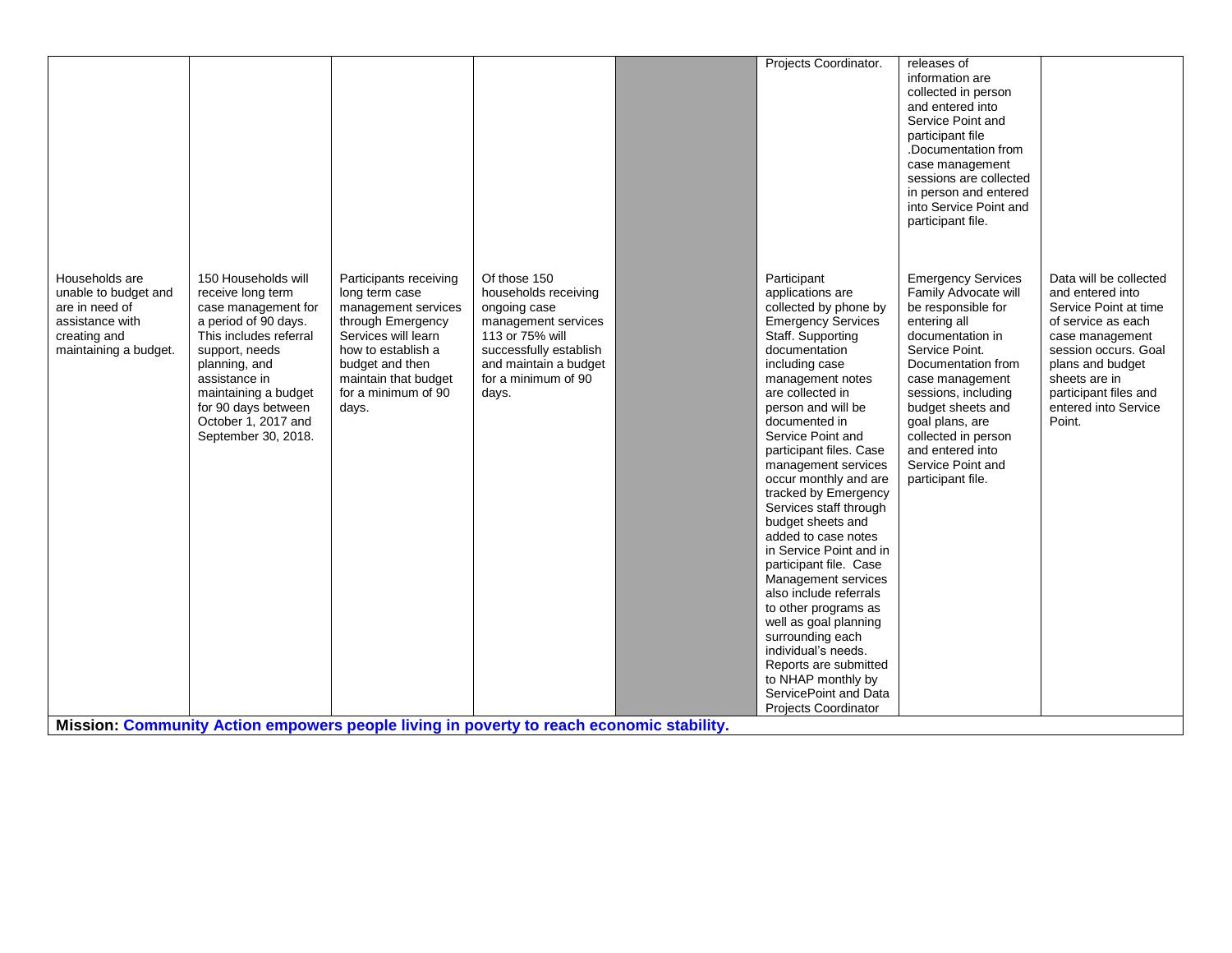## **Financial Well-Being FY18**

| (1)<br><b>Identified</b><br>Problem, Need,<br><b>Situation</b><br>Statement of the<br>specific problem or<br>need you will address.<br>Consider community<br>needs and resources.                        | (2)<br><b>Service or</b><br><b>Activity</b><br>Identify the service or<br>activity that is<br>expected to produce<br>the outcome given the<br>need or problem<br>identified. Include the<br>number of clients<br>estimated to be<br>served, or number of<br>units to be offered.<br>and a timeframe.                                                                                                                                                                                                                                                               | (3)<br><b>Expected</b><br><b>Outcome</b><br>General statement of<br>results expected.<br>These are the<br>significant benefits<br>derived from<br>participation in a<br>service intervention or<br>activity.                                                                                                                                                                                                                                                                                                                             | (4)<br><b>Indicator</b><br>Projected # of<br>individuals expected<br>to achieve each<br>outcome divided by<br>the number served:<br>the % expected to<br>achieve.                                                                                                                                                                                                         | (5)<br><b>Actual Results</b><br>The <b>Actual</b> # of<br>individuals achieving<br>the outcome, divided<br>by the number served;<br>the % of children who<br>achieved each<br>outcome. | (6)<br><b>Measurement</b><br><b>Tool</b><br>Describe the sources<br>of data, how it is<br>collected, and staff<br>assigned to the<br>$task(s)$ .                                                                                                                                                                                                                                                                                                                                                                                                                                    | (7)<br><b>Data Source</b><br>Include Collection<br>Procedure and<br>Personnel<br>Responsible.                                                                                                                                                                                                                                                                                                                                                                                                                                                                                                          | (8)<br><b>Frequency of</b><br><b>Data Collection</b><br>and Reporting<br>Describe how often<br>data is collected and<br>reported both inside<br>and outside the CAA                                                                                                                                                                                                                                         |
|----------------------------------------------------------------------------------------------------------------------------------------------------------------------------------------------------------|--------------------------------------------------------------------------------------------------------------------------------------------------------------------------------------------------------------------------------------------------------------------------------------------------------------------------------------------------------------------------------------------------------------------------------------------------------------------------------------------------------------------------------------------------------------------|------------------------------------------------------------------------------------------------------------------------------------------------------------------------------------------------------------------------------------------------------------------------------------------------------------------------------------------------------------------------------------------------------------------------------------------------------------------------------------------------------------------------------------------|---------------------------------------------------------------------------------------------------------------------------------------------------------------------------------------------------------------------------------------------------------------------------------------------------------------------------------------------------------------------------|----------------------------------------------------------------------------------------------------------------------------------------------------------------------------------------|-------------------------------------------------------------------------------------------------------------------------------------------------------------------------------------------------------------------------------------------------------------------------------------------------------------------------------------------------------------------------------------------------------------------------------------------------------------------------------------------------------------------------------------------------------------------------------------|--------------------------------------------------------------------------------------------------------------------------------------------------------------------------------------------------------------------------------------------------------------------------------------------------------------------------------------------------------------------------------------------------------------------------------------------------------------------------------------------------------------------------------------------------------------------------------------------------------|-------------------------------------------------------------------------------------------------------------------------------------------------------------------------------------------------------------------------------------------------------------------------------------------------------------------------------------------------------------------------------------------------------------|
| Low-income<br>households lack<br>financial capability<br>(knowledge of the<br>financial system +<br>skills to budget and<br>save household<br>income + access to<br>appropriate financial<br>resources). | <b>Financial Well-Being</b><br>staff will provide<br>group-based and<br>individual services to<br>30 participants in<br>cohorts (lasting 6-12<br>months) focusing on<br>specific financial<br>goals, such as saving,<br>improving credit, and<br>lending circles.<br><b>Financial Well-Being</b><br>staff will also budget<br>with participants.<br><b>Financial Well-Being</b><br>staff will provide<br>individualized "on-<br>demand" services to<br>15 participants of<br>other Community<br>Action programs<br>outside the cohorts.<br>(45 total participants) | Participants will be<br>able to understand<br>and use tools to track<br>household spending<br>and plan spending,<br>control household<br>spending, and<br>prioritize spending,<br>and progress towards<br>financial goals.<br>Participants will gain<br>knowledge and skills<br>relating to budgeting<br>and their specific<br>financial goals<br>through group cohort<br>meetings and<br>individual services.<br>Participants will<br>access appropriate<br>financial resources<br>through cohort<br>participation and<br>individually. | 20 of 45 (44%)<br>participants will<br>access an<br>appropriate financial<br>product at a partner<br>financial institution<br>or participate in a<br>lending circle.<br>30 of 45 (66%)<br>participants will gain<br>knowledge and skills<br>related to budgeting<br>and their specific<br>financial goals<br>through group<br>cohort meetings and<br>individual services. |                                                                                                                                                                                        | <b>Financial Well-Being</b><br>Administrator will<br>establish partner<br>financial institutions<br>and referral processes<br>for referrals outside<br>cohorts. Financial<br>Well-Being<br>Administrator will<br>secure support of<br>partner financial<br>institutions to<br>establish financial<br>products specific to<br>cohort activities (e.g.,<br>savings accounts for<br>savings cohort;<br>promissory notes for<br>lending circles; etc.).<br>Partner financial<br>institutions will report<br>usage of financial<br>products to Financial<br>Well-Being<br>Administrator. | <b>Financial Well-Being</b><br>Administrator will<br>negotiate processes<br>for partner financial<br>institutions to report<br>ongoing usage of<br>financial products.<br><b>Financial Well-Being</b><br>staff will track financial<br>product usage in<br>participant files and in<br>ServicePoint.<br><b>Financial Well-Being</b><br>staff will collect<br>attendance sheets at<br>cohort group meetings<br>and track them in<br>ServicePoint.<br><b>Financial Well-Being</b><br>staff will maintain<br>participant notes<br>regarding individual<br>services and will track<br>them in ServicePoint | Usage data from<br>partner financial<br>institutions will be<br>collected monthly.<br><b>Cohort attendance</b><br>will be noted with<br>each cohort<br>meeting.<br><b>Cohort attendance</b><br>and individual<br>services will be<br>reported monthly<br>with Community<br><b>Action's Board</b><br>report and with the<br>CSBG 6-month and<br>annual reports and<br>any other funder-<br>required reports. |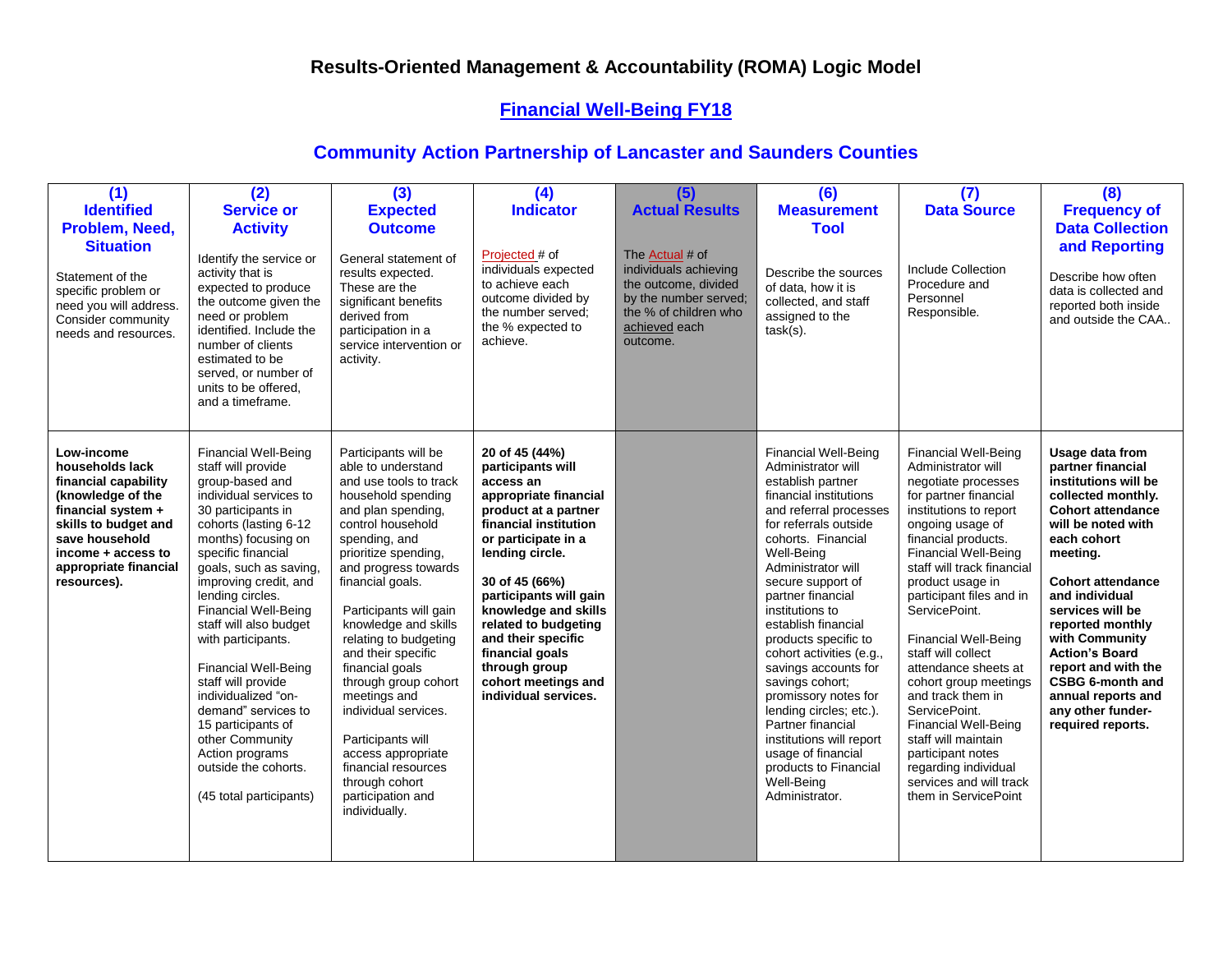|                                                                                                                                               |                                                                                                                                                                                                                                                                                                                                                                                                                                                                                                                                                                    |                                                                                                                                                                                                                                                                                                                                                                                                                                                                   |                                                                                                                                                                                                                                                                                                                                            | <b>Financial Well-Being</b><br>staff will track and<br>note participants'<br>cohort attendance.                                                                                                                                                                                                                                                                                                                                                                                                                                                                                                                                                                                                                                                                                                                                                                      |                                                                                                                                                                                                                                                                                                                                                                                                                                                                                                                                                                                                                                   |                                                                                                                                                                                                                                                                                                               |
|-----------------------------------------------------------------------------------------------------------------------------------------------|--------------------------------------------------------------------------------------------------------------------------------------------------------------------------------------------------------------------------------------------------------------------------------------------------------------------------------------------------------------------------------------------------------------------------------------------------------------------------------------------------------------------------------------------------------------------|-------------------------------------------------------------------------------------------------------------------------------------------------------------------------------------------------------------------------------------------------------------------------------------------------------------------------------------------------------------------------------------------------------------------------------------------------------------------|--------------------------------------------------------------------------------------------------------------------------------------------------------------------------------------------------------------------------------------------------------------------------------------------------------------------------------------------|----------------------------------------------------------------------------------------------------------------------------------------------------------------------------------------------------------------------------------------------------------------------------------------------------------------------------------------------------------------------------------------------------------------------------------------------------------------------------------------------------------------------------------------------------------------------------------------------------------------------------------------------------------------------------------------------------------------------------------------------------------------------------------------------------------------------------------------------------------------------|-----------------------------------------------------------------------------------------------------------------------------------------------------------------------------------------------------------------------------------------------------------------------------------------------------------------------------------------------------------------------------------------------------------------------------------------------------------------------------------------------------------------------------------------------------------------------------------------------------------------------------------|---------------------------------------------------------------------------------------------------------------------------------------------------------------------------------------------------------------------------------------------------------------------------------------------------------------|
| Low-income<br>households lack<br>financial capability,<br>causing them to<br>experience lower net<br>worth and lower<br>financial well-being. | <b>Financial Well-Being</b><br>staff will provide<br>group-based and<br>individual services to<br>30 participants in<br>cohorts (lasting 6-12<br>months) focusing on<br>specific financial<br>goals, such as saving,<br>improving credit, and<br>lending circles.<br><b>Financial Well-Being</b><br>staff will also budget<br>with participants.<br><b>Financial Well-Being</b><br>staff will provide<br>individualized "on-<br>demand" services to<br>15 participants of<br>other Community<br>Action programs<br>outside the cohorts.<br>(45 total participants) | Participants will take<br>action on their goals,<br>using the knowledge,<br>skills and support they<br>gain from their cohorts<br>and individualized<br>services, to increase<br>savings, improve<br>credit histories.<br>budget to meet basic<br>needs, and participate<br>in lending circles.<br>These changes will<br>increase participants'<br>net worth and their<br>financial well-being as<br>measure by the CFPB<br><b>Financial Well-Being</b><br>Scale. | 30 of 45 (66%)<br>participants will save<br>money, pay down<br>debt, or complete<br>lending circle<br>participation,<br>resulting in higher<br>net worth.<br>30 of 45 (66%)<br>participants will save<br>money, pay down<br>debt, or complete<br>lending circle<br>participation, resulting<br>in improved financial<br>well-being scores. | Participants will report<br>asset values, bank<br>account balances, and<br>amounts owed at<br>enrollment into<br>cohorts or beginning<br>of individualized<br>services and at the<br>completion of their<br>program participation.<br><b>Financial Well-Being</b><br>staff will retrieve<br>Experian credit<br>reports as participants<br>enroll in cohorts or<br>beginning of<br>individualized services<br>and at completion of<br>participants' program<br>participation.<br>Participants will<br>complete CFPB<br><b>Financial Well-Being</b><br>Scales at enrollment<br>in cohorts or the<br>beginning of<br>individualized services<br>and at completion of<br>program participation.<br><b>Financial Well-Being</b><br>staff will calculate and<br>track net worth and<br>score Financial Well-<br>Being Scales and<br>report improvements<br>in ServicePoint | Participant-reported<br>net worth information,<br>credit reports, and<br>scored Financial Well-<br>Being Scales will be<br>kept by Financial<br>Well-Being staff in<br>participant files.<br><b>Financial Well-Being</b><br>staff will collect this<br>information prior to<br>enrollment in cohorts<br>or alongside the<br>beginning of<br>individualized services<br>and as participants<br>complete their<br>program participation.<br>Goals of increasing<br>net worth and<br>improving Financial<br>Well-Being will be<br>added in ServicePoint<br>and updated as<br>appropriate by<br><b>Financial Well-Being</b><br>staff. | Participant-reported<br>information is<br>collected at beginning<br>and end of<br>participation, or at<br>least once per<br>program year.<br>Participants who<br>achieved increased<br>net worth and<br>improved financial<br>well-being will be<br>reported with the 6-<br>month and annual<br>CSBG reports. |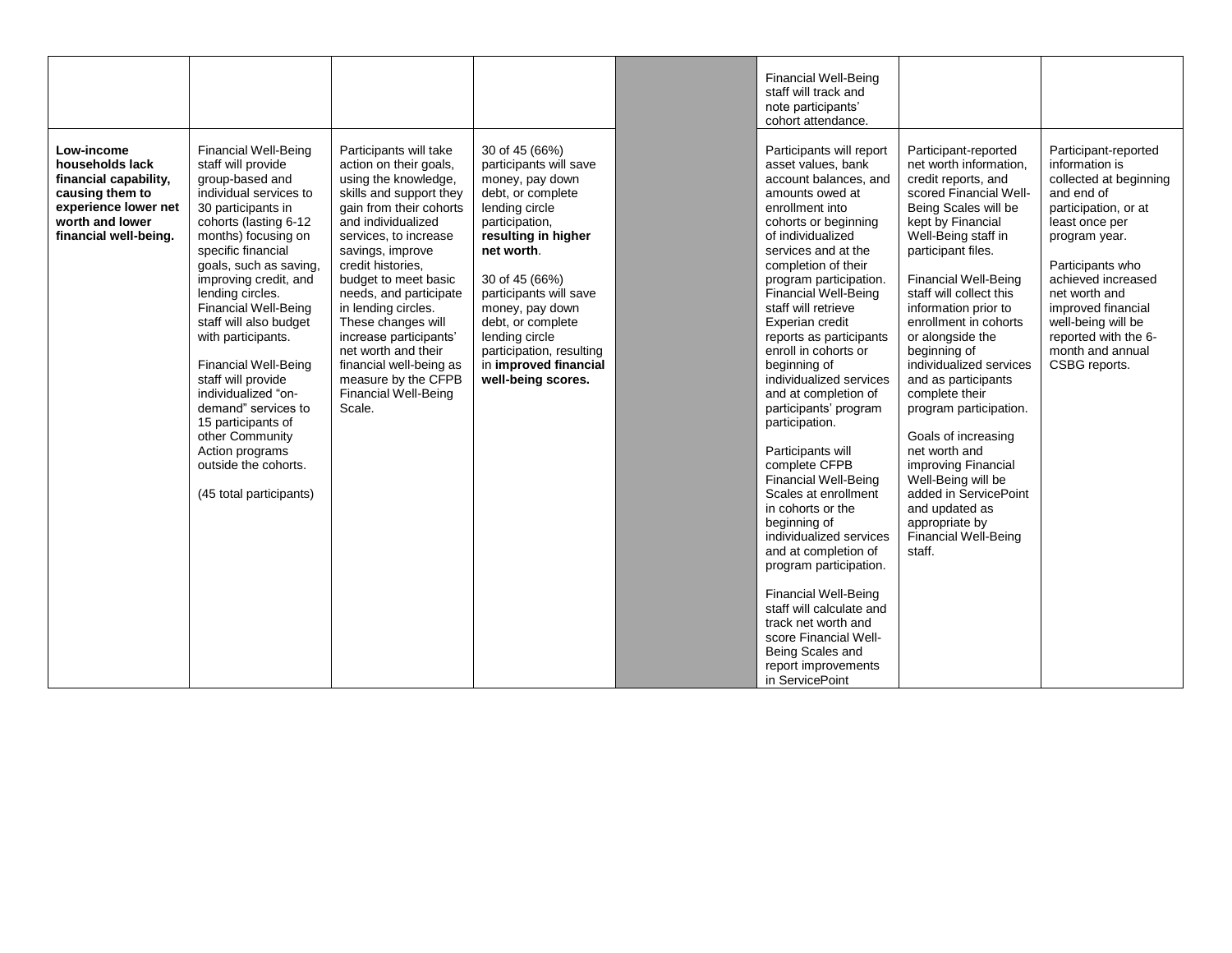| Low-income<br>individuals with<br>negative credit<br>histories and low<br>credit scores are<br>denied access to<br>traditional financial<br>resources. | <b>Financial Well-Being</b><br>staff will provide<br>group-based and one-<br>on-one credit<br>counseling and<br>support with<br>developing and<br>implementing a<br>credit improvement<br>plan to 25<br>participants enrolled in<br><b>Community Action</b><br>programs. | Participants will learn<br>to use credit wiselv<br>and eliminate or<br>mitigate the negative<br>factors in their credit<br>report.<br>Participants will take<br>action that places<br>positive factors in their<br>credit report, giving<br>them access to<br>traditional, non-<br>predatory financial<br>products and<br>institutions. | 15 out of 25 (60%)<br>participants will<br>improve their credit<br>scores.<br>5 out of 25 (20%)<br>participants will<br>eliminate or mitigate<br>the negative factors in<br>their credit report.<br>10 out of 25 (40%)<br>participants will take<br>action that places<br>positive factors in their<br>credit report. Of these,<br>2 out of 25 (8%) will<br>secure a traditional,<br>non-predatory<br>financial product.<br>2 out of 25 (8%) will<br>increase their credit<br>score to 660+<br>2 out of 25 (8%)<br>participants will<br>maintain a credits<br>core of $660+$ for 90<br>days. |  | <b>Financial Well-Being</b><br>staff will obtain<br>Experian credit<br>reports and<br>Vantagescore 3.0<br>credit scores.<br>Participants will report<br>debt payoffs and<br>amounts owed not<br>showing on their credit<br>reports. Financial<br>Well-Being staff will<br>keep meeting notes<br>from credit counseling<br>sessions. As<br>participants report<br>eliminating or<br>mitigating negative<br>factors and as<br>participants report<br>taking actions to place<br>positive factors in their<br>credit histories.<br><b>Financial Well-Being</b><br>staff will pull new<br>credit reports/scores<br>and will track<br>participant-reported<br>actions in meeting<br>notes from credit<br>counseling sessions.<br>Credit reports and<br>participant reports<br>indicating access to<br>traditional, non-<br>predatory financial<br>products will be<br>tracked in meeting<br>notes. | <b>Financial Well-Being</b><br>staff will obtain<br>Experian credit<br>reports and<br>Vantagescore 3.0<br>credit scores for the<br>initial credit<br>counseling session.<br>Credit reports and<br>scores will be<br>obtained again when<br>the participant has<br>completed steps<br>expected mitigate or<br>eliminate negative<br>factors or place<br>positive factors in their<br>credit histories, or<br>every 6 months.<br>Credit reports will be<br>kept in secure<br>participant files.<br>Notes from credit<br>counseling sessions<br>will be kept in<br>participant files.<br><b>Financial Well-Being</b><br>staff will update credit<br>improvement goals<br>and counseling<br>sessions in<br><b>ServicePoint</b> | Credit reports and<br>scores will be<br>obtained when<br>participants have<br>completed steps<br>expected to eliminate<br>or mitigate negative<br>factors or place<br>positive factors in their<br>credit histories, or at<br>least every 6 months.<br>Session notes will be<br>recorded and goal<br>achievements will be<br>updated in<br>ServicePoint after<br>each session.<br>Services provided will<br>be reported on the<br>monthly board report.<br>Services provided and<br>credit goals achieved<br>will be reported every<br>6 months on CSBG 6-<br>month and annual<br>reports |
|--------------------------------------------------------------------------------------------------------------------------------------------------------|--------------------------------------------------------------------------------------------------------------------------------------------------------------------------------------------------------------------------------------------------------------------------|-----------------------------------------------------------------------------------------------------------------------------------------------------------------------------------------------------------------------------------------------------------------------------------------------------------------------------------------|----------------------------------------------------------------------------------------------------------------------------------------------------------------------------------------------------------------------------------------------------------------------------------------------------------------------------------------------------------------------------------------------------------------------------------------------------------------------------------------------------------------------------------------------------------------------------------------------|--|-----------------------------------------------------------------------------------------------------------------------------------------------------------------------------------------------------------------------------------------------------------------------------------------------------------------------------------------------------------------------------------------------------------------------------------------------------------------------------------------------------------------------------------------------------------------------------------------------------------------------------------------------------------------------------------------------------------------------------------------------------------------------------------------------------------------------------------------------------------------------------------------------|----------------------------------------------------------------------------------------------------------------------------------------------------------------------------------------------------------------------------------------------------------------------------------------------------------------------------------------------------------------------------------------------------------------------------------------------------------------------------------------------------------------------------------------------------------------------------------------------------------------------------------------------------------------------------------------------------------------------------|-------------------------------------------------------------------------------------------------------------------------------------------------------------------------------------------------------------------------------------------------------------------------------------------------------------------------------------------------------------------------------------------------------------------------------------------------------------------------------------------------------------------------------------------------------------------------------------------|
|--------------------------------------------------------------------------------------------------------------------------------------------------------|--------------------------------------------------------------------------------------------------------------------------------------------------------------------------------------------------------------------------------------------------------------------------|-----------------------------------------------------------------------------------------------------------------------------------------------------------------------------------------------------------------------------------------------------------------------------------------------------------------------------------------|----------------------------------------------------------------------------------------------------------------------------------------------------------------------------------------------------------------------------------------------------------------------------------------------------------------------------------------------------------------------------------------------------------------------------------------------------------------------------------------------------------------------------------------------------------------------------------------------|--|-----------------------------------------------------------------------------------------------------------------------------------------------------------------------------------------------------------------------------------------------------------------------------------------------------------------------------------------------------------------------------------------------------------------------------------------------------------------------------------------------------------------------------------------------------------------------------------------------------------------------------------------------------------------------------------------------------------------------------------------------------------------------------------------------------------------------------------------------------------------------------------------------|----------------------------------------------------------------------------------------------------------------------------------------------------------------------------------------------------------------------------------------------------------------------------------------------------------------------------------------------------------------------------------------------------------------------------------------------------------------------------------------------------------------------------------------------------------------------------------------------------------------------------------------------------------------------------------------------------------------------------|-------------------------------------------------------------------------------------------------------------------------------------------------------------------------------------------------------------------------------------------------------------------------------------------------------------------------------------------------------------------------------------------------------------------------------------------------------------------------------------------------------------------------------------------------------------------------------------------|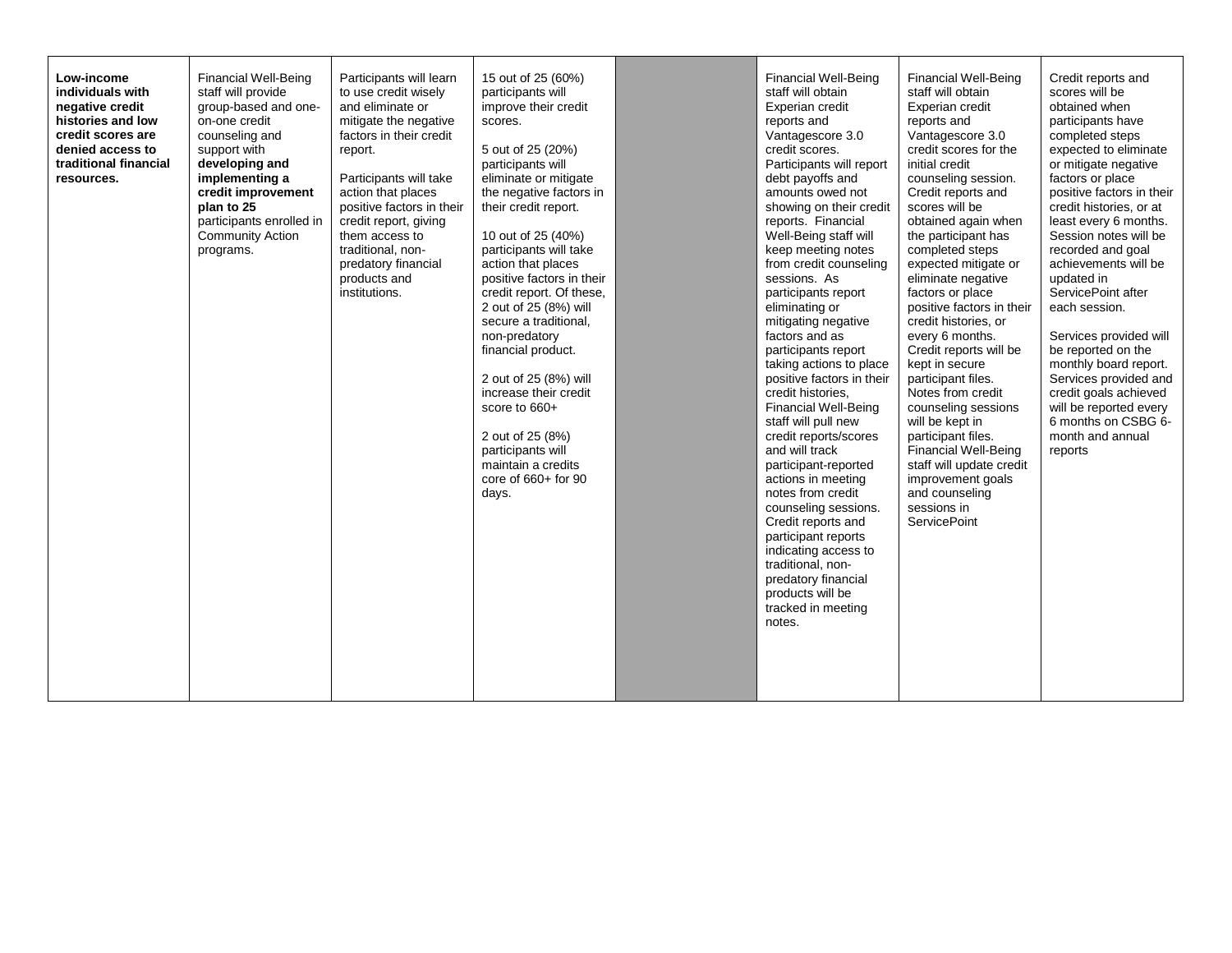| Low-income<br>households lack<br>emergency, short-<br>and/or long-term<br>savings to deal with<br>financial shocks and<br>work towards asset<br>goals. | <b>Financial Well-Being</b><br>staff will provide<br>group-based and one-<br>on-one support to 10<br><b>Community Action</b><br>participants<br>developing<br>emergency, short-,<br>and long-term<br>savings plans. | Participants will create<br>emergency, short-,<br>and/or long-term<br>savings plans.<br>Participants will put a<br>portion of their tax<br>refund into savings.                                                                                  | 10 out of 10 (100%)<br>participants will create<br>emergency, short-,<br>and/or long-term<br>savings plans, and 7<br>out of 10 (70%) will<br>implement<br>emergency, short-,<br>and/or long-term<br>savings plans.<br>Participants with<br>emergency savings<br>will use it to weather<br>financial shocks.<br>5 out of 10 (50%)<br>participants will put a<br>portion of their tax<br>refund into savings. | Participants and<br><b>Financial Well-Being</b><br>staff will jointly create<br>emergency, short-<br>and/or long-term<br>savings plans.<br>Participants will report<br>their implementation<br>of these plans to<br><b>Financial Well-Being</b><br>staff. To the extent<br>participants access<br>partner financial<br>institutions with<br>information-sharing<br>agreements, partner<br>financial institutions<br>will report participant<br>implementation of<br>savings plans.<br>Participants will report<br>to Financial Well-<br>Being staff their<br>savings of tax refunds.<br>To the extent<br>participants access<br>Community Action's<br>Tax Prep Program,<br><b>Financial Well-Being</b><br>Administrator will track<br>and record these<br>savings. | <b>Financial Well-Being</b><br>staff will take copies of<br>participants' savings<br>plans for their files<br>and will create<br>appropriate savings<br>goals in ServicePoint<br>and update these<br>goals as appropriate.<br>Partner financial<br>institutions will report<br>participant savings to<br><b>Financial Well-Being</b><br>staff on a monthly<br>basis. Financial Well-<br>Being staff will receive<br>participant reports on<br>savings activity<br>monthly.<br><b>Financial Well-Being</b><br>Administrator will<br>cross-reference<br>participant information<br>with Tax Prep<br>Program information<br>to identify and record<br>participants saving tax<br>refunds. | <b>Participant savings</b><br>activity will be<br>collected monthly;<br>savings of tax<br>refunds will be<br>collected annually.<br>Savings activity and<br>amounts will be<br>reported monthly<br>with the Community<br><b>Action Board Report</b><br>and with the CSBG<br>6-month and annual<br>reports and with any<br>required funder<br>reports. |
|--------------------------------------------------------------------------------------------------------------------------------------------------------|---------------------------------------------------------------------------------------------------------------------------------------------------------------------------------------------------------------------|--------------------------------------------------------------------------------------------------------------------------------------------------------------------------------------------------------------------------------------------------|-------------------------------------------------------------------------------------------------------------------------------------------------------------------------------------------------------------------------------------------------------------------------------------------------------------------------------------------------------------------------------------------------------------|--------------------------------------------------------------------------------------------------------------------------------------------------------------------------------------------------------------------------------------------------------------------------------------------------------------------------------------------------------------------------------------------------------------------------------------------------------------------------------------------------------------------------------------------------------------------------------------------------------------------------------------------------------------------------------------------------------------------------------------------------------------------|----------------------------------------------------------------------------------------------------------------------------------------------------------------------------------------------------------------------------------------------------------------------------------------------------------------------------------------------------------------------------------------------------------------------------------------------------------------------------------------------------------------------------------------------------------------------------------------------------------------------------------------------------------------------------------------|-------------------------------------------------------------------------------------------------------------------------------------------------------------------------------------------------------------------------------------------------------------------------------------------------------------------------------------------------------|
| Low-income<br>households have<br>difficulty providing<br>their basic needs<br>including shelter,<br>food, and clothing                                 | <b>Financial Well-Being</b><br>staff will budget with<br>45 participants to<br>identify income and<br>income supports<br>available to meet<br>basic needs.                                                          | Participants will<br>provide for the basic<br>needs of their<br>households, using<br>income and income<br>supports, by paying<br>rent/mortgage and<br>utilities on time and<br>providing necessary<br>food and clothing for<br>their households. | 20 of 45 (44%) will<br>pay rent/mortgage<br>and utilities on time<br>and provide<br>necessary food and<br>clothing for their<br>households for 90<br>days.<br>12 of 45 (26%) will<br>pay rent/mortgage<br>and utilities on time<br>and provide<br>necessary food and<br>clothing for their<br>households for 180<br>days.                                                                                   | <b>Financial Well-Being</b><br>staff will budget with<br>participants and track<br>the participants'<br>budget outcomes in<br>participant files.<br>Participant goals of<br>"achieve and maintain<br>capacity to meet basic<br>needs" for 90 and 180<br>days will be added for<br>each participant in<br>ServicePoint and will<br>be updated by<br><b>Financial Well-Being</b><br>staff as appropriate.                                                                                                                                                                                                                                                                                                                                                            | <b>Financial Well-Being</b><br>staff will track<br>participants' budget<br>outcomes in case<br>management notes<br>with each meeting.<br><b>Financial Well-Being</b><br>staff will update<br>ServicePoint goals as<br>appropriate.                                                                                                                                                                                                                                                                                                                                                                                                                                                     | Participants' budget<br>outcomes will be<br>discussed in case<br>management<br>meetings and noted in<br>participant files with<br>each meeting.<br>Participants<br>completing goals will<br>be reported through<br>CSBG 6-month and<br>annual reports.                                                                                                |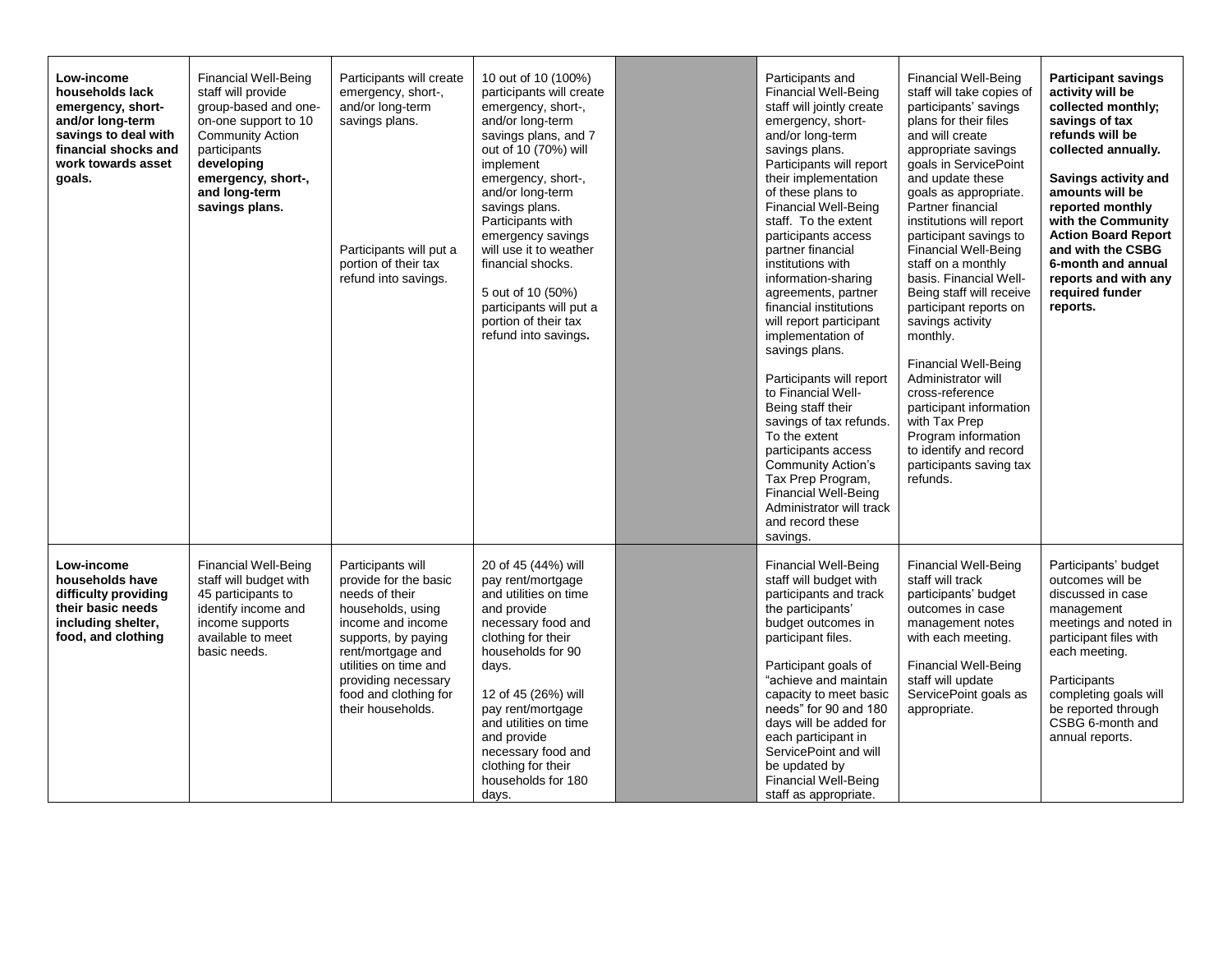| participants.<br>Mission: Community Action empowers people living in poverty to reach economic stability. |
|-----------------------------------------------------------------------------------------------------------|
|-----------------------------------------------------------------------------------------------------------|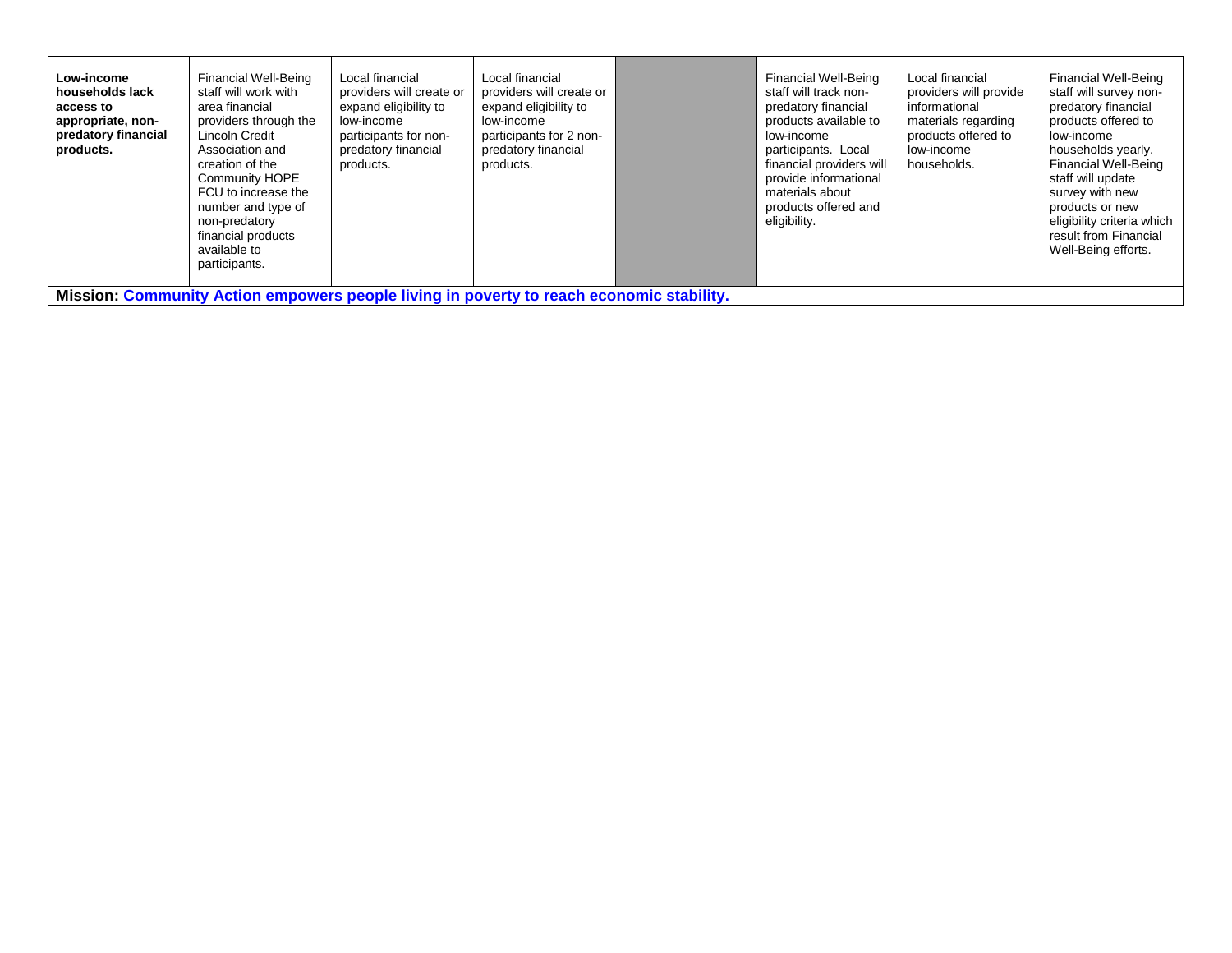#### **Gathering Place Soup Kitchen FY2018**

| (1)<br><b>Identified</b><br>Problem, Need,<br><b>Situation</b><br>Statement of the<br>specific problem or<br>need you will address.<br>Consider community<br>needs and resources. | (2)<br><b>Service or</b><br><b>Activity</b><br>Identify the service or<br>activity that is<br>expected to produce<br>the outcome given the<br>need or problem<br>identified. Include the<br>number of clients<br>estimated to be<br>served, or number of<br>units to be offered.<br>and a timeframe. | (3)<br><b>Expected</b><br><b>Outcome</b><br>General statement of<br>results expected.<br>These are the<br>significant benefits<br>derived from<br>participation in a<br>service intervention or<br>activity.                      | (4)<br><b>Indicator</b><br>Projected # of<br>individuals expected<br>to achieve each<br>outcome divided by<br>the number served;<br>the % expected to<br>achieve.                                                                                                                                | (5)<br><b>Actual Results</b><br>The Actual # of<br>individuals achieving<br>the outcome, divided<br>by the number served;<br>the % of children who<br>achieved each<br>outcome. | (6)<br><b>Measurement</b><br><b>Tool</b><br>Describe the sources<br>of data, how it is<br>collected, and staff<br>assigned to the<br>task(s).                                                                                                                                                                                                                            | (7)<br><b>Data Source</b><br>Include Collection<br>Procedure and<br>Personnel<br>Responsible.                                                                                                                                                                                                   | (8)<br><b>Frequency of</b><br><b>Data Collection</b><br>and Reporting<br>Describe how often<br>data is collected and<br>reported both inside<br>and outside the CAA.                                                                                                                                          |
|-----------------------------------------------------------------------------------------------------------------------------------------------------------------------------------|------------------------------------------------------------------------------------------------------------------------------------------------------------------------------------------------------------------------------------------------------------------------------------------------------|-----------------------------------------------------------------------------------------------------------------------------------------------------------------------------------------------------------------------------------|--------------------------------------------------------------------------------------------------------------------------------------------------------------------------------------------------------------------------------------------------------------------------------------------------|---------------------------------------------------------------------------------------------------------------------------------------------------------------------------------|--------------------------------------------------------------------------------------------------------------------------------------------------------------------------------------------------------------------------------------------------------------------------------------------------------------------------------------------------------------------------|-------------------------------------------------------------------------------------------------------------------------------------------------------------------------------------------------------------------------------------------------------------------------------------------------|---------------------------------------------------------------------------------------------------------------------------------------------------------------------------------------------------------------------------------------------------------------------------------------------------------------|
| Individuals and<br>families-particularly<br>those who are<br>homeless or affected<br>by mental illness or<br>addiction-are food<br>insecure.                                      | Gathering Place will<br>provide hot evening<br>meals daily, Monday-<br>Friday, to all who visit.<br>Total meals provided<br>will equal 20,000 or<br>greater from October<br>1, 2017- September<br>30, 2018.                                                                                          | Individuals and<br>families who eat at<br><b>Gathering Place Soup</b><br>Kitchen will reduce<br>their food insecurity.                                                                                                            | Approximately 1,100<br>individuals* will<br>consume a total of<br>25,000 meals.<br>Formula to determine<br>number of individuals:<br>Previous year's meal<br>count / 2.5 (assumes<br>each person receives<br>$2.5$ servings) $(x)$ . 10<br>(assumes 10% of<br>each serving session<br>is unique) |                                                                                                                                                                                 | Meal counts:<br><b>Gathering Place</b><br>Operations Manager,<br><b>Gathering Place</b><br>Operations<br>Coordinator or<br><b>Gathering Place</b><br>Program Administrator<br>who is facilitating the<br>evening service will<br>collect meal numbers<br>at each evening meal.<br>These numbers will be<br>combined monthly<br>and submitted to the<br>Data and Priority | Following each meal<br>served the Gathering<br><b>Place Operations</b><br>Manager, Gathering<br>Place Operations<br>Coordinator or<br><b>Gathering Place</b><br>Program Administrator<br>facilitating evening<br>service will record the<br>total number of meals<br>served on the Meal<br>Log. | <b>Gathering Place</b><br>Program Administrator<br>reports monthly meal<br>count as part of<br>monthly Board of<br><b>Directors</b><br>management report.<br>Total meal count is<br>reported as part of<br>CSBG six-month and<br>annual report.<br>Data recorded<br>following each meal<br>service. Gathering |
| Individuals and<br>families who are food<br>insecure do not have<br>access to fresh<br>produce.                                                                                   | Gathering Place will<br>provide hot evening<br>meals daily, Monday-<br>Friday, that include<br>fresh produce as it is<br>available.<br>Total meals provided<br>will equal 20,000 or<br>greater from October<br>1, 2017- September<br>30, 2018.                                                       | Individuals and<br>families who eat at the<br><b>Gathering Place Soup</b><br>Kitchen will have<br>regular access to<br>fresh produce.<br>Mission: Community Action empowers people living in poverty to reach economic stability. | Approximately 50% of<br>the meals served at<br>the Gathering Place<br>Soup Kitchen will<br>include fresh produce.                                                                                                                                                                                |                                                                                                                                                                                 | Projects Coordinator<br>monthly for record-<br>keeping.<br><b>Gathering Place</b><br><b>Operations Manager</b><br>will note if meal<br>included fresh<br>produce.                                                                                                                                                                                                        | See above. Staff or<br>volunteer recording<br>evening meal count<br>will note if meal<br>included fresh<br>produce.                                                                                                                                                                             | <b>Place Operations</b><br>Manager will maintain<br>menu log and report<br>number of meals that<br>included fresh<br>produce (versus total<br>served) monthly to the<br>Data and Priority<br>Projects Coordinator.                                                                                            |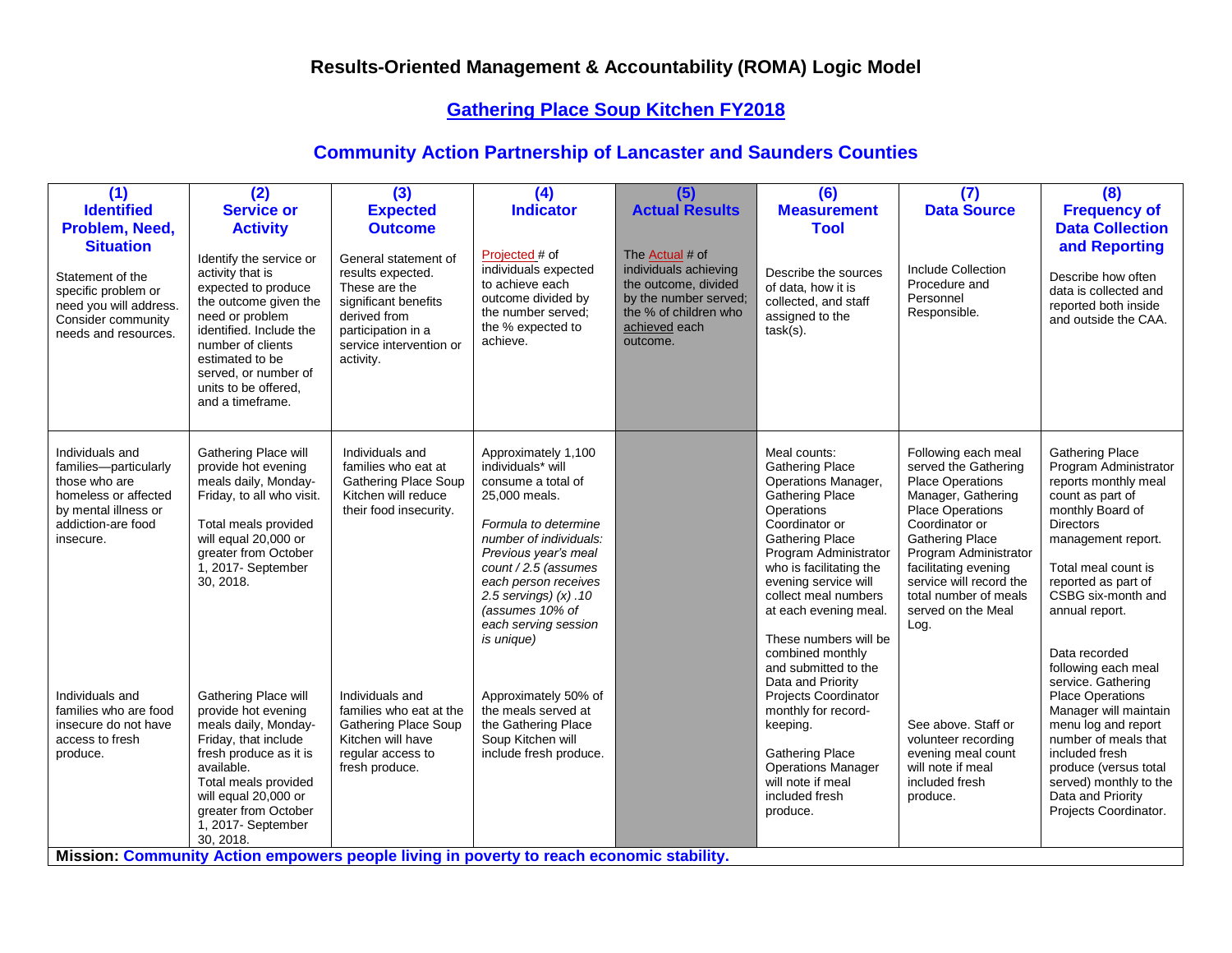## **Incentive Store FY18**

| (1)<br><b>Identified</b><br>Problem, Need,<br><b>Situation</b><br>Statement of the<br>specific problem or<br>need you will address.<br>Consider community<br>needs and resources. | (2)<br><b>Service or</b><br><b>Activity</b><br>Identify the service or<br>activity that is<br>expected to produce<br>the outcome given the<br>need or problem<br>identified. Include the<br>number of clients<br>estimated to be<br>served, or number of<br>units to be offered.<br>and a timeframe.                                                                                                                                                                                      | (3)<br><b>Expected</b><br><b>Outcome</b><br>General statement of<br>results expected.<br>These are the<br>significant benefits<br>derived from<br>participation in a<br>service intervention or<br>activity. | (4)<br><b>Indicator</b><br>Projected # of<br>individuals expected<br>to achieve each<br>outcome divided by<br>the number served;<br>the % expected to<br>achieve.                                                                           | (5)<br><b>Actual Results</b><br>The Actual # of<br>individuals achieving<br>the outcome, divided<br>by the number served;<br>the % of children who<br>achieved each<br>outcome. | (6)<br><b>Measurement</b><br><b>Tool</b><br>Describe the sources<br>of data, how it is<br>collected, and staff<br>assigned to the<br>$task(s)$ .                                                                                                                                                                                                                                                                                                                                                                                                                                   | (7)<br><b>Data Source</b><br>Include Collection<br>Procedure and<br>Personnel<br>Responsible. | (8)<br><b>Frequency of</b><br><b>Data Collection</b><br>and Reporting<br>Describe how often<br>data is collected and<br>reported both inside<br>and outside the CAA.                                                                                                                                                                                                                   |
|-----------------------------------------------------------------------------------------------------------------------------------------------------------------------------------|-------------------------------------------------------------------------------------------------------------------------------------------------------------------------------------------------------------------------------------------------------------------------------------------------------------------------------------------------------------------------------------------------------------------------------------------------------------------------------------------|--------------------------------------------------------------------------------------------------------------------------------------------------------------------------------------------------------------|---------------------------------------------------------------------------------------------------------------------------------------------------------------------------------------------------------------------------------------------|---------------------------------------------------------------------------------------------------------------------------------------------------------------------------------|------------------------------------------------------------------------------------------------------------------------------------------------------------------------------------------------------------------------------------------------------------------------------------------------------------------------------------------------------------------------------------------------------------------------------------------------------------------------------------------------------------------------------------------------------------------------------------|-----------------------------------------------------------------------------------------------|----------------------------------------------------------------------------------------------------------------------------------------------------------------------------------------------------------------------------------------------------------------------------------------------------------------------------------------------------------------------------------------|
| Low-income<br>individuals and<br>families lack the<br>resources to obtain<br>needed clothing,<br>household goods, and<br>personal hygiene<br>products.                            | <b>Community Action's</b><br>Incentive Store will<br>provide participants of<br>agency programs<br>access to the<br>Incentive Store for<br>needed clothing,<br>household goods, and<br>personal hygiene<br>products. The<br>Incentive Store will<br>distribute 3,800 units<br>of clothing to 275<br>households from<br>October 1, 2017-<br>Septemebr 30, 2018.<br>[Participants will earn<br>points to shop in the<br>store by meeting<br><b>Community Action</b><br>program objectives.] | Program participants<br>will secure needed<br>clothing, household<br>goods, and personal<br>hygiene products.<br>Mission: Community Action empowers people living in poverty to reach economic stability.    | Of the participants<br>utilizing the Incentive<br>Store, 275 of 275 or<br>100% will secure<br>3,800 (cumulative)<br>needed units of<br>clothing, and 4,200<br>(cumulative) units of<br>household goods and<br>personal hygiene<br>products. |                                                                                                                                                                                 | Units of clothing,<br>personal hygiene<br>products, and<br>household goods will<br>be tracked through the<br>web based Incentive<br>Point system. This<br>information is entered<br>into the system by<br>incentive store staff.<br>The Director of<br><b>Community Services</b><br>pulls the category<br>distribution summary<br>quarterly and submits<br>this report to the fiscal<br>department. This<br>report is also pulled by<br>the Director of<br><b>Community Services</b><br>every six months and<br>submitted to the<br>ServicePoint and Data<br>Projects Coordinator. | Data will be collected<br>at time of service by<br>Incentive Store staff<br>and volunteers.   | Number of units is<br>entered daily and<br>reported to the fiscal<br>department quarterly.<br>These reports are<br>reviewed by Director<br>of Community<br>Services and recorded<br>for in-kind purposes<br>by a member of the<br>fiscal staff quarterly<br>and are submitted to<br>the ServicePoint and<br>Data Projects<br>Coordinator every six<br>months for reporting<br>to CSBG. |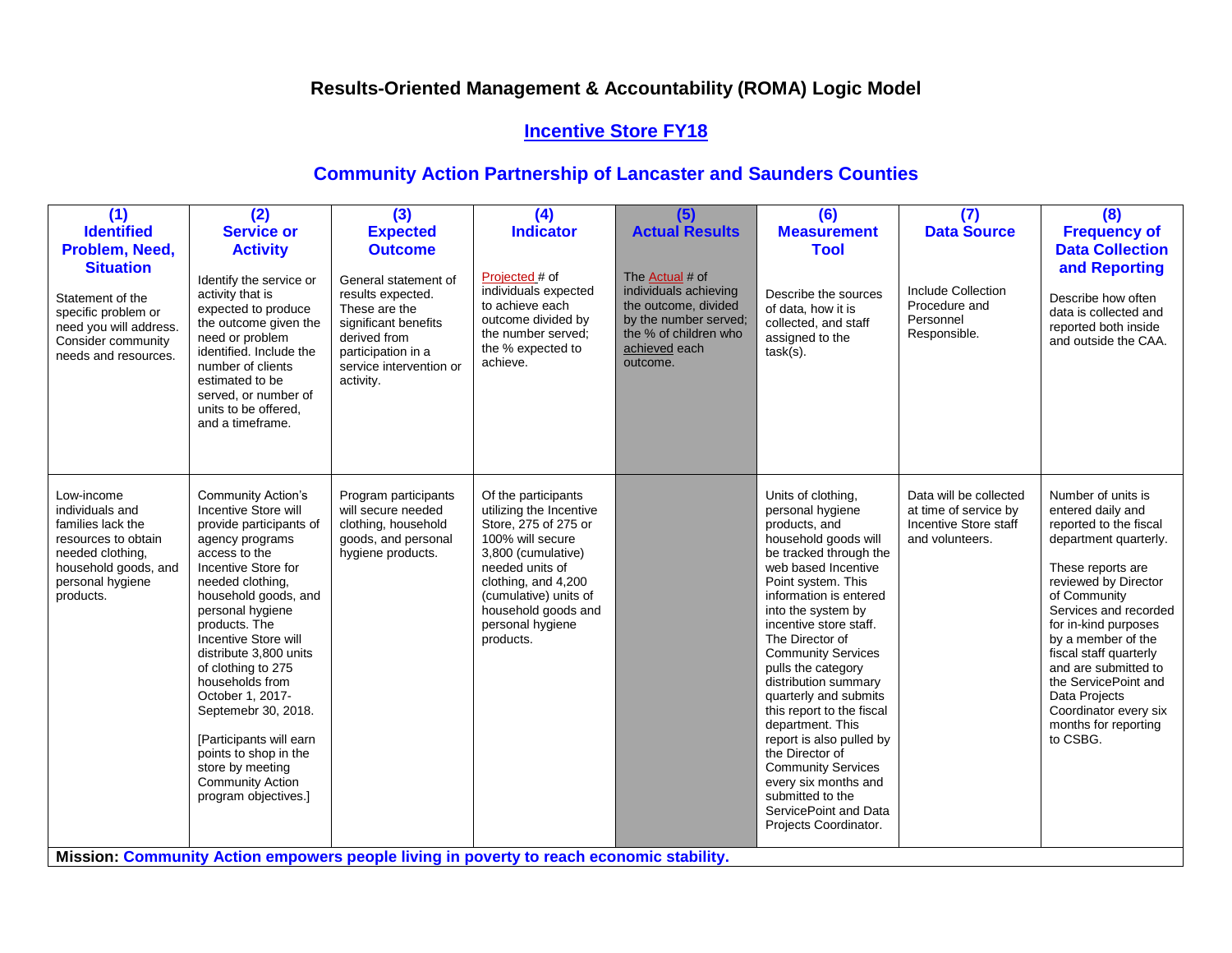## **Lincoln Community Response FY2018**

| (1)<br><b>Identified</b><br>Problem, Need,<br><b>Situation</b><br>Statement of the<br>specific problem or<br>need you will address.<br>Consider community<br>needs and resources. | (2)<br><b>Service or</b><br><b>Activity</b><br>Identify the service or<br>activity that is<br>expected to produce<br>the outcome given the<br>need or problem<br>identified. Include the<br>number of clients<br>estimated to be<br>served, or number of<br>units to be offered.<br>and a timeframe. | (3)<br><b>Expected</b><br><b>Outcome</b><br>General statement of<br>results expected.<br>These are the<br>significant benefits<br>derived from<br>participation in a<br>service intervention or<br>activity.        | (4)<br><b>Indicator</b><br>Projected # of<br>individuals expected<br>to achieve each<br>outcome divided by<br>the number served:<br>the % expected to<br>achieve. | (5)<br><b>Actual Results</b><br>The Actual # of<br>individuals achieving<br>the outcome, divided<br>by the number served:<br>the % of children who<br>achieved each<br>outcome. | (6)<br><b>Measurement</b><br><b>Tool</b><br>Describe the sources<br>of data, how it is<br>collected, and staff<br>assigned to the<br>$task(s)$ .                                                                                                         | (7)<br><b>Data Source</b><br>Include Collection<br>Procedure and<br>Personnel<br>Responsible.                                                  | (8)<br><b>Frequency of</b><br><b>Data Collection</b><br>and Reporting<br>Describe how often<br>data is collected and<br>reported both inside<br>and outside the CAA.                           |
|-----------------------------------------------------------------------------------------------------------------------------------------------------------------------------------|------------------------------------------------------------------------------------------------------------------------------------------------------------------------------------------------------------------------------------------------------------------------------------------------------|---------------------------------------------------------------------------------------------------------------------------------------------------------------------------------------------------------------------|-------------------------------------------------------------------------------------------------------------------------------------------------------------------|---------------------------------------------------------------------------------------------------------------------------------------------------------------------------------|----------------------------------------------------------------------------------------------------------------------------------------------------------------------------------------------------------------------------------------------------------|------------------------------------------------------------------------------------------------------------------------------------------------|------------------------------------------------------------------------------------------------------------------------------------------------------------------------------------------------|
| Families with children<br>who are low income<br>and or homeless are<br>at a higher risk for<br>entry into the child<br>welfare system.                                            | 15 new families will<br>receive short term<br>case management<br>support to help reduce<br>their risk of entering<br>the child welfare<br>system.<br>FY18 October 1,<br>2017- September 30,<br>2018                                                                                                  | Families who receive<br>short term case<br>management<br>supports will increase<br>their ability to meet<br>basic needs and<br>family functioning.                                                                  | 15 of 15 (100%) of<br>families determined<br>eligible for services<br>will participate in case<br>management<br>services.                                         |                                                                                                                                                                                 | <b>Gathering Place</b><br>Program Administrator<br>will enter services into<br>ServicePoint.<br>These numbers will be<br>combined monthly<br>and submitted to the<br>Data and Priority<br><b>Projects Coordinator</b><br>monthly for record-<br>keeping. | Participant notes and<br>ServicePoint data will<br>be entered by<br><b>Gathering Place</b><br>Program Administrator<br>at the time of service. | All data is collected at<br>the time of service by<br><b>Gathering Place</b><br>Program<br>Administrator.<br>Total count is reported<br>as part of the CSBG<br>six-month and annual<br>report. |
| Families in crisis lack<br>the knowledge of<br>resources needed to<br>avoid entering the<br>child welfare system.                                                                 | <b>Central Navigation will</b><br>connect families with<br>services and supports<br>to reduce their risk for<br>entry into the child<br>welfare system.<br>FY 18 October 1,<br>2017- September 30,<br>2018                                                                                           | Families will be better<br>able to meet basic<br>needs after<br>connecting with<br>community agencies<br>and resources.<br>Mission: Community Action empowers people living in poverty to reach economic stability. | Families will be more<br>knowledgeable about<br>community resources.                                                                                              |                                                                                                                                                                                 | <b>Gathering Place</b><br>Program Administrator<br>will enter Central<br>Navigation data into<br>agency data tracking<br>program.                                                                                                                        | Agency data tracking<br>program.                                                                                                               | Data will be entered at<br>time of service.<br>Total count is reported<br>as part of the CSBG<br>six-month and annual<br>report he time of<br>service.                                         |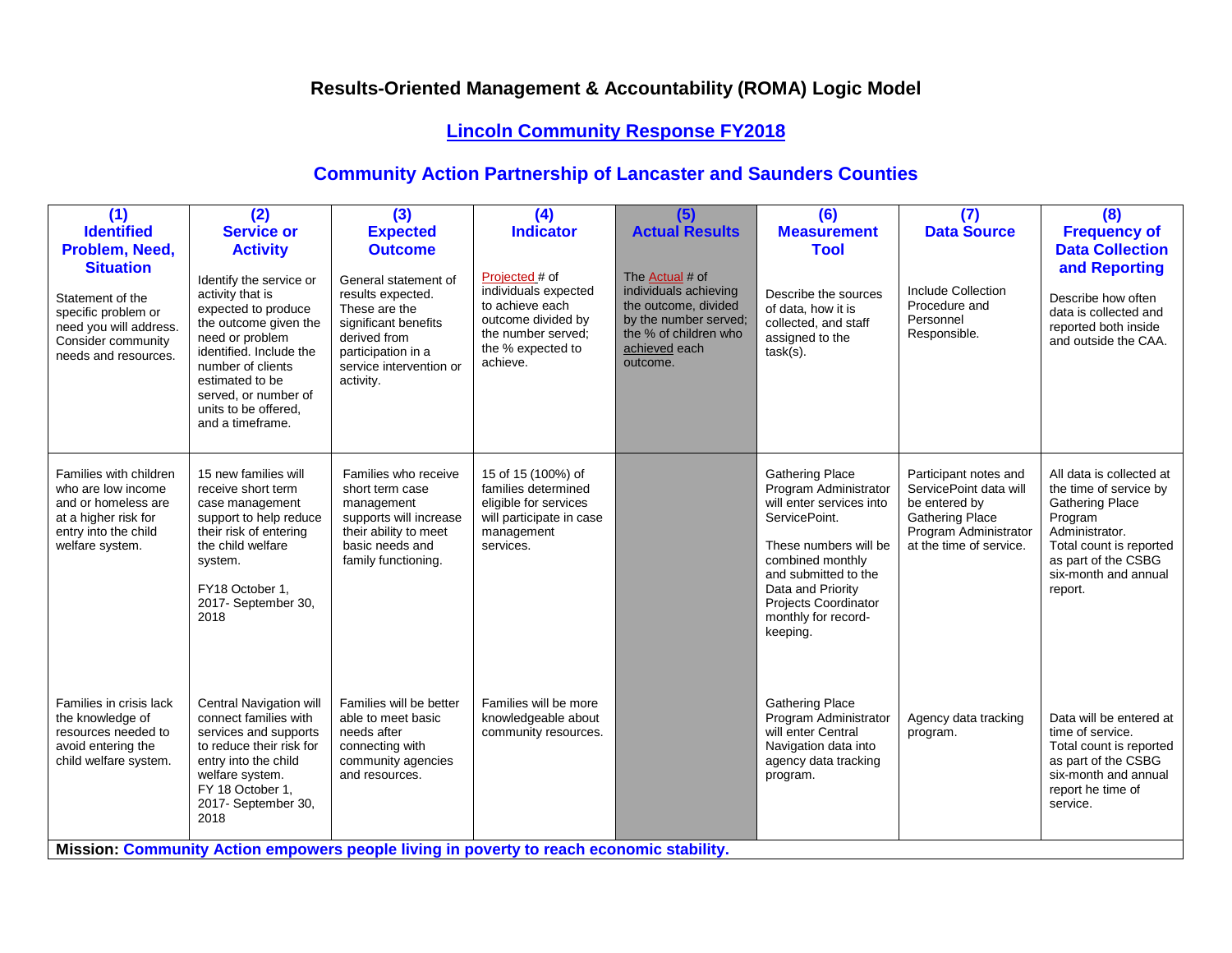#### **NAVIGATOR FY18**

#### **Community Action Partnership of Lancaster and Saunders Counties**

| (1)<br><b>Identified</b><br>Problem, Need,<br><b>Situation</b><br>Statement of the<br>specific problem or<br>need you will address.<br>Consider community<br>needs and resources. | (2)<br><b>Service or</b><br><b>Activity</b><br>Identify the service or<br>activity that is<br>expected to produce<br>the outcome given the<br>need or problem<br>identified. Include the<br>number of clients<br>estimated to be<br>served, or number of<br>units to be offered.<br>and a timeframe. | (3)<br><b>Expected</b><br><b>Outcome</b><br>General statement of<br>results expected.<br>These are the<br>significant benefits<br>derived from<br>participation in a<br>service intervention or<br>activity. | (4)<br><b>Indicator</b><br>Projected # of<br>individuals expected<br>to achieve each<br>outcome divided by<br>the number served;<br>the % expected to<br>achieve. | (5)<br><b>Actual Results</b><br>The <b>Actual</b> # of<br>individuals achieving<br>the outcome, divided<br>by the number served;<br>the % of children who<br>achieved each<br>outcome. | (6)<br><b>Measurement</b><br><b>Tool</b><br>Describe the sources<br>of data, how it is<br>collected, and staff<br>assigned to the<br>$task(s)$ .                                                                                                                                                                                                   | (7)<br><b>Data Source</b><br>Include Collection<br>Procedure and<br>Personnel<br>Responsible.                                                                                                                                                                                                                                                                                                                                                                                       | (8)<br><b>Frequency of</b><br><b>Data Collection</b><br>and Reporting<br>Describe how often<br>data is collected and<br>reported both inside<br>and outside the CAA.                                                                                                                                                                                                                                                      |
|-----------------------------------------------------------------------------------------------------------------------------------------------------------------------------------|------------------------------------------------------------------------------------------------------------------------------------------------------------------------------------------------------------------------------------------------------------------------------------------------------|--------------------------------------------------------------------------------------------------------------------------------------------------------------------------------------------------------------|-------------------------------------------------------------------------------------------------------------------------------------------------------------------|----------------------------------------------------------------------------------------------------------------------------------------------------------------------------------------|----------------------------------------------------------------------------------------------------------------------------------------------------------------------------------------------------------------------------------------------------------------------------------------------------------------------------------------------------|-------------------------------------------------------------------------------------------------------------------------------------------------------------------------------------------------------------------------------------------------------------------------------------------------------------------------------------------------------------------------------------------------------------------------------------------------------------------------------------|---------------------------------------------------------------------------------------------------------------------------------------------------------------------------------------------------------------------------------------------------------------------------------------------------------------------------------------------------------------------------------------------------------------------------|
| Individuals and<br>families, particularly<br>within the low-income<br>community, do not<br>have insurance or<br>have adequate or<br>unaffordable<br>insurance coverage.           | A Certified Navigator<br>will provide education<br>and support related to<br>the Health Insurance<br>Marketplace.<br>Of the 400 who<br>receive<br>education/support,<br>200 will secure<br>insurance or more<br>adequate/affordable<br>insurance coverage<br>as a result of this<br>assistance.      | Individuals or families<br>will secure insurance<br>or more adequate or<br>affordable insurance<br>coverage.                                                                                                 | 200 out of 200 (100%)<br>individuals will secure<br>insurance or more<br>adequate/affordable<br>insurance coverage<br>as a result of this<br>assistance.          |                                                                                                                                                                                        | Weekly report<br>completed by<br>Navigator staff and<br>volunteers and<br>compiled by Navigator<br>Program Specialist.<br>Client demographics,<br>contacts,<br>appointments and<br>enrollment status to<br>be completed by<br>Navigator staff and<br>volunteers.<br>Client outreach work<br>to be completed by<br>Navigator Program<br>Specialist. | Weekly report<br>information collected<br>and entered by<br>Navigator Program<br>Specialist into an<br>internal Access<br>database.<br>Client demographics,<br>contacts.<br>appointments and<br>enrollment status<br>collected by the<br>Navigator Program<br>Specialist and entered<br>into an internal<br>Access database.<br>Client outreach work<br>entered by the<br>Navigator Program<br>Specialist into an<br>Excel spread sheet<br>created by Community<br>Action Nebraska. | Weekly report and<br>outreach work<br>submitted to<br><b>Community Action</b><br>Nebraska on<br>Thursday's each<br>week. Reports are<br>also submitted with<br>more detail on a<br>quarterly and annual<br>basis.<br>Client contacts,<br>appointments, and<br>enrollment status<br>submitted to<br><b>Community Action</b><br>Partnership of<br>Lancaster and<br><b>Saunders Counties</b><br>Board on a monthly<br>basis. |

**Mission: Community Action empowers people living in poverty to reach economic stability.**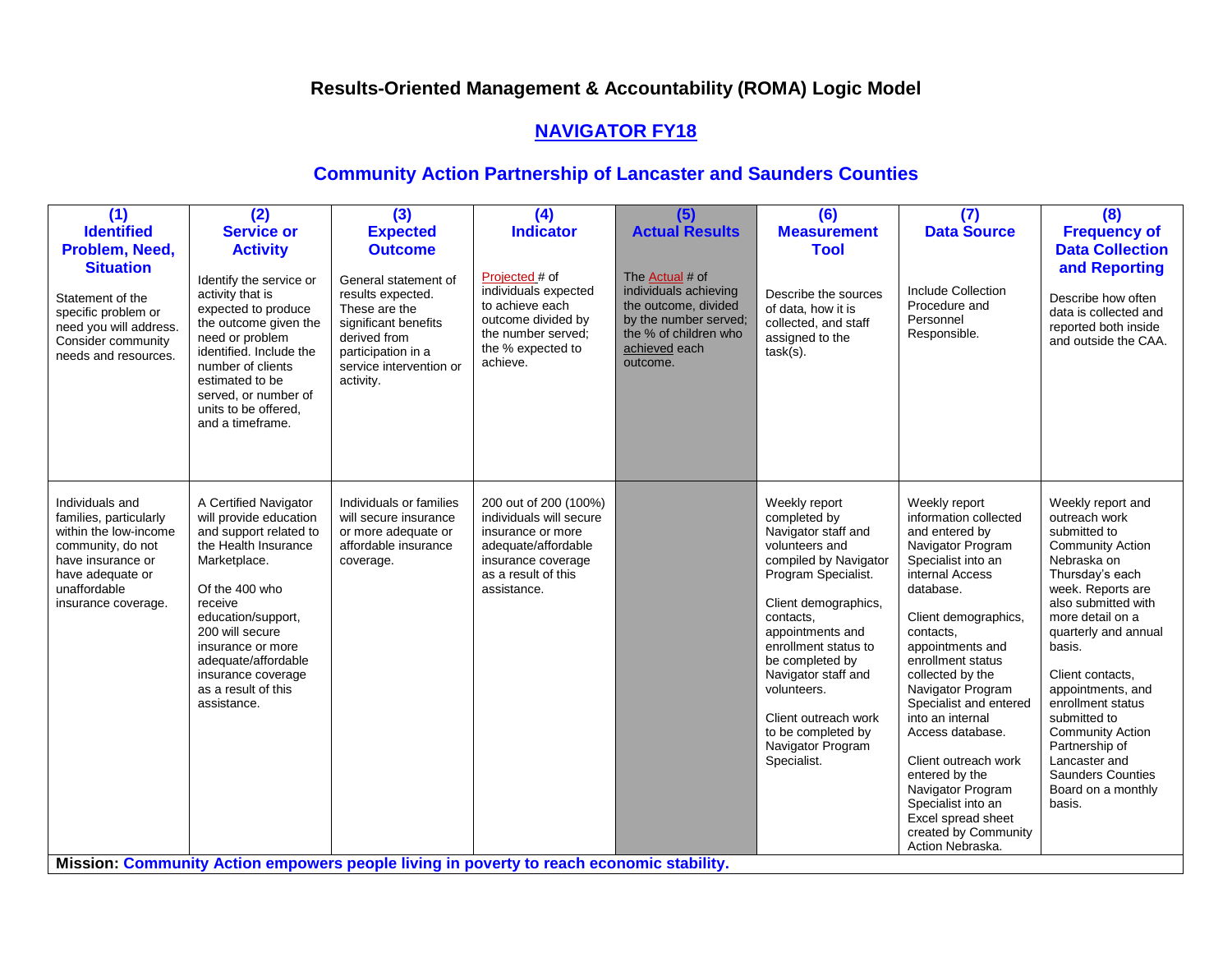## **Opportunity Passport FY18**

| (1)                                                                                                                   | (2)                                                                                                                                                                                                                                                                                                                                                 | (3)                                                                                                                                                                                                                                               | (4)                                                                                                                                                                                                                                                                                        | (5)                                                                                                                                                | (6)                                                                                                                                                                                                                                                                                                                                                                                                                                                                                                                                                                                                        | (7)                                                                                                                                                                                                                                                                                                                                                                                                                                                                                                                                                                                                                      | (8)                                                                                                                                                                                                                                                                                                                                                                                                                                                                                                  |
|-----------------------------------------------------------------------------------------------------------------------|-----------------------------------------------------------------------------------------------------------------------------------------------------------------------------------------------------------------------------------------------------------------------------------------------------------------------------------------------------|---------------------------------------------------------------------------------------------------------------------------------------------------------------------------------------------------------------------------------------------------|--------------------------------------------------------------------------------------------------------------------------------------------------------------------------------------------------------------------------------------------------------------------------------------------|----------------------------------------------------------------------------------------------------------------------------------------------------|------------------------------------------------------------------------------------------------------------------------------------------------------------------------------------------------------------------------------------------------------------------------------------------------------------------------------------------------------------------------------------------------------------------------------------------------------------------------------------------------------------------------------------------------------------------------------------------------------------|--------------------------------------------------------------------------------------------------------------------------------------------------------------------------------------------------------------------------------------------------------------------------------------------------------------------------------------------------------------------------------------------------------------------------------------------------------------------------------------------------------------------------------------------------------------------------------------------------------------------------|------------------------------------------------------------------------------------------------------------------------------------------------------------------------------------------------------------------------------------------------------------------------------------------------------------------------------------------------------------------------------------------------------------------------------------------------------------------------------------------------------|
| <b>Identified Problem,</b>                                                                                            | <b>Service or</b>                                                                                                                                                                                                                                                                                                                                   | <b>Expected</b>                                                                                                                                                                                                                                   | <b>Indicator</b>                                                                                                                                                                                                                                                                           | <b>Actual Results</b>                                                                                                                              | <b>Measurement</b>                                                                                                                                                                                                                                                                                                                                                                                                                                                                                                                                                                                         | <b>Data Source</b>                                                                                                                                                                                                                                                                                                                                                                                                                                                                                                                                                                                                       | <b>Frequency of</b>                                                                                                                                                                                                                                                                                                                                                                                                                                                                                  |
| <b>Need, Situation</b>                                                                                                | <b>Activity</b>                                                                                                                                                                                                                                                                                                                                     | <b>Outcome</b>                                                                                                                                                                                                                                    |                                                                                                                                                                                                                                                                                            |                                                                                                                                                    | <b>Tool</b>                                                                                                                                                                                                                                                                                                                                                                                                                                                                                                                                                                                                |                                                                                                                                                                                                                                                                                                                                                                                                                                                                                                                                                                                                                          | <b>Data</b>                                                                                                                                                                                                                                                                                                                                                                                                                                                                                          |
| Statement of the specific<br>problem or need you will<br>address. Consider<br>community needs and<br>resources.       | Identify the service or<br>activity that is<br>expected to produce<br>the outcome given<br>the need or problem<br>identified. Include the<br>number of clients<br>estimated to be<br>served, or number of<br>units to be offered.<br>and a timeframe.                                                                                               | General statement of<br>results expected.<br>These are the<br>significant benefits<br>derived from<br>participation in a<br>service intervention<br>or activity.                                                                                  | Projected # of<br>individuals expected<br>to achieve each<br>outcome divided by<br>the number served:<br>the % expected to<br>achieve.                                                                                                                                                     | The Actual # of<br>individuals achieving<br>the outcome, divided<br>by the number<br>served: the % of<br>children who<br>achieved each<br>outcome. | Describe the sources<br>of data, how it is<br>collected, and staff<br>assigned to the<br>$task(s)$ .                                                                                                                                                                                                                                                                                                                                                                                                                                                                                                       | Include Collection<br>Procedure and<br>Personnel<br>Responsible.                                                                                                                                                                                                                                                                                                                                                                                                                                                                                                                                                         | <b>Collection</b><br>and Reporting<br>Describe how often<br>data is collected<br>and reported both<br>inside and outside<br>the CAA.                                                                                                                                                                                                                                                                                                                                                                 |
| Foster care-involved youth<br>lack practical knowledge<br>relating to the financial<br>system and asset<br>purchases. | 10 new program<br>participants and 15<br>wait list youth will<br>receive Keys to Your<br><b>Financial Future</b><br>trainings in PY 2018<br>(October 1, 2017 to<br>September 30,<br>2018).<br>6 current and new<br>participants will<br>receive case<br>management and<br>referrals to partner<br>financial institutions<br>to open new<br>accounts | Youth will increase<br>their understanding of<br>how to use the<br>financial system and<br>how to purchase and<br>build assets as cost<br>effectively as<br>possible.<br>Youth without active<br>bank accounts will<br>open new bank<br>accounts. | 10 of 10 new<br>program participants<br>(100%) and 15 of 15<br>wait list youth (100%)<br>will increase their<br>practical knowledge<br>relating to the<br>financial system and<br>asset purchases.<br>5 of 6 (83%) of<br>participants without<br>active accounts will<br>open new accounts |                                                                                                                                                    | Opportunity<br>Passport <sup>™</sup> Specialist<br>will collect sign-in<br>sheets for each<br>training.<br>Youth participants will<br>take a pre and post<br>test assessment to<br>gauge knowledge<br>gains as a result of<br>Keys to Your<br><b>Financial Future</b><br>training.<br>Individual module<br>pre- and post-<br>assessments, once<br>developed, will be<br>completed by each<br>attendee at each<br>training. Opportunity<br>Passport <sup>™</sup> Specialist<br>will enter the results<br>of these trainings in a<br>tracking spreadsheet<br>and record<br>participation in<br>ServicePoint. | Youth attending<br>trainings sign in on<br>the sign-in sheet.<br>containing the name<br>and date of the<br>training. This sheet<br>is collected and<br>entered into the<br><b>Opportunity Passport</b><br>Data System OPDS,<br>Servicepoint, and the<br>waiting list database<br>and a copy to the<br>participant file by the<br>Opportunity<br>Passport™<br>Specialist.<br>The Keys curriculum<br>contains an overall<br>pre- and post-<br>assessment, but not<br>a pre- and post-<br>assessment for each<br>individual module.<br>Youth take the pre-<br>assessment prior to<br>attending any<br>sessions and take the | Sign-in sheets are<br>collected at every<br>training.<br>Individual module<br>pre- and post-<br>assessments, once<br>developed, will be<br>collected at each<br>training.<br>Pre- and post-<br>assessments<br>covering the entire<br>curriculum will be<br>administered<br>before a youth<br>attends the first<br>training and at the<br>end of their<br>participation in the<br>program, if<br>possible.<br>Participation in<br>trainings will be<br>reported monthly<br>on the Board<br>Management |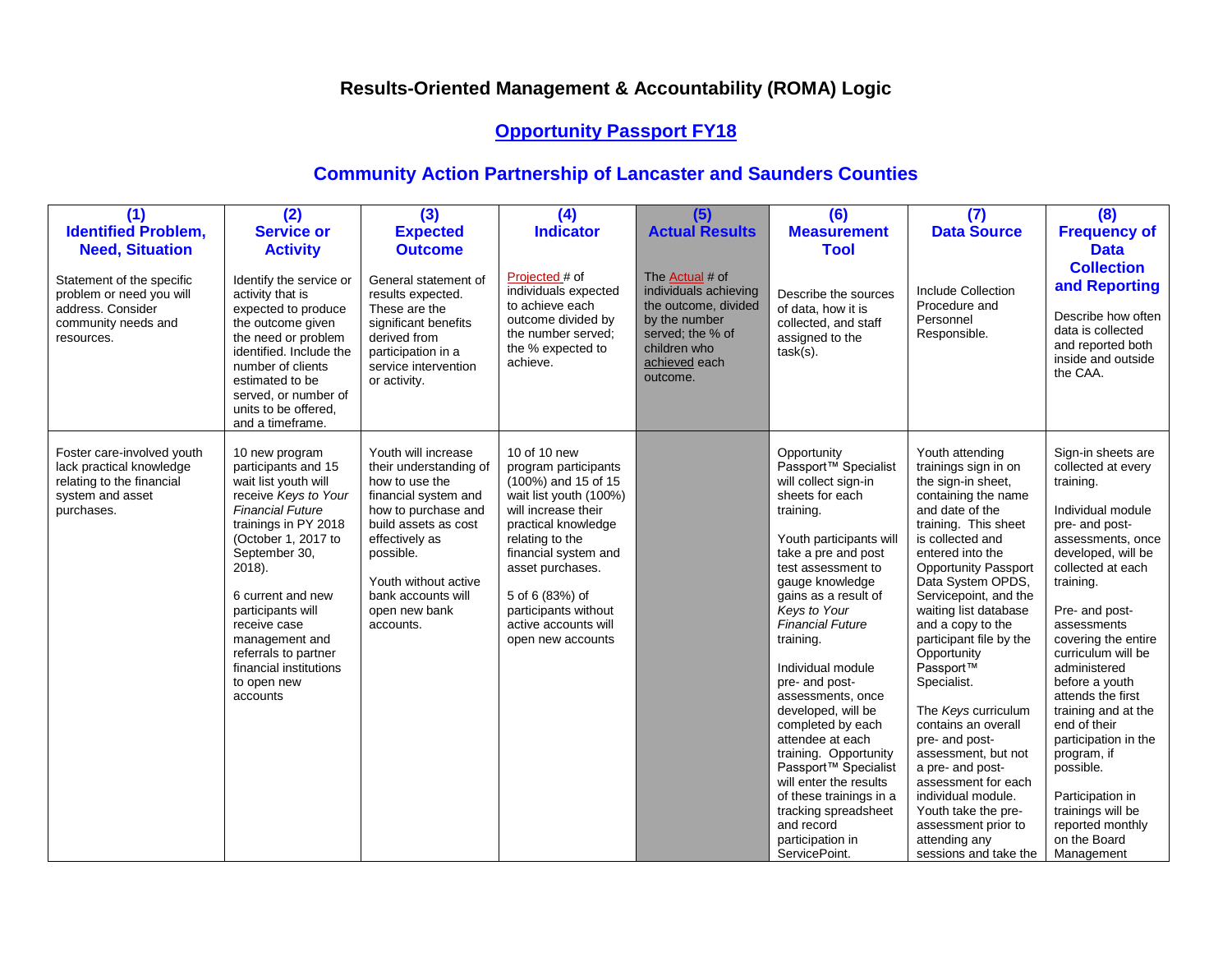|                                                                                                                                                       |                                                                                                                                                                                                          |                                                                                                                                                                                                                                                  |                                                                                                                                                                                                                                                                                                                           |                                                                                                                                                                                                                                                                                                                                                                                                                          | post-assessment at<br>the end of their<br>participation in the<br>program, if possible.<br>Opportunity<br>Passport <sup>™</sup> Specialist<br>will develop pre- and<br>post-assessments for<br>individual modules<br>and will begin using<br>the same with at<br>each training. | Report, quarterly to<br>Nebraska Children,<br>and every 6<br>months on CSBG<br>6-month and<br>annual reports.                                                                                                                                                 |
|-------------------------------------------------------------------------------------------------------------------------------------------------------|----------------------------------------------------------------------------------------------------------------------------------------------------------------------------------------------------------|--------------------------------------------------------------------------------------------------------------------------------------------------------------------------------------------------------------------------------------------------|---------------------------------------------------------------------------------------------------------------------------------------------------------------------------------------------------------------------------------------------------------------------------------------------------------------------------|--------------------------------------------------------------------------------------------------------------------------------------------------------------------------------------------------------------------------------------------------------------------------------------------------------------------------------------------------------------------------------------------------------------------------|---------------------------------------------------------------------------------------------------------------------------------------------------------------------------------------------------------------------------------------------------------------------------------|---------------------------------------------------------------------------------------------------------------------------------------------------------------------------------------------------------------------------------------------------------------|
| Foster-care involved youth<br>who are living independently<br>have difficulty providing their<br>basic needs including<br>shelter, food, and clothing | Opportunity<br>Passport <sup>™</sup> Specialist<br>will budget with 45<br>participants who are<br>living independently<br>to identify income<br>and income supports<br>available to meet<br>basic needs. | Participants will<br>provide for the basic<br>needs of their<br>households, using<br>income and income<br>supports, by paying<br>rent/mortgage and<br>utilities on time and<br>providing necessary<br>food and clothing for<br>their households. | 18 of 45 (40%) will<br>pay rent/mortgage<br>and utilities on time<br>and provide<br>necessary food and<br>clothing for their<br>households for 90<br>days.<br>12 of 45 (27%) will<br>pay rent/mortgage<br>and utilities on time<br>and provide<br>necessary food and<br>clothing for their<br>households for 180<br>days. | Opportunity<br>Passport <sup>™</sup> Specialist<br>will budget with<br>participants and track<br>the participants'<br>budget outcomes in<br>participant files.<br>Participant goals of<br>"achieve and maintain<br>capacity to meet<br>basic needs" for 90<br>and 180 days will be<br>added for each<br>participant in<br>ServicePoint and will<br>be updated by<br><b>Financial Well-Being</b><br>staff as appropriate. | Opportunity<br>Passport <sup>™</sup> Specialist<br>will track participants'<br>budget outcomes in<br>case management<br>notes with each<br>meeting.<br>Opportunity<br>Passport <sup>™</sup> Specialist<br>will update<br>ServicePoint goals as<br>appropriate.                  | Participants'<br>budget outcomes<br>will be discussed in<br>case management<br>meetings and<br>noted in participant<br>files with each<br>meeting.<br>Participants<br>completing goals<br>will be reported<br>through CSBG 6-<br>month and annual<br>reports. |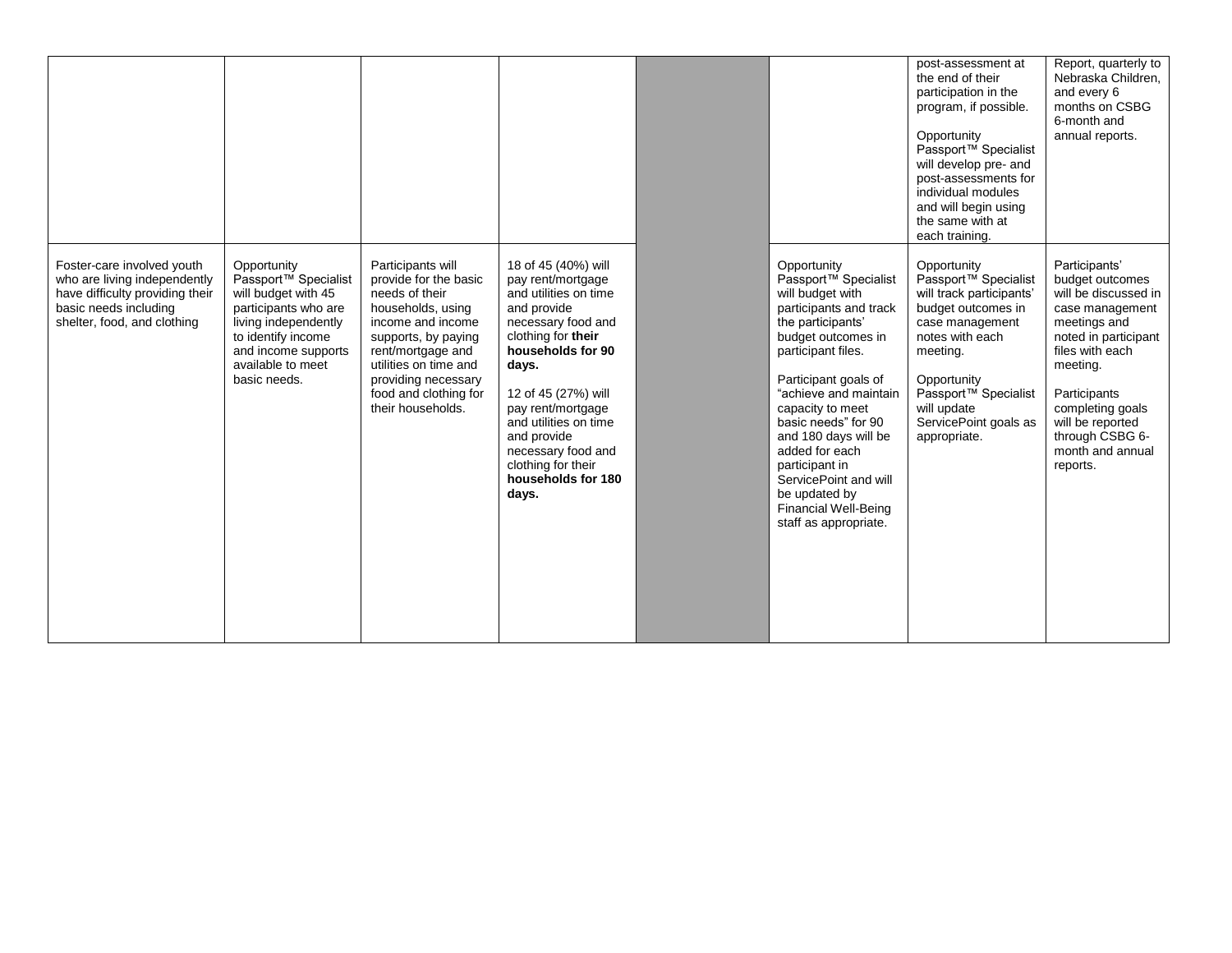| Foster care-involved youth<br>lack practical knowledge<br>relating to the financial<br>system and asset<br>purchases, causing them to<br>experience lower net worth<br>and decreased financial well-<br>being | Opportunity<br>Passport <sup>™</sup> Specialist<br>will provide<br>budgeting, case<br>management, credit<br>counseling, and<br>asset purchase<br>services to 60<br>participants. | Participants will take<br>action on their goals,<br>using the knowledge,<br>skills and support<br>they gain from<br>program services, to<br>increase savings.<br>improve credit<br>histories, budget to<br>meet basic needs,<br>and complete asset<br>purchases. These<br>changes will increase<br>participants' net<br>worth and their<br>financial well-being<br>as measure by the<br><b>CFPB Financial Well-</b><br>Being Scale. | 30 of 60 (50%)<br>participants will save<br>money, pay down<br>debt, or purchase<br>assets, resulting in<br>higher net worth.<br>13 of 60 (22%)<br>participants will<br>increase savings.<br>30 of 60 (50%)<br>participants will save<br>money, pay down<br>debt, or purchase<br>assets, resulting in<br>improved financial<br>well-being scores. | Participants will report<br>asset values, bank<br>account balances.<br>and amounts owed at<br>program enrollment,<br>with each purchase,<br>at least yearly, and at<br>the completion of<br>their program<br>participation.<br>Opportunity<br>Passport™ staff will<br>retrieve Experian<br>credit reports at<br>enrollment, as<br>participants take<br>steps to improve<br>credit histories, at<br>least every 6 months,<br>and at completion of<br>participants' program<br>participation.<br>Participants will<br>complete CFPB<br><b>Financial Well-Being</b><br>Scales at enrollment,<br>with each purchase,<br>at least yearly, and at<br>completion of<br>program participation.<br>Opportunity<br>Passport <sup>™</sup> staff will<br>calculate and track | Participant-reported<br>net worth information,<br>credit reports, and<br>scored Financial<br><b>Well-Being Scales</b><br>will be kept by<br>Opportunity<br>Passport <sup>™</sup> staff in<br>participant files.<br>Opportunity<br>Passport <sup>™</sup> staff will<br>collect this<br>information prior to<br>enrollment, with each<br>purchase, at least<br>yearly, and as<br>participants complete<br>their program<br>participation.<br>Goals of increasing<br>net worth and<br>improving Financial<br>Well-Being will be<br>added in<br>ServicePoint and<br>updated as<br>appropriate by<br>Opportunity<br>Passport <sup>™</sup> staff. | Participant-<br>reported<br>information is<br>collected at<br>beginning and end<br>of participation,<br>with each<br>purchase, and at<br>least once per<br>program year.<br>Participants who<br>achieved<br>increased net<br>worth and<br>improved financial<br>well-being will be<br>reported with the<br>6-month and<br>annual CSBG<br>reports and<br>annually to NCFF. |
|---------------------------------------------------------------------------------------------------------------------------------------------------------------------------------------------------------------|----------------------------------------------------------------------------------------------------------------------------------------------------------------------------------|-------------------------------------------------------------------------------------------------------------------------------------------------------------------------------------------------------------------------------------------------------------------------------------------------------------------------------------------------------------------------------------------------------------------------------------|---------------------------------------------------------------------------------------------------------------------------------------------------------------------------------------------------------------------------------------------------------------------------------------------------------------------------------------------------|------------------------------------------------------------------------------------------------------------------------------------------------------------------------------------------------------------------------------------------------------------------------------------------------------------------------------------------------------------------------------------------------------------------------------------------------------------------------------------------------------------------------------------------------------------------------------------------------------------------------------------------------------------------------------------------------------------------------------------------------------------------|---------------------------------------------------------------------------------------------------------------------------------------------------------------------------------------------------------------------------------------------------------------------------------------------------------------------------------------------------------------------------------------------------------------------------------------------------------------------------------------------------------------------------------------------------------------------------------------------------------------------------------------------|---------------------------------------------------------------------------------------------------------------------------------------------------------------------------------------------------------------------------------------------------------------------------------------------------------------------------------------------------------------------------|
|                                                                                                                                                                                                               |                                                                                                                                                                                  |                                                                                                                                                                                                                                                                                                                                                                                                                                     |                                                                                                                                                                                                                                                                                                                                                   | net worth and score<br><b>Financial Well-Being</b><br>Scales and report<br>improvements in<br><b>ServicePoint</b>                                                                                                                                                                                                                                                                                                                                                                                                                                                                                                                                                                                                                                                |                                                                                                                                                                                                                                                                                                                                                                                                                                                                                                                                                                                                                                             |                                                                                                                                                                                                                                                                                                                                                                           |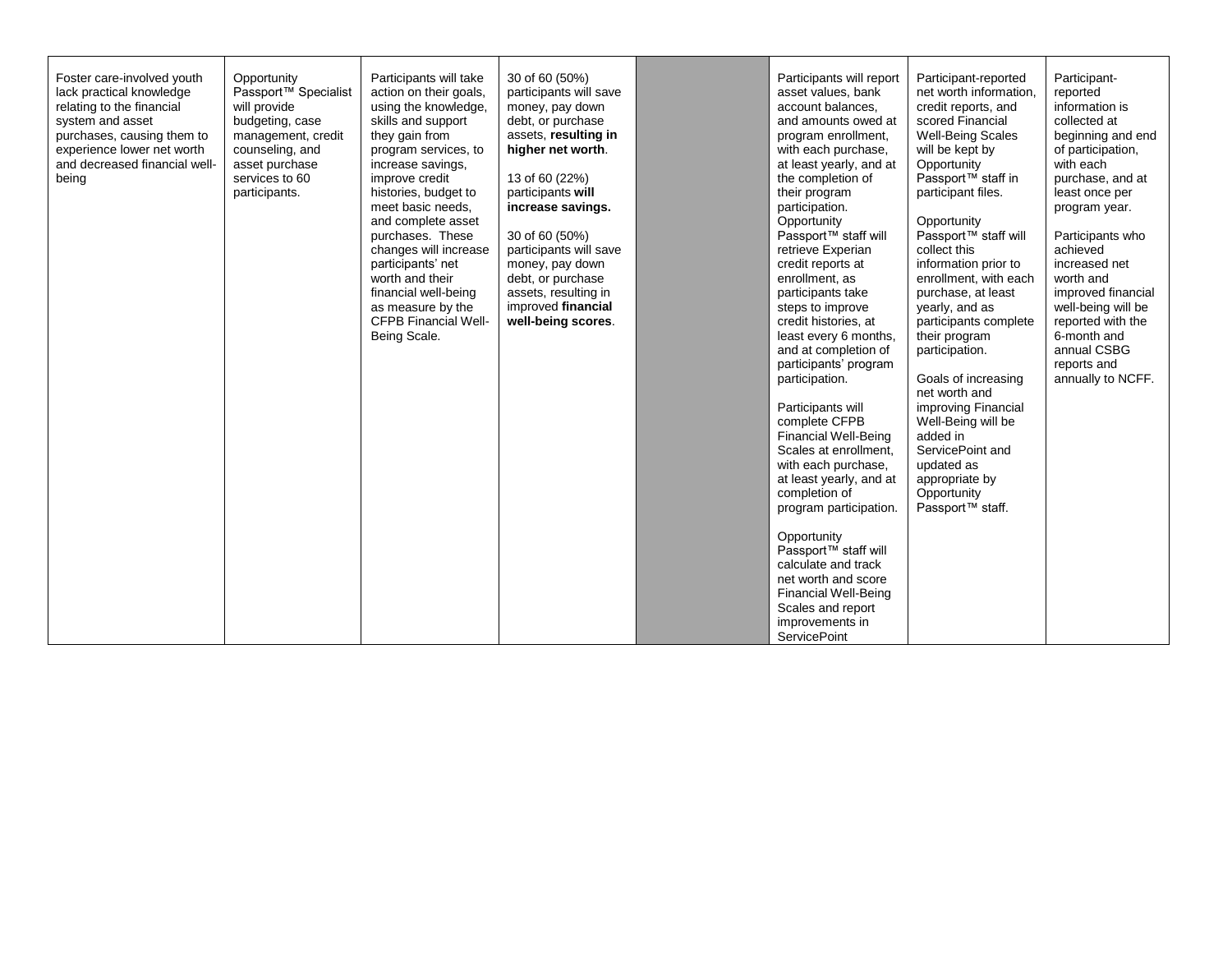| Youth need ongoing support<br>and encouragement to set<br>and achieve financial and<br>asset goals. | 60 current and new<br>program participants<br>will receive ongoing<br>case management in<br>PY 2018 in order for<br>them to set and<br>achieve financial and<br>asset goals. | With case manager<br>support, youth<br>participants will set<br>and achieve financial<br>and asset goals.                                                                                                                         | 50 of 60 current and<br>new participants<br>(83%) will set and<br>achieve a financial or<br>asset goals.                                                                                                                                         | Youth create goal<br>plans and desired<br>outcomes, and an<br>action plan for<br>achieving their<br>goals/outcomes.<br>Opportunity<br>Passport <sup>™</sup> Specialist<br>transfers these to<br>participant files and<br>notes achievements.<br>Documentation<br>relating to goals may<br>include the goal plan<br>created with the<br>participant; the<br>participant's credit<br>history; statements of<br>accounts, debts,<br>collections,<br>judgments, tickets, or<br>savings; purchase<br>documentation for<br>any approved<br>purchase; leases; etc. | Youth create goal<br>plans, desired<br>outcomes, and action<br>plans (including sub-<br>goals/action steps)<br>during case<br>management. These<br>documents are<br>copied into<br>participant files.<br>National Performance<br>Indicator-related<br>goals are entered into<br>Service Point. When<br>youth achieve<br>goals/outcomes,<br>Opportunity<br>Passport <sup>™</sup> Specialist<br>notes this on their<br>plans with date of<br>achievement, enters<br>Service Point goal<br>achievements in<br>Servicepoint and<br>OPDS goal<br>achievements in<br>OPDS. | Case management<br>occurs monthly,<br>more often as<br>needed, and<br>documentation<br>occurs immediately<br>following case<br>management<br>meeting.<br>Reporting occurs<br>monthly for the<br>Board<br>Management<br>Report, CSBG<br>reporting occurs 6<br>months and yearly<br>with the agency<br>fiscal year, and<br>Nebraska Children<br>and Families<br>Foundation reports<br>are completed<br>quarterly and<br>yearly with the<br>program year.                                                                      |
|-----------------------------------------------------------------------------------------------------|------------------------------------------------------------------------------------------------------------------------------------------------------------------------------|-----------------------------------------------------------------------------------------------------------------------------------------------------------------------------------------------------------------------------------|--------------------------------------------------------------------------------------------------------------------------------------------------------------------------------------------------------------------------------------------------|-------------------------------------------------------------------------------------------------------------------------------------------------------------------------------------------------------------------------------------------------------------------------------------------------------------------------------------------------------------------------------------------------------------------------------------------------------------------------------------------------------------------------------------------------------------|----------------------------------------------------------------------------------------------------------------------------------------------------------------------------------------------------------------------------------------------------------------------------------------------------------------------------------------------------------------------------------------------------------------------------------------------------------------------------------------------------------------------------------------------------------------------|-----------------------------------------------------------------------------------------------------------------------------------------------------------------------------------------------------------------------------------------------------------------------------------------------------------------------------------------------------------------------------------------------------------------------------------------------------------------------------------------------------------------------------|
| Foster care-involved youth<br>lack understanding of how to<br>achieve and maintain good<br>credit.  | 25 youth receive<br>credit counseling and<br>create a plan to<br>establish or improve<br>credit in FY 2018.                                                                  | Youth will understand<br>their credit histories,<br>what good credit is,<br>and how to build and<br>maintain good credit,<br>and achieve<br>incremental goals<br>toward establishing<br>good credit or<br>improving their credit. | 25 of 25 youth<br>(100%) will gain<br>better understanding<br>of their credit<br>histories and how to<br>build and maintain<br>good credit.<br>8 of 25 youth (32%)<br>take a step towards<br>establishing good<br>credit or improving<br>credit. | Case manager will<br>pull credit reports.<br>Participants will<br>provide settlement<br>letters/collection<br>letters/collections<br>statements/debt<br>statements/bank<br>statements, court<br>documents<br>(summons, judgment,<br>settlement letters),<br>participant-requested<br>credit report, loan<br>documents/credit<br>card approvals. Case<br>manager will pull<br>credit report prior to<br>participant completing<br>credit education<br>module and then<br>every six months for<br>those actively working<br>toward improving<br>their credit. | Opportunity<br>Passport <sup>™</sup> Specialist<br>enters participant<br>information into a<br>credit request batch<br>and Asset<br>Development<br>Administrator<br>requests reports from<br>Experian. These are<br>placed in participant<br>files.<br>Opportunity<br>Passport <sup>™</sup> Specialist<br>collects other related<br>documents from<br>participants and<br>keeps copies in<br>participant files.                                                                                                                                                      | Credit reports are<br>pulled before youth<br>complete the credit<br>education module,<br>and again when<br>youth have taken<br>steps to establish<br>or improve it. If not<br>already re-pulled,<br>credit reports are<br>obtained during<br>July (first month of<br>program year).<br>Other documents<br>are received as<br>needed for case<br>management.<br>Reporting occurs<br>monthly for the<br>Board<br>Management<br>Report, CSBG<br>reporting occurs 6<br>months and yearly,<br>and NCFF reports<br>occur 6 months |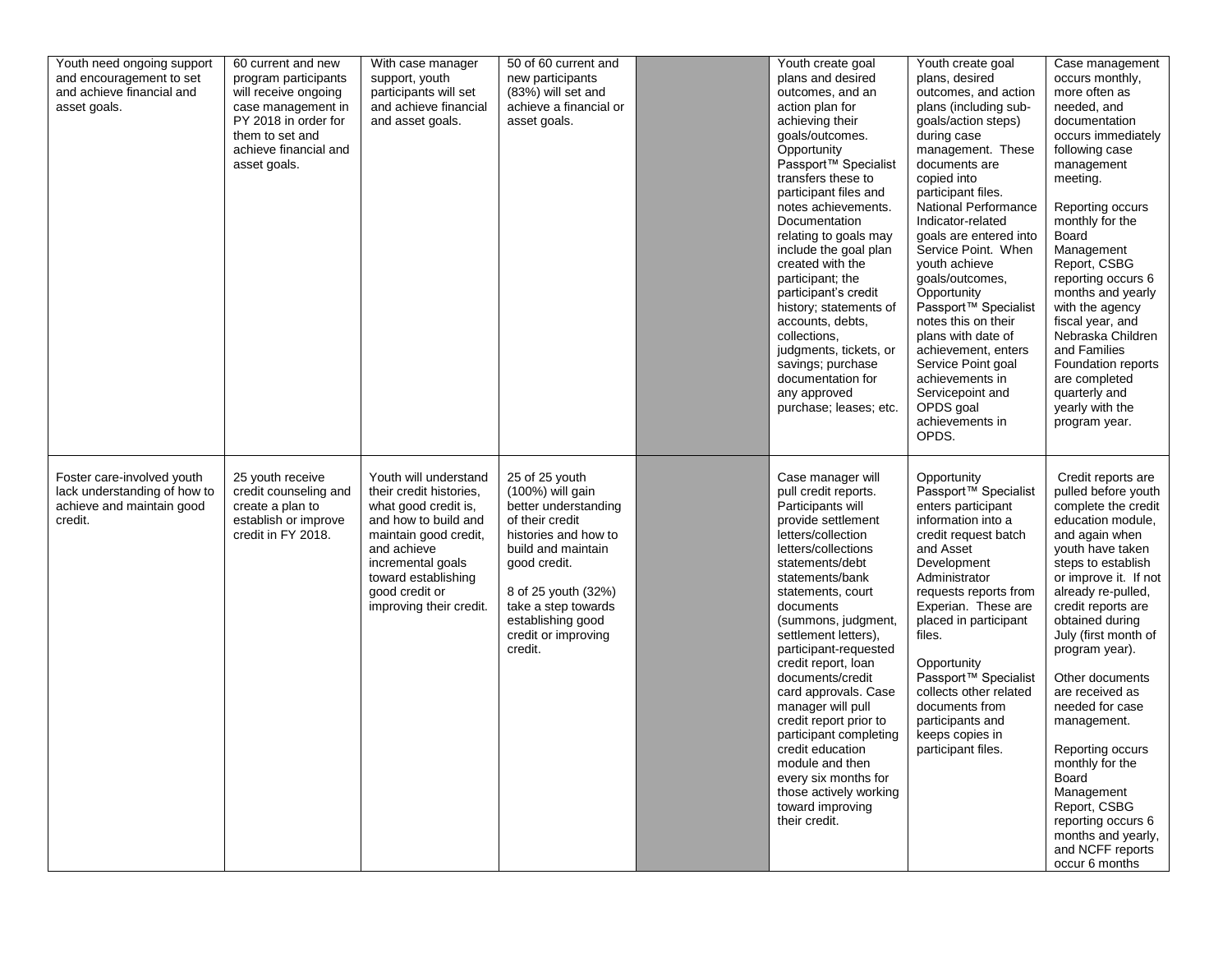|                                                                                           |                                                                                                                                             |                                                               |                                                                                                           |                                                                                                                                                                                                                                                                                                                                                                                                                             |                                                                                                                                                                                                     | and yearly with the<br>program year.                                                                                                                                                                                                      |
|-------------------------------------------------------------------------------------------|---------------------------------------------------------------------------------------------------------------------------------------------|---------------------------------------------------------------|-----------------------------------------------------------------------------------------------------------|-----------------------------------------------------------------------------------------------------------------------------------------------------------------------------------------------------------------------------------------------------------------------------------------------------------------------------------------------------------------------------------------------------------------------------|-----------------------------------------------------------------------------------------------------------------------------------------------------------------------------------------------------|-------------------------------------------------------------------------------------------------------------------------------------------------------------------------------------------------------------------------------------------|
| Foster care-involved youth<br>are unable to build savings<br>in order to purchase assets. | 30 youth will receive<br>case management in<br>support of their<br>saving and earn<br>matching funds to<br>purchase an asset in<br>PY 2016. | Youth purchase<br>assets using savings<br>and matching funds. | 30 of 30 youth<br>(100%) will purchase<br>assets using savings<br>matching funds                          | Participants provide<br>to the Opportunity<br>Passport <sup>™</sup> Specialist<br>money orders or<br>cashier's checks<br>showing savings, pay<br>stubs and budget,<br>documentation<br>relating to asset<br>purchase, and bank<br>statements.                                                                                                                                                                               | Money orders and<br>cashier's checks<br>supporting matched<br>purchases are<br>immediately turned<br>over to the Fiscal<br>Department (Emily)<br>for safe-keeping until<br>the purchase is<br>made. | Documents are<br>collected during<br>case management<br>by the Opportunity<br>Passport™<br>Specialist.                                                                                                                                    |
| Mission: Community Action empowers people living in poverty to reach economic stability.  | 10 youth will receive<br>case management or<br>referrals relating to<br>asset purchases.                                                    | Youth purchase<br>assets using savings.                       | 2 of 10 youth (20%)<br>will purchase assets<br>with their savings but<br>without using<br>matching funds. | Participants who<br>purchase assets<br>without matching<br>funds report their<br>purchases in case<br>management.<br>Opportunity<br>Passport <sup>™</sup> Specialist<br>will note these<br>purchases in<br>participant files and<br>will record them in<br>ServicePoint.<br>Depending on the<br>purchase, copies of<br>loan terms, account<br>statements, bank<br>statements, or other<br>documentation may<br>be acquired. | Opportunity<br>Passport <sup>™</sup> Specialist<br>collects documents<br>from participants and<br>keeps copies in<br>participant files.                                                             | Reporting occurs<br>monthly for the<br><b>Board</b><br>Management<br>Report, CSBG<br>reporting occurs 6<br>months and yearly<br>with the agency<br>fiscal year, NCFF<br>reports occur 6<br>months and yearly<br>with the program<br>year. |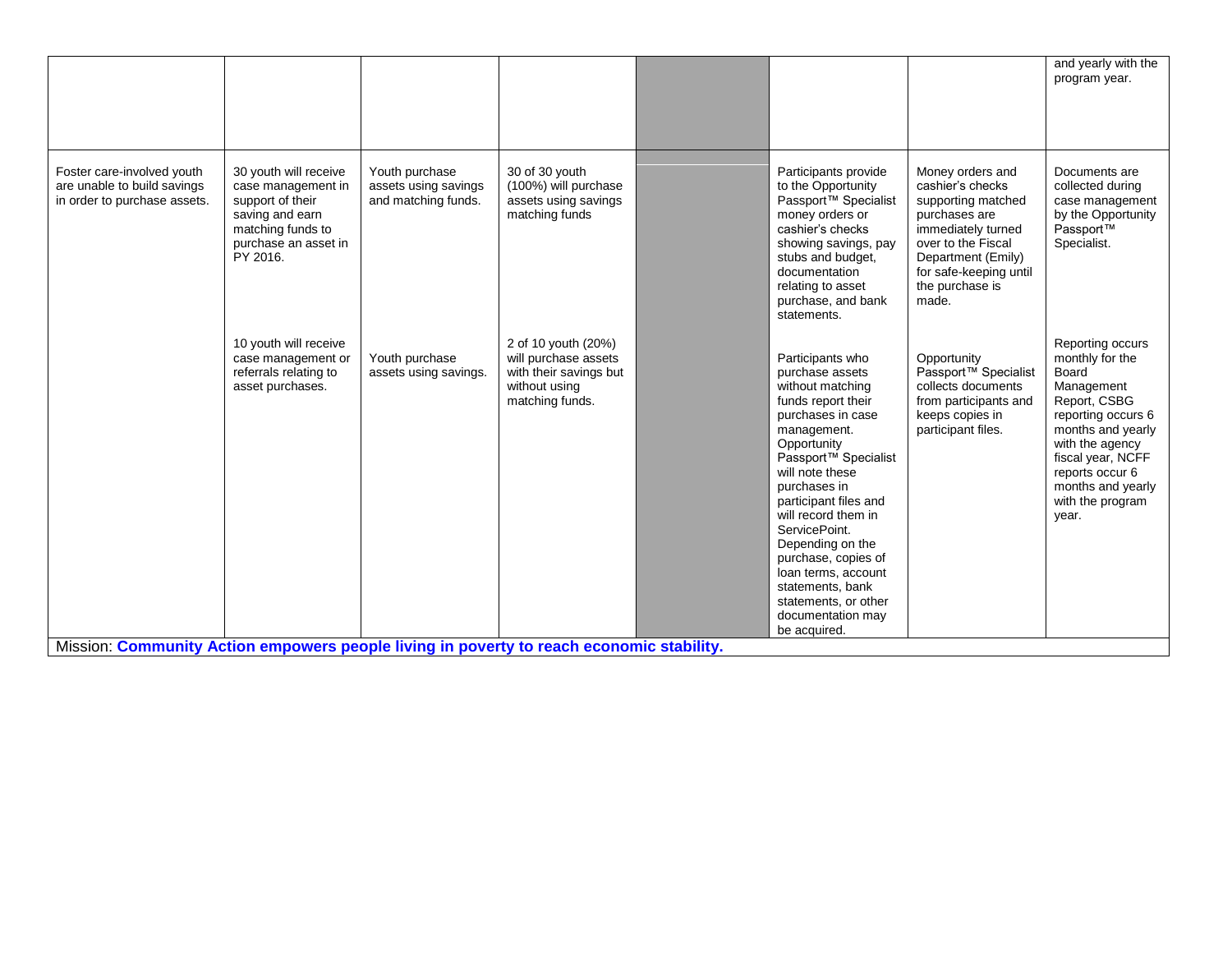#### **Representative Payee FY18**

#### **Community Action Partnership of Lancaster and Saunders Counties**

| (1)<br><b>Identified Problem,</b><br><b>Need, Situation</b><br>Statement of the<br>specific problem or<br>need you will address.<br>Consider community<br>needs and resources.                                                                                         | (2)<br><b>Service or Activity</b><br>Identify the service or<br>activity that is<br>expected to produce<br>the outcome given the<br>need or problem<br>identified. Include the<br>number of clients<br>estimated to be<br>served, or number of<br>units to be offered,<br>and a timeframe. | (3)<br><b>Expected Outcome</b><br>General statement of<br>results expected.<br>These are the<br>significant benefits<br>derived from<br>participation in a<br>service intervention or<br>activity. | $\overline{(4)}$<br><b>Indicator</b><br>Projected # of<br>individuals expected<br>to achieve each<br>outcome divided by<br>the number served:<br>the % expected to<br>achieve.                                                            | $\overline{(5)}$<br><b>Actual Results</b><br>The Actual # of<br>individuals achieving<br>the outcome, divided<br>by the number served:<br>the % of children who<br>achieved each<br>outcome. | (6)<br><b>Measurement Tool</b><br>Describe the sources<br>of data, how it is<br>collected, and staff<br>assigned to the<br>task(s).                                                                                                                                                                                                                                                                                                                 | (7)<br><b>Data Source</b><br>Include Collection<br>Procedure and<br>Personnel<br>Responsible.                                                                                   | (8)<br><b>Frequency of Data</b><br><b>Collection and</b><br><b>Reporting</b><br>Describe how often<br>data is collected and<br>reported both inside<br>and outside the CAA.                                                                                                               |
|------------------------------------------------------------------------------------------------------------------------------------------------------------------------------------------------------------------------------------------------------------------------|--------------------------------------------------------------------------------------------------------------------------------------------------------------------------------------------------------------------------------------------------------------------------------------------|----------------------------------------------------------------------------------------------------------------------------------------------------------------------------------------------------|-------------------------------------------------------------------------------------------------------------------------------------------------------------------------------------------------------------------------------------------|----------------------------------------------------------------------------------------------------------------------------------------------------------------------------------------------|-----------------------------------------------------------------------------------------------------------------------------------------------------------------------------------------------------------------------------------------------------------------------------------------------------------------------------------------------------------------------------------------------------------------------------------------------------|---------------------------------------------------------------------------------------------------------------------------------------------------------------------------------|-------------------------------------------------------------------------------------------------------------------------------------------------------------------------------------------------------------------------------------------------------------------------------------------|
| Individuals who<br>receive benefits<br>through Social<br>Security, but are<br>deemed by the SSA<br>as unable to manage<br>their own financial<br>resources, need<br>ongoing budgeting<br>and spending<br>assistance to spend<br>their weekly allowance<br>responsibly. | 50 participants in the<br>Representative Payee<br>program will receive<br>weekly budgeting and<br>spending assistance<br>from October 1, 2017-<br>September 30, 2018.                                                                                                                      | Participants in the<br>Representative Payee<br>Program will follow<br>through with their plan<br>to spend their weekly<br>spending checks.                                                         | Of the 50 participants<br>in the Representative<br>Payee program 45 of<br>50 or 90% will gain<br>responsibility with<br>budgeting their<br>spending checks.                                                                               |                                                                                                                                                                                              | Representative Payee<br>Program Advocate<br>and participant will<br>complete budget and<br>spending plan monthly<br>and Advocate will<br>monitor on an ongoing<br>basis.<br>Representative Payee<br>participants will keep<br>receipts of their<br>purchases. Staff will<br>collect receipts from<br>payee participants<br>weekly and will utilize<br>the information from<br>these receipts to<br>discuss spending<br>habits with<br>participants. | Representative Payee<br>Program Advocate will<br>complete individual<br>budget with each<br>payee participant and<br>keep a copy of this<br>budget in each<br>participant file. | Representative Payee<br>Program Advocate will<br>collect information<br>monthly and enter<br>data into Service<br>Point. All participant<br>contact will be entered<br>into Service Point<br>weekly. Advocate will<br>complete annual<br>Social Security reports<br>for each participant. |
| Individuals who are in<br>need of a payee<br>struggle to pay their<br>bills on time and are<br>at high risk of having<br>their utilities<br>disconnected and/or<br>being evicted for non-<br>payment of rent.<br>$M = -1 - 1 - 2 - 2$                                  | The Representative<br>Payee Program<br>Advocate will ensure<br>timely payment of all<br>participant rent and<br>utility bills from<br>October 1, 2017-<br>September 31, 2018.<br>والأعامر الأرادي وعالمون                                                                                  | Participants remain<br>safely housed and<br>experience no<br>interruption in utility<br>service.<br>منافذ والأراد والمراق                                                                          | Of the 50 participants<br>in the payee program<br>all 50 or 100% will<br>have their rent and<br>utilities paid on time<br>and will not be evicted<br>for non- payment of<br>rent or have their<br>utilities interrupted for<br>nonpayment | 12,5154                                                                                                                                                                                      | Representative Payee<br>Program Advocate will<br>track changes in<br>participants' housing<br>status into Service<br>Point and in<br>participant files.                                                                                                                                                                                                                                                                                             | Representative Payee<br>Program Advocate will<br>complete required<br>Social Security forms<br>and update participant<br>files as changes<br>occur.                             | Representative Payee<br>Advocate will report<br>changes to a<br>participant's status or<br>address within 14<br>days of change to<br>Social Security. Social<br>Security will monitor<br>the payee program<br>every three years.                                                          |

**Mission: Community Action empowers people living in poverty to reach economic stability.**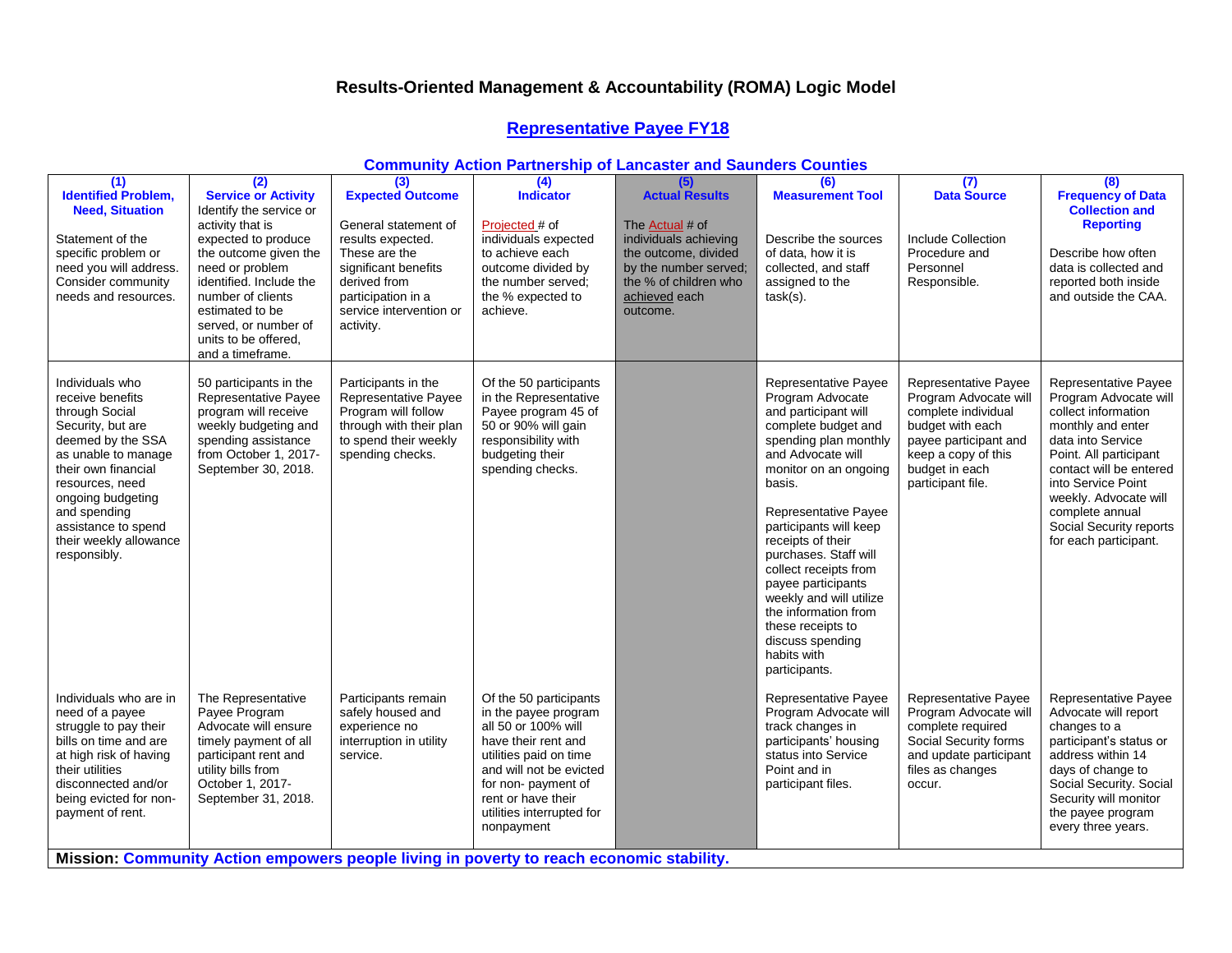## **Supportive Housing Program FY18**

| (1)<br><b>Identified</b><br>Problem, Need,<br><b>Situation</b><br>Statement of the<br>specific problem or<br>need you will address.<br>Consider community<br>needs and resources. | (2)<br><b>Service or</b><br><b>Activity</b><br>Identify the service or<br>activity that is<br>expected to produce<br>the outcome given the<br>need or problem<br>identified. Include the<br>number of clients<br>estimated to be<br>served, or number of<br>units to be offered.<br>and a timeframe. | (3)<br><b>Expected</b><br><b>Outcome</b><br>General statement of<br>results expected.<br>These are the<br>significant benefits<br>derived from<br>participation in a<br>service intervention or<br>activity. | (4)<br><b>Indicator</b><br>Projected # of<br>individuals expected<br>to achieve each<br>outcome divided by<br>the number served;<br>the % expected to<br>achieve. | (5)<br><b>Actual Results</b><br>The Actual # of<br>individuals achieving<br>the outcome, divided<br>by the number served;<br>the % of children who<br>achieved each<br>outcome. | (6)<br><b>Measurement</b><br>Tool<br>Describe the sources<br>of data, how it is<br>collected, and staff<br>assigned to the<br>$task(s)$ .                                                                                             | (7)<br><b>Data Source</b><br>Include Collection<br>Procedure and<br>Personnel<br>Responsible.                                                               | (8)<br><b>Frequency of</b><br><b>Data Collection</b><br>and Reporting<br>Describe how often<br>data is collected and<br>reported both inside<br>and outside the CAA.                                                                                                                                                                                                                                                                                                  |
|-----------------------------------------------------------------------------------------------------------------------------------------------------------------------------------|------------------------------------------------------------------------------------------------------------------------------------------------------------------------------------------------------------------------------------------------------------------------------------------------------|--------------------------------------------------------------------------------------------------------------------------------------------------------------------------------------------------------------|-------------------------------------------------------------------------------------------------------------------------------------------------------------------|---------------------------------------------------------------------------------------------------------------------------------------------------------------------------------|---------------------------------------------------------------------------------------------------------------------------------------------------------------------------------------------------------------------------------------|-------------------------------------------------------------------------------------------------------------------------------------------------------------|-----------------------------------------------------------------------------------------------------------------------------------------------------------------------------------------------------------------------------------------------------------------------------------------------------------------------------------------------------------------------------------------------------------------------------------------------------------------------|
| Families with children<br>who are homeless<br>need safe, stable<br>housing.                                                                                                       | 30 families will receive<br>supportive housing<br>assistance including<br>intensive case<br>management, housing<br>assistance, and self-<br>sufficiency supports<br>from Oct. 1. 2017 -<br>Sept. 30, 2018                                                                                            | Homeless families will<br>be housed in safe.<br>stable housing units.                                                                                                                                        | 30 of 30 families<br>(100%) will receive<br>housing.                                                                                                              |                                                                                                                                                                                 | <b>Participant Progress</b><br>Notes completed by<br><b>Supportive Housing</b><br>staff showing housing<br>date.<br>Lease/program<br>contract in<br>participant's name<br>completed by<br>Supportive Housing<br>staff and participant | <b>Progress Notes</b><br>showing housing<br>status completed by<br>Family Advocate.<br>Program contract<br>signed by Family<br>Advocate and<br>participant. | <b>Progress Notes</b><br>completed by<br><b>Supportive Housing</b><br>Family Advocate and<br>included in participant<br>file at time of program<br>contract signing.<br>Program contract<br>completed at time of<br>program entry by<br>Supportive Housing<br>staff and participant<br>APR is completed on<br>an annual basis by<br><b>Supportive Housing</b><br>Administrator and<br>ServicePoint and Data<br><b>Project Coordinator</b><br>and submitted to<br>HUD. |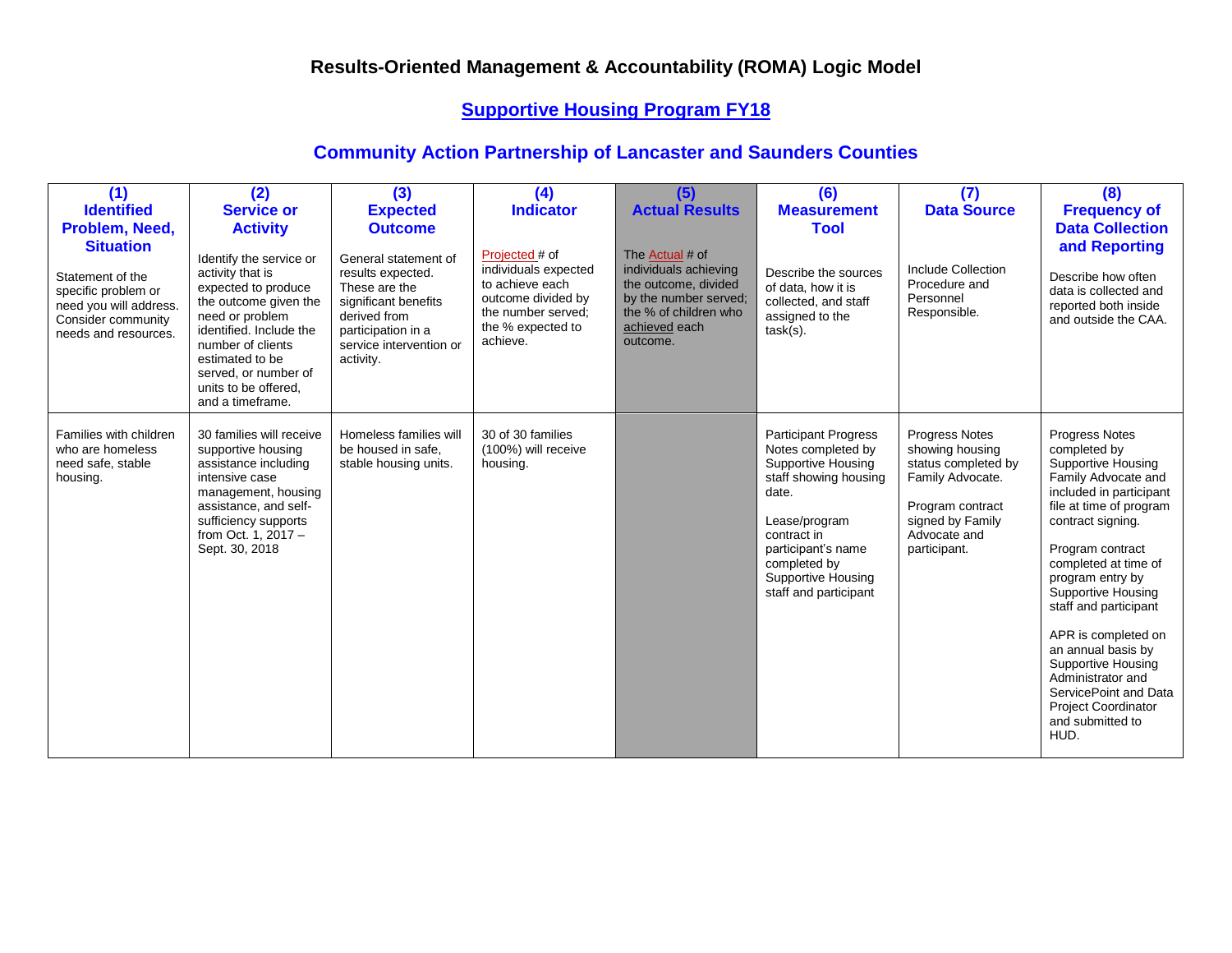| Families in transitional<br>housing programs do<br>not have access to<br>reliable transportation<br>and/or driver's<br>licenses. | Families will receive<br>supportive housing<br>assistance to improve<br>transportation from<br>Oct. 1, 2017 – Sept.<br>31, 2018<br>Bus passes, gas<br>vouchers, and/or rides<br>by Supportive<br>Housing Family<br>Advocates will be<br>provided for 8<br>homeless families. | Homeless families will<br>secure reliable<br>transportation.                                                                                                        | 8 of 8 homeless<br>families (100%) will<br>secure reliable<br>transportation.              | <b>Participant Assistance</b><br>Log completed by<br>Supportive Housing<br>Family Advocate<br>showing provision of<br>bus pass.<br>Service Point entry by<br>Supportive Housing<br>showing provision of<br>bus pass. | <b>Participant Assistance</b><br>Log and Service Point<br>service entered by<br>Family Advocate at<br>time of service. | Data collected at time<br>of service by<br>Supportive Housing<br>staff<br>CSBG report is<br>completed on a semi-<br>annual and annual<br>basis and reported to<br>CSBG office. |
|----------------------------------------------------------------------------------------------------------------------------------|------------------------------------------------------------------------------------------------------------------------------------------------------------------------------------------------------------------------------------------------------------------------------|---------------------------------------------------------------------------------------------------------------------------------------------------------------------|--------------------------------------------------------------------------------------------|----------------------------------------------------------------------------------------------------------------------------------------------------------------------------------------------------------------------|------------------------------------------------------------------------------------------------------------------------|--------------------------------------------------------------------------------------------------------------------------------------------------------------------------------|
| Homeless families do<br>not have adequate<br>food.                                                                               | 12 families will receive<br>supportive housing<br>assistance to obtain<br>adequate food as<br>needed from Oct. 1,<br>2017 - Sept. 30, 2018                                                                                                                                   | Homeless families will<br>receive food vouchers<br>to alleviate hunger.<br>Mission: Community Action empowers people living in poverty to reach economic stability. | 12 of 12 homeless<br>families (100%) will<br>receive food vouchers<br>to alleviate hunger. | <b>Participant Assistance</b><br>Log completed by<br>Supportive Housing<br>staff showing<br>provision of food<br>voucher. ServicePoint<br>entry of provision.                                                        | <b>Participant Assistance</b><br>Log and ServicePoint<br>service entered by<br>Family Advocate at<br>time of service.  | Data collected at time<br>of service by<br>Supportive Housing<br>staff<br>CSBG report is<br>completed on a semi-<br>annual and annual<br>basis and reported to<br>CSBG office. |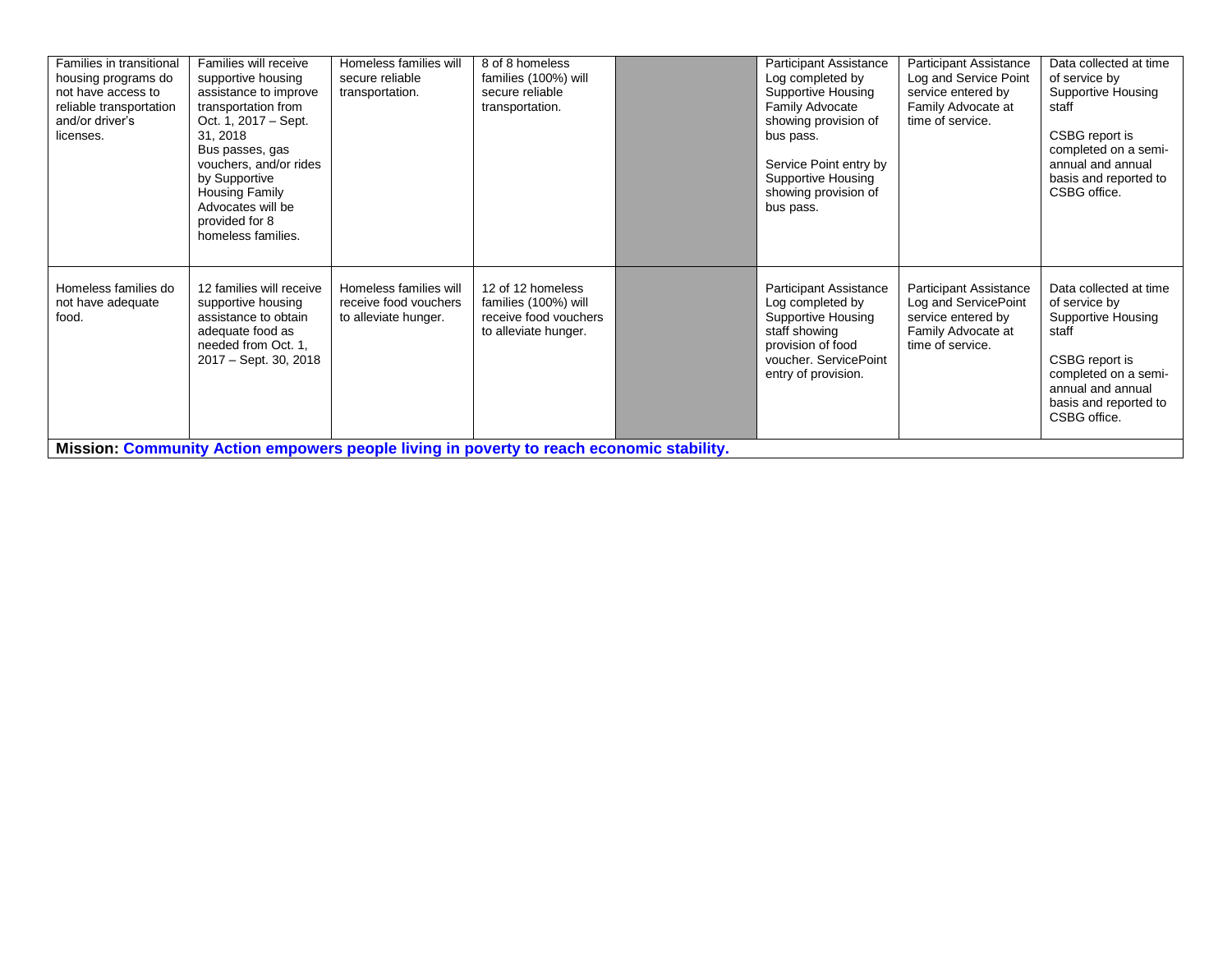## **Tax Preparation FY18**

| (1)                                                                                                                                                                      | (2)                                                                                                                                                                                                                                                   | (3)                                                                                                                                                              | (4)                                                                                                                                                                                                                        | (5)                                                                                                                                             | (6)                                                                                                                                                                                                                                                                                                                                                                                                                                                                                                                                                                                                                                     | (7)                                                                                                                                                                                                                                                                                                                                                                                                                                                                         | (8)                                                                                                                                                                                                                                                                                                                                                                                                                               |
|--------------------------------------------------------------------------------------------------------------------------------------------------------------------------|-------------------------------------------------------------------------------------------------------------------------------------------------------------------------------------------------------------------------------------------------------|------------------------------------------------------------------------------------------------------------------------------------------------------------------|----------------------------------------------------------------------------------------------------------------------------------------------------------------------------------------------------------------------------|-------------------------------------------------------------------------------------------------------------------------------------------------|-----------------------------------------------------------------------------------------------------------------------------------------------------------------------------------------------------------------------------------------------------------------------------------------------------------------------------------------------------------------------------------------------------------------------------------------------------------------------------------------------------------------------------------------------------------------------------------------------------------------------------------------|-----------------------------------------------------------------------------------------------------------------------------------------------------------------------------------------------------------------------------------------------------------------------------------------------------------------------------------------------------------------------------------------------------------------------------------------------------------------------------|-----------------------------------------------------------------------------------------------------------------------------------------------------------------------------------------------------------------------------------------------------------------------------------------------------------------------------------------------------------------------------------------------------------------------------------|
| <b>Identified</b>                                                                                                                                                        | <b>Service or</b>                                                                                                                                                                                                                                     | <b>Expected</b>                                                                                                                                                  | <b>Indicator</b>                                                                                                                                                                                                           | <b>Actual Results</b>                                                                                                                           | <b>Measurement</b>                                                                                                                                                                                                                                                                                                                                                                                                                                                                                                                                                                                                                      | <b>Data Source</b>                                                                                                                                                                                                                                                                                                                                                                                                                                                          | <b>Frequency of</b>                                                                                                                                                                                                                                                                                                                                                                                                               |
| Problem, Need,                                                                                                                                                           | <b>Activity</b>                                                                                                                                                                                                                                       | <b>Outcome</b>                                                                                                                                                   |                                                                                                                                                                                                                            |                                                                                                                                                 | Tool                                                                                                                                                                                                                                                                                                                                                                                                                                                                                                                                                                                                                                    |                                                                                                                                                                                                                                                                                                                                                                                                                                                                             | <b>Data Collection</b>                                                                                                                                                                                                                                                                                                                                                                                                            |
| <b>Situation</b><br>Statement of the<br>specific problem or<br>need you will address.<br>Consider community<br>needs and resources.                                      | Identify the service or<br>activity that is<br>expected to produce<br>the outcome given the<br>need or problem<br>identified. Include the<br>number of clients<br>estimated to be<br>served, or number of<br>units to be offered.<br>and a timeframe. | General statement of<br>results expected.<br>These are the<br>significant benefits<br>derived from<br>participation in a<br>service intervention or<br>activity. | Projected # of<br>individuals expected<br>to achieve each<br>outcome divided by<br>the number served;<br>the % expected to<br>achieve.                                                                                     | The Actual # of<br>individuals achieving<br>the outcome, divided<br>by the number served;<br>the % of children who<br>achieved each<br>outcome. | Describe the sources<br>of data, how it is<br>collected, and staff<br>assigned to the<br>$task(s)$ .                                                                                                                                                                                                                                                                                                                                                                                                                                                                                                                                    | Include Collection<br>Procedure and<br>Personnel<br>Responsible.                                                                                                                                                                                                                                                                                                                                                                                                            | and Reporting<br>Describe how often<br>data is collected and<br>reported both inside<br>and outside the CAA.                                                                                                                                                                                                                                                                                                                      |
| Low- to moderate-<br>income taxpayers are<br>unable to accurately<br>file tax returns.<br>including avoiding<br>paying more tax than<br>they owe, without<br>assistance. | 750 low- to moderate-<br>income taxpayers will<br>have accurate federal<br>and/or state tax<br>returns prepared and<br>filed between October<br>1, 2016 and<br>September 30, 2017.                                                                    | Low- to moderate-<br>income taxpayers will<br>file accurate tax<br>returns and receive<br>timely refunds or pay<br>no more tax than they<br>owe.                 | 750 out of 750 (100%)<br>of participants will<br>have accurate federal<br>and/or state tax<br>returns prepared and<br>filed, ensuring a timely<br>refund and/or<br>ensuring that they pay<br>no more tax than they<br>owe. |                                                                                                                                                 | <b>Financial Well-Being</b><br>Administrator will<br>collect tax filing<br>records from the<br>Drake Software used<br>to prepare and<br>electronically file tax<br>returns. Paper-filed<br>returns will be given to<br>the taxpayers to file<br>and these returns will<br>be marked as paper-<br>filed in the software.<br>Site coordinators will<br>collect preparation<br>lists and taxpayer<br>documentation (intake<br>sheets, preparation<br>worksheets, tax<br>forms) at each tax<br>site. Financial Well-<br>Being Administrator<br>will collect this<br>documentation from<br>site coordinators and<br>keep it in secure files. | Site coordinators will<br>collect taxpayer<br>documentation used<br>in preparation at the<br>sites. Financial Well-<br>Being Administrator<br>will collect this<br>documentation from<br>Site coordinators at<br>least weekly and will<br>file it in secure files.<br><b>Financial Well-Being</b><br>Administrator and<br><b>Senior Tax Consultant</b><br>will develop reports for<br>the Drake Software to<br>collect filing<br>information directly<br>from the software. | Taxpayer<br>documentation will be<br>collected at every site.<br>Software reports will<br>be collected monthly.<br>Filing statistics will be<br>reported on the<br>monthly board report.<br>Filing statistics will be<br>reported every 6<br>months on the CSBG<br>6-month and annual<br>reports. Filing<br>statistics will be<br>reported to specific<br>program funders<br>annually through the<br>funders' reporting<br>forms. |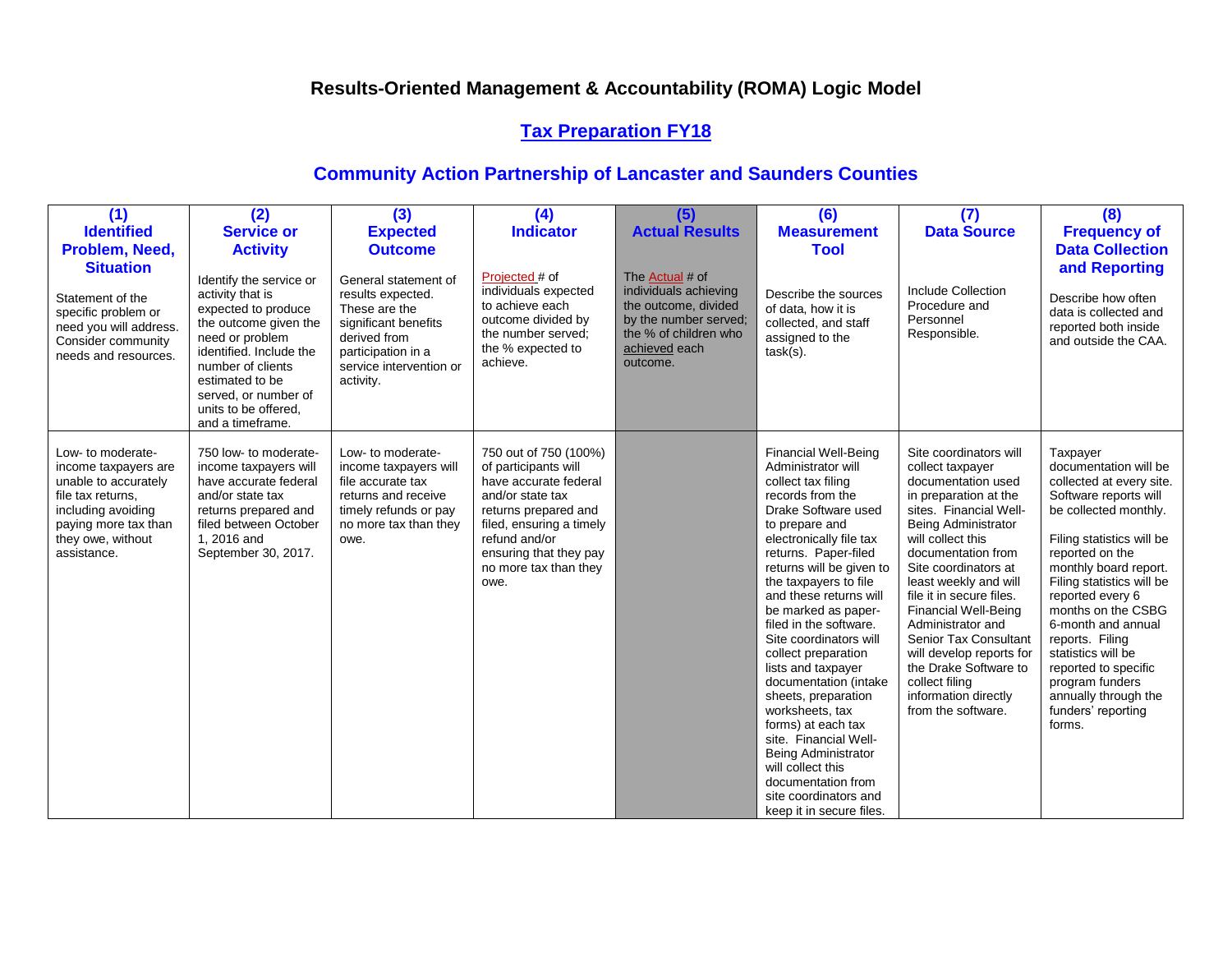| Low- to moderate-<br>income taxpayers are<br>unable to understand<br>and correctly and<br>accurately respond to<br>IRS notices.                                                                                     | 15 low- to moderate-<br>income taxpayers will<br>receive clarification on<br>the meaning of their<br>IRS notices and<br>assistance in<br>responding to the<br>notices in<br>appointments with the<br><b>Financial Well-Being</b><br>Administrator or<br>Senior Tax<br>Consultant.                                                                                                                   | Low- to moderate-<br>income taxpayers will<br>understand IRS<br>notices and accurately<br>respond to those<br>notices in a timely<br>manner.<br>[This responding]<br>accurately and in a<br>timely manner to IRS<br>notices prevents the<br>incorrect imposition of<br>taxes and penalties<br>for failure to file.<br>failure to pay, or<br>accuracy-related<br>penalties.] | 15 out of 15 (100%) of<br>taxpayers with IRS<br>notices will<br>understand their IRS<br>notices and provide<br>accurate and timely<br>responses to those<br>notices.                                                                                          | <b>Financial Well-Being</b><br>Administrator and<br><b>Senior Tax Consultant</b><br>will collect taxpayer<br>documentation and<br>create a photocopy of<br>the taxpayer's IRS<br>notice. Financial<br>Well-Being<br>Administrator will file<br>these documents in<br>secure files. Relating<br>to taxpayers who<br>need additional or<br>amended returns filed.<br><b>Financial Well-Being</b><br>Administrator will<br>collect filing data via<br>reports from Drake<br>Software. | <b>Financial Well-Being</b><br>Administrator and<br><b>Senior Tax Consultant</b><br>will develop reports for<br>the Drake Software to<br>collect filing<br>information directly<br>from the software.<br><b>Financial Well-Being</b><br>Administrator and<br>Senior Tax Consultant<br>will record taxpayer<br>issues and outcomes<br>with the taxpayer<br>documentation filed in<br>secure files. | Taxpayer<br>documentation and<br>notices will be<br>collected as taxpayers<br>present issues.<br>Software reports will<br>be collected monthly.<br>Filing statistics and<br>notice/issue<br>consultations will be<br>reported on the<br>monthly board report.<br>Filing statistics and<br>notice/issue<br>consultations will be<br>reported every 6<br>months on the CSBG<br>6-month and annual<br>reports. Filing<br>statistics and<br>notice/issue<br>consultations will be<br>reported to specific<br>program funders<br>annually through the<br>funders' reporting<br>forms. |
|---------------------------------------------------------------------------------------------------------------------------------------------------------------------------------------------------------------------|-----------------------------------------------------------------------------------------------------------------------------------------------------------------------------------------------------------------------------------------------------------------------------------------------------------------------------------------------------------------------------------------------------|-----------------------------------------------------------------------------------------------------------------------------------------------------------------------------------------------------------------------------------------------------------------------------------------------------------------------------------------------------------------------------|---------------------------------------------------------------------------------------------------------------------------------------------------------------------------------------------------------------------------------------------------------------|------------------------------------------------------------------------------------------------------------------------------------------------------------------------------------------------------------------------------------------------------------------------------------------------------------------------------------------------------------------------------------------------------------------------------------------------------------------------------------|---------------------------------------------------------------------------------------------------------------------------------------------------------------------------------------------------------------------------------------------------------------------------------------------------------------------------------------------------------------------------------------------------|----------------------------------------------------------------------------------------------------------------------------------------------------------------------------------------------------------------------------------------------------------------------------------------------------------------------------------------------------------------------------------------------------------------------------------------------------------------------------------------------------------------------------------------------------------------------------------|
| Low- to moderate-<br>income taxpayers<br>without Social<br>Security Numbers, or<br>who have dependants<br>without Social<br><b>Security Numbers</b><br>need to apply for<br>ITINs and need to<br>renew their ITINs. | 50 low- to moderate-<br>income taxpayers will<br>use Community Action<br><b>Certifying Acceptance</b><br>Agents (CAAs) to<br>prepare and submit<br>Form W-7 ITIN<br>applications and<br>renewals and verify<br>authenticity of<br>documents<br>establishing taxpayer<br>identity and foreign<br>status.<br>Mission: Community Action empowers people living in poverty to reach economic stability. | Low- to moderate-<br>income taxpayers will<br>use Community Action<br>CAAs to prepare and<br>submit Form W-7 ITIN<br>applications and<br>renewals and verify<br>authenticity of<br>documents<br>establishing taxpayer<br>identity and foreign<br>status.                                                                                                                    | 50 out of 50 (100%) of<br>taxpayers will use<br><b>Community Action</b><br>CAAs to prepare and<br>submit Form W-7 ITIN<br>applications and<br>renewals and verify<br>authenticity of<br>documents<br>establishing taxpayer<br>identity and foreign<br>status. | <b>Community Action</b><br>CAAs will collect<br>taxpayer<br>documentation and<br>create copies of forms<br>W-7, IRS letters<br>regarding renewing<br>ITINs, and documents<br>establishing identity<br>and foreign status.<br><b>Community Action</b><br>CAAs will keep copies<br>of document<br>authenticity<br>certifications. These<br>documents will be<br>kept in secure files by<br>the Community Action<br>CAAs.                                                             | <b>Community Action</b><br>CAAs will collect<br>documentation from<br>taxpayers. Community<br>Action CAAs will file<br>this documentation in<br>secure files after each<br>W-7 submission.<br><b>Community Action</b><br>CAAs will track<br>services provided and<br>submission process in<br>the Financial Well-<br>Being Database.                                                              | Taxpayer<br>documentation will be<br>collected with each W-<br>7 submission.<br>Database entries will<br>be made with each W-<br>7 submission.<br>Services provided will<br>be reported on the<br>monthly board report.<br>Services provided will<br>be reported every 6<br>months on the CSBG<br>6-month and annual<br>reports.                                                                                                                                                                                                                                                 |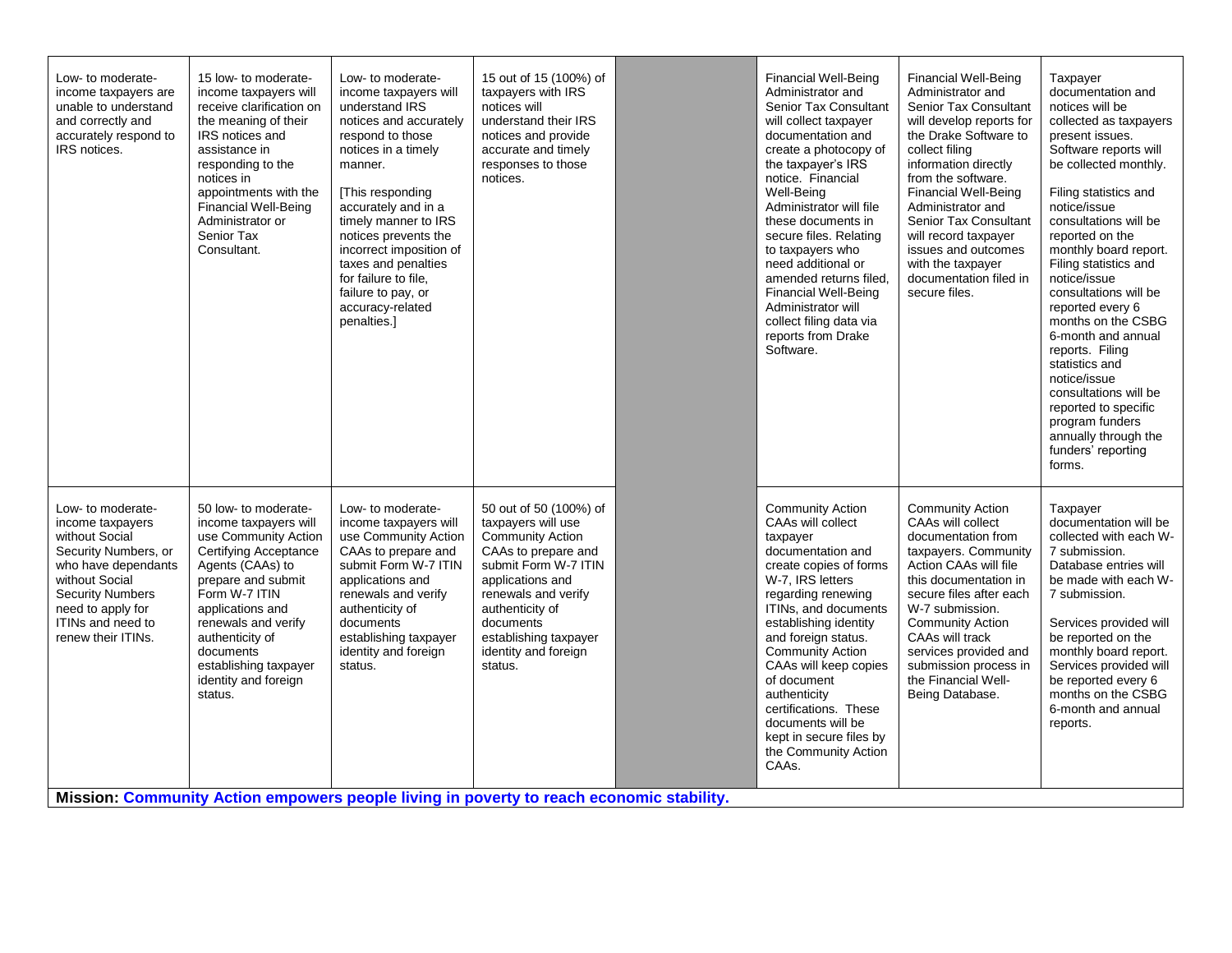# **Tenant Support Services FY18**

| (1)<br><b>Identified</b>                                                                                                                                                                | (2)<br><b>Service or</b>                                                                                                                                                                                                                                                 | (3)<br><b>Expected</b>                                                                                                                                                             | (4)<br><b>Indicator</b>                                                                                                                                                        | (5)<br><b>Actual Results</b>                                                                                                                    | (6)<br><b>Measurement</b>                                                                                                                                    | (7)<br><b>Data Source</b>                                                                                                                                                                      | (8)<br><b>Frequency of</b>                                                                                                                                                                                                                                                                                                                                                                                     |
|-----------------------------------------------------------------------------------------------------------------------------------------------------------------------------------------|--------------------------------------------------------------------------------------------------------------------------------------------------------------------------------------------------------------------------------------------------------------------------|------------------------------------------------------------------------------------------------------------------------------------------------------------------------------------|--------------------------------------------------------------------------------------------------------------------------------------------------------------------------------|-------------------------------------------------------------------------------------------------------------------------------------------------|--------------------------------------------------------------------------------------------------------------------------------------------------------------|------------------------------------------------------------------------------------------------------------------------------------------------------------------------------------------------|----------------------------------------------------------------------------------------------------------------------------------------------------------------------------------------------------------------------------------------------------------------------------------------------------------------------------------------------------------------------------------------------------------------|
| Problem, Need,<br><b>Situation</b><br>Statement of the<br>specific problem or<br>need you will address.<br>Consider community<br>needs and resources.                                   | <b>Activity</b><br>Identify the service or<br>activity that is<br>expected to produce<br>the outcome given the<br>need or problem<br>identified. Include the<br>number of clients<br>estimated to be<br>served, or number of<br>units to be offered.<br>and a timeframe. | <b>Outcome</b><br>General statement of<br>results expected.<br>These are the<br>significant benefits<br>derived from<br>participation in a<br>service intervention or<br>activity. | Projected # of<br>individuals expected<br>to achieve each<br>outcome divided by<br>the number served:<br>the % expected to<br>achieve.                                         | The Actual # of<br>individuals achieving<br>the outcome, divided<br>by the number served;<br>the % of children who<br>achieved each<br>outcome. | <b>Tool</b><br>Describe the sources<br>of data, how it is<br>collected, and staff<br>assigned to the<br>$task(s)$ .                                          | Include Collection<br>Procedure and<br>Personnel<br>Responsible.                                                                                                                               | <b>Data Collection</b><br>and Reporting<br>Describe how often<br>data is collected and<br>reported both inside<br>and outside the CAA.                                                                                                                                                                                                                                                                         |
| Tenants lack<br>information on<br>landlord/tenant rights<br>and responsibilities<br>and are unable to<br>advocate for<br>themselves, putting<br>them at risk of<br>housing instability. | 1.000 households will<br>receive individual<br>tenant support<br>assistance including<br>education, mediation,<br>and/or advocacy from<br>October 1, 2017 -<br>September 31, 2018.                                                                                       | Tenants will increase<br>their understanding of<br>how to handle housing<br>concerns through<br>greater awareness of<br>landlord/ tenant rights<br>and responsibilities.           | 1,000 of 1,000<br>households (100%)<br>will receive tenant<br>support services with<br>60% receiving<br>services over the<br>phone and 40%<br>receiving services in<br>person. |                                                                                                                                                 | Client Notes showing<br>call/ visit details.<br>Service Point entries<br>of CSBG required<br>data and/or TSS call<br>database entry of<br>service provision. | Client Notes and<br>Service Point service<br>entered by Tenant<br>Support Specialist at<br>time of service.<br>Calls entered in TSS<br>database by TSS<br>volunteer within week<br>of service. | Data collected at time<br>of service by Tenant<br><b>Support Services staff</b><br>CSBG report is<br>completed on a semi-<br>annual basis by<br>ServicePoint and Data<br><b>Projects Coordinator</b><br>and reported to CSBG<br>office.<br>United Way/JBC<br>report is completed on<br>a semi-annual basis<br>by ServicePoint and<br>Data Projects<br>Coordinator and<br>reported to United<br>Way/JBC office. |
| <b>Tenants lack</b><br>education on<br>obtaining and<br>maintaining stable<br>rental housing.                                                                                           | RentWise classes will<br>be provided for 500<br>households from<br>October 1, 2017 -<br>September 31, 2018.                                                                                                                                                              | Tenants will gain<br>education on and<br>increase their<br>knowledge of<br>obtaining and<br>maintaining stable<br>rental housing.                                                  | 500 of 500<br>households (100%)<br>will gain housing<br>education through<br>RentWise classes.                                                                                 |                                                                                                                                                 | RentWise attendance<br>record and pre- and<br>post-surveys<br>indicating level of<br>change in knowledge<br>collected by RentWise<br>instructors and         | Attendance records,<br>pre-and post-surveys<br>will be collected by<br>RentWise instructors<br>during class sessions.                                                                          | Data collected at time<br>of service by Tenant<br><b>Support Services staff</b><br>CSBG report is<br>completed on a semi-<br>annual basis by                                                                                                                                                                                                                                                                   |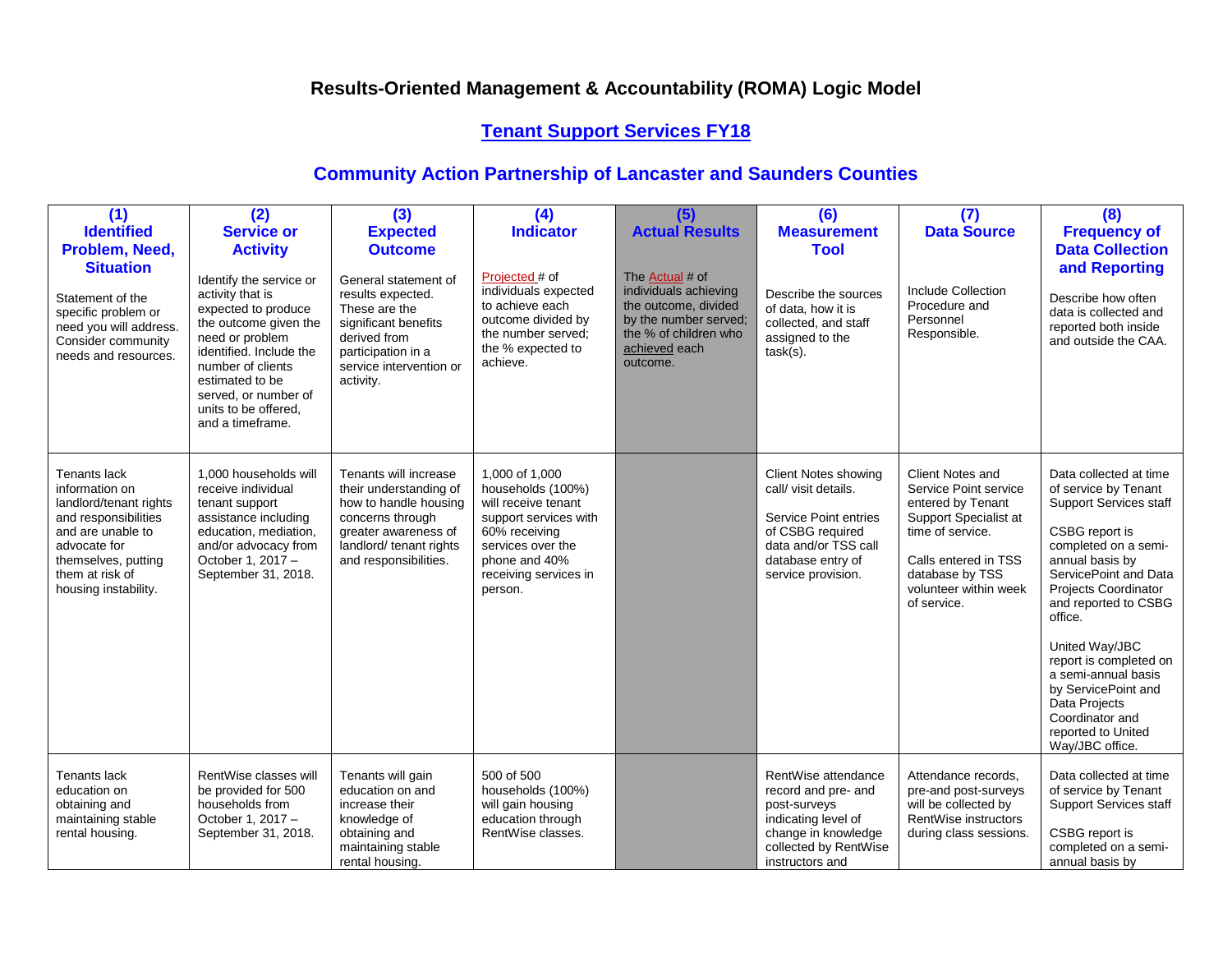|                                                                                                                                                                                                               |                                                                                                                                                                                          |                                                                                                        |                                                                                                           |  | compiled by Lincoln<br><b>Housing Authority</b><br>coordinators and<br>shared annually with<br>RentWise instructors.                                                               |                                                                                                                  | ServicePoint and Data<br>Projects Coordinator<br>and reported to CSBG<br>office.<br>United Way/JBC<br>report is completed on<br>a semi-annual basis<br>by ServicePoint and<br>Data Projects<br>Coordinator and<br>reported to United<br>Way/JBC office.                                                                                                                                                 |  |
|---------------------------------------------------------------------------------------------------------------------------------------------------------------------------------------------------------------|------------------------------------------------------------------------------------------------------------------------------------------------------------------------------------------|--------------------------------------------------------------------------------------------------------|-----------------------------------------------------------------------------------------------------------|--|------------------------------------------------------------------------------------------------------------------------------------------------------------------------------------|------------------------------------------------------------------------------------------------------------------|---------------------------------------------------------------------------------------------------------------------------------------------------------------------------------------------------------------------------------------------------------------------------------------------------------------------------------------------------------------------------------------------------------|--|
| Tenant has failed to<br>mediate dispute with<br>landlord who is acting<br>outside of their rights<br>and unable to help<br>mitigate situation<br>because of lack of<br>authority, education,<br>or resources. | 30 households will<br>receive case<br>management and<br>mediation between<br>themselves and<br>landlord to improve<br>tenant's situation from<br>October 1, 2017-<br>September 31, 2018. | Tenants will maintain<br>housing stability or<br>improve their housing<br>conditions and<br>stability. | 15 of 30 households<br>(50%) will maintain<br>housing stability or<br>improve their housing<br>situation. |  | <b>Participant Notes</b><br>showing call/visit<br>details, including<br>description of actual<br>stabilization or<br>change.<br>Service Point entries<br>of CSBG required<br>data. | Participant Notes and<br>Service Point service<br>entered by Tenant<br>Support Specialist at<br>time of service. | Data collected at time<br>of service by Tenant<br><b>Support Services staff</b><br>CSBG report is<br>completed on a semi-<br>annual basis by<br>ServicePoint and Data<br>Projects Coordinator<br>and reported to CSBG<br>office.<br>United Way/JBC<br>report is completed on<br>a semi-annual basis<br>by ServicePoint and<br>Data Projects<br>Coordinator and<br>reported to United<br>Way/JBC office. |  |
| Mission: Community Action empowers people living in poverty to reach economic stability.                                                                                                                      |                                                                                                                                                                                          |                                                                                                        |                                                                                                           |  |                                                                                                                                                                                    |                                                                                                                  |                                                                                                                                                                                                                                                                                                                                                                                                         |  |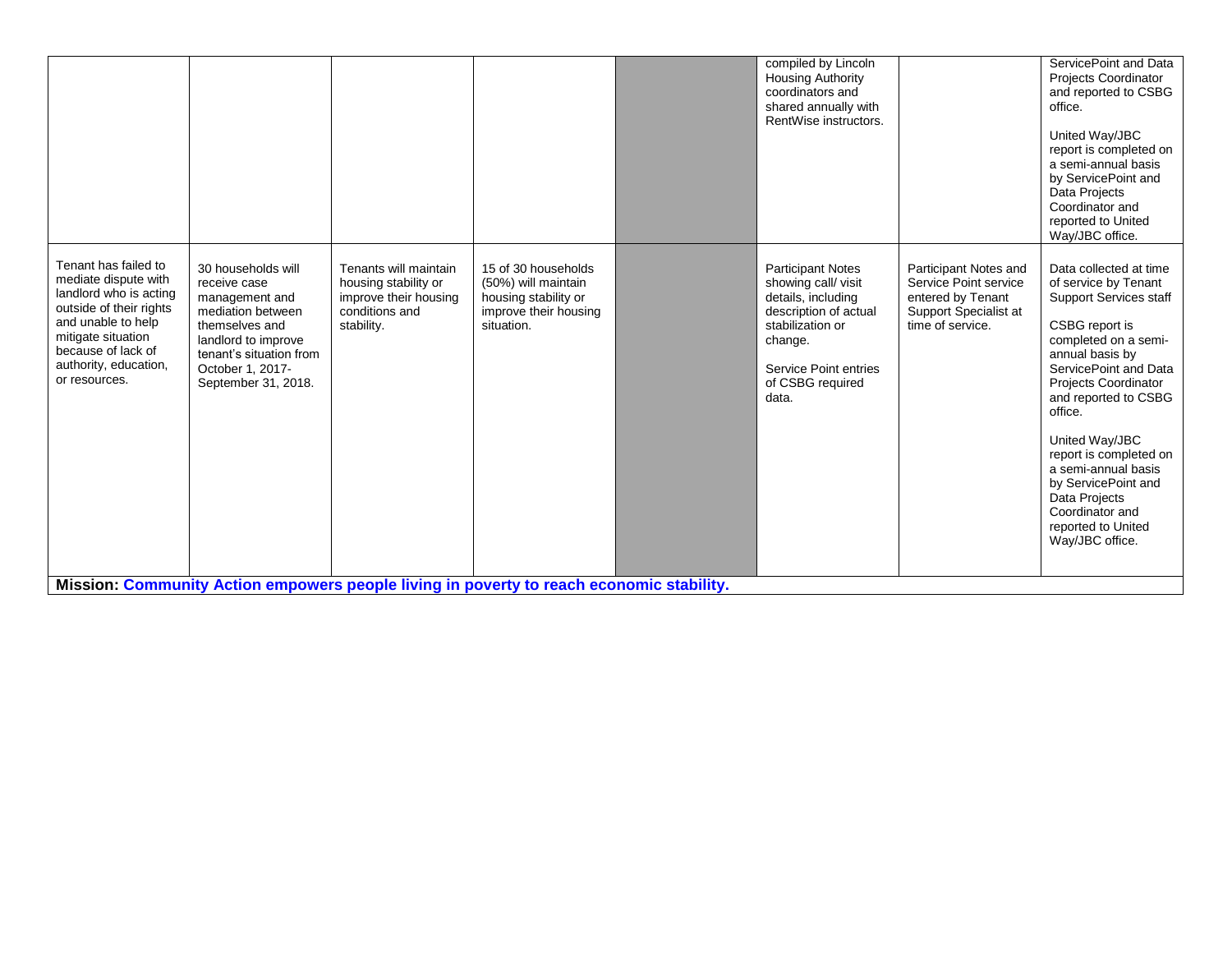## **Volunteer Program FY18**

| (1)                                                                                                                                                                                                                                                                                                                                                                                                                                                                                                       | (2)                                                                                                                                                                                                                                                   | (3)                                                                                                                                                                                                                                                                                          | (4)                                                                                                                                                                                                                                                                                                                                                                                                                                                                                                                 | (5)                                                                                                                                                    | (6)                                                                                                                                                                                                                                                                                                                                                                                              | (7)                                                                                                                                                                                                                                                                                                     | (8)                                                                                                                                                                                                                                                                                  |  |  |
|-----------------------------------------------------------------------------------------------------------------------------------------------------------------------------------------------------------------------------------------------------------------------------------------------------------------------------------------------------------------------------------------------------------------------------------------------------------------------------------------------------------|-------------------------------------------------------------------------------------------------------------------------------------------------------------------------------------------------------------------------------------------------------|----------------------------------------------------------------------------------------------------------------------------------------------------------------------------------------------------------------------------------------------------------------------------------------------|---------------------------------------------------------------------------------------------------------------------------------------------------------------------------------------------------------------------------------------------------------------------------------------------------------------------------------------------------------------------------------------------------------------------------------------------------------------------------------------------------------------------|--------------------------------------------------------------------------------------------------------------------------------------------------------|--------------------------------------------------------------------------------------------------------------------------------------------------------------------------------------------------------------------------------------------------------------------------------------------------------------------------------------------------------------------------------------------------|---------------------------------------------------------------------------------------------------------------------------------------------------------------------------------------------------------------------------------------------------------------------------------------------------------|--------------------------------------------------------------------------------------------------------------------------------------------------------------------------------------------------------------------------------------------------------------------------------------|--|--|
| <b>Identified</b>                                                                                                                                                                                                                                                                                                                                                                                                                                                                                         | <b>Service or</b>                                                                                                                                                                                                                                     | <b>Expected</b>                                                                                                                                                                                                                                                                              | <b>Indicator</b>                                                                                                                                                                                                                                                                                                                                                                                                                                                                                                    | <b>Actual Results</b>                                                                                                                                  | <b>Measurement</b>                                                                                                                                                                                                                                                                                                                                                                               | <b>Data Source</b>                                                                                                                                                                                                                                                                                      | <b>Frequency of</b>                                                                                                                                                                                                                                                                  |  |  |
| Problem, Need,                                                                                                                                                                                                                                                                                                                                                                                                                                                                                            | <b>Activity</b>                                                                                                                                                                                                                                       | <b>Outcome</b>                                                                                                                                                                                                                                                                               |                                                                                                                                                                                                                                                                                                                                                                                                                                                                                                                     |                                                                                                                                                        | <b>Tool</b>                                                                                                                                                                                                                                                                                                                                                                                      |                                                                                                                                                                                                                                                                                                         | <b>Data Collection</b>                                                                                                                                                                                                                                                               |  |  |
| <b>Situation</b><br>Statement of the<br>specific problem or<br>need you will address.<br>Consider community<br>needs and resources.                                                                                                                                                                                                                                                                                                                                                                       | Identify the service or<br>activity that is<br>expected to produce<br>the outcome given the<br>need or problem<br>identified. Include the<br>number of clients<br>estimated to be<br>served, or number of<br>units to be offered,<br>and a timeframe. | General statement of<br>results expected.<br>These are the<br>significant benefits<br>derived from<br>participation in a<br>service intervention or<br>activity.                                                                                                                             | Projected # of<br>individuals expected<br>to achieve each<br>outcome divided by<br>the number served;<br>the % expected to<br>achieve.                                                                                                                                                                                                                                                                                                                                                                              | The <b>Actual</b> # of<br>individuals achieving<br>the outcome, divided<br>by the number served;<br>the % of children who<br>achieved each<br>outcome. | Describe the sources<br>of data, how it is<br>collected, and staff<br>assigned to the<br>$task(s)$ .                                                                                                                                                                                                                                                                                             | Include Collection<br>Procedure and<br>Personnel<br>Responsible.                                                                                                                                                                                                                                        | and Reporting<br>Describe how often<br>data is collected and<br>reported both inside<br>and outside the CAA                                                                                                                                                                          |  |  |
| <b>Community Action's</b><br>programs rely on<br>volunteers to carry out<br>tasks and duties that<br>complement our staff.<br>Without volunteers<br>available to perform<br>supportive and<br>administrative tasks,<br>programs would<br>struggle to operate<br>efficiently to the<br>benefit of our<br>participants.<br>The EHS-HS program<br>must demonstrate<br>broad community<br>support in the form of<br>non-federal share.<br>The value of volunteer<br>time is a significant<br>portion of this. | The agency will<br>mobilize 1,400<br>community members<br>to provide services in<br>supporting<br>programming from<br>October 1, 2017 to<br>September 30, 2018.                                                                                       | <b>Community Action's</b><br><b>Volunteer Resources</b><br>Coordinator will<br>successfully recruit,<br>orient, and retain<br>volunteers who<br>perform supportive<br>and administrative<br>tasks, enabling<br>programs to operate<br>efficiently to the<br>maximum benefit of<br>clientele. | 1.400 volunteers<br>mobilized will provide<br>15,000 hours of<br>service.<br>1.400 volunteers will<br>contribute 15,500<br>hours of service,<br>5,700 hours of the<br>cumulative will be<br><b>Head Start volunteer</b><br>hours, with 125<br>volunteers<br>participating.<br>* Foster Grandparent<br>Program is ending<br>and no funding has<br>been announced<br>2017, 2018, and 2019.<br>If it does not get<br>renewed, Community<br>Action's Head Start<br>Program will lose<br>2582 hours and 8<br>volunteers. |                                                                                                                                                        | Data collected on<br>volunteers and hours<br>are collected through<br>a software program<br>called Volgistics.<br>The<br><b>Volunteer Resources</b><br>Coordinator<br>is responsible for<br>assisting staff to<br>determine program<br>volunteer needs,<br>recruitment and<br>screening of<br>volunteers and<br>providing support &<br>guidance to program<br>staff in regards to<br>volunteers. | <b>Volunteer Resources</b><br>Coordinator is<br>responsible for<br>oversight of the<br>software and data<br>entered. Volunteer<br>information is entered<br>via online application<br>or manually.<br>Volunteers have the<br>ability to amend their<br>demographic<br>information via online<br>access. | Volunteer<br>contributions are<br>calculated on a<br>monthly basis and<br>reported to fiscal, HR<br>and the Data and<br><b>Priority Projects</b><br>Coordinator.<br>CSBG reports are<br>also generated for our<br>Data and Priority<br>Projects Coordinator<br>on a quarterly basis. |  |  |
|                                                                                                                                                                                                                                                                                                                                                                                                                                                                                                           |                                                                                                                                                                                                                                                       | Mission: Community Action empowers people living in poverty to reach economic stability.                                                                                                                                                                                                     |                                                                                                                                                                                                                                                                                                                                                                                                                                                                                                                     |                                                                                                                                                        |                                                                                                                                                                                                                                                                                                                                                                                                  |                                                                                                                                                                                                                                                                                                         |                                                                                                                                                                                                                                                                                      |  |  |
| Volunteer Motto: Volunteers are valuable partners in empowering people living in poverty to reach economic stability.                                                                                                                                                                                                                                                                                                                                                                                     |                                                                                                                                                                                                                                                       |                                                                                                                                                                                                                                                                                              |                                                                                                                                                                                                                                                                                                                                                                                                                                                                                                                     |                                                                                                                                                        |                                                                                                                                                                                                                                                                                                                                                                                                  |                                                                                                                                                                                                                                                                                                         |                                                                                                                                                                                                                                                                                      |  |  |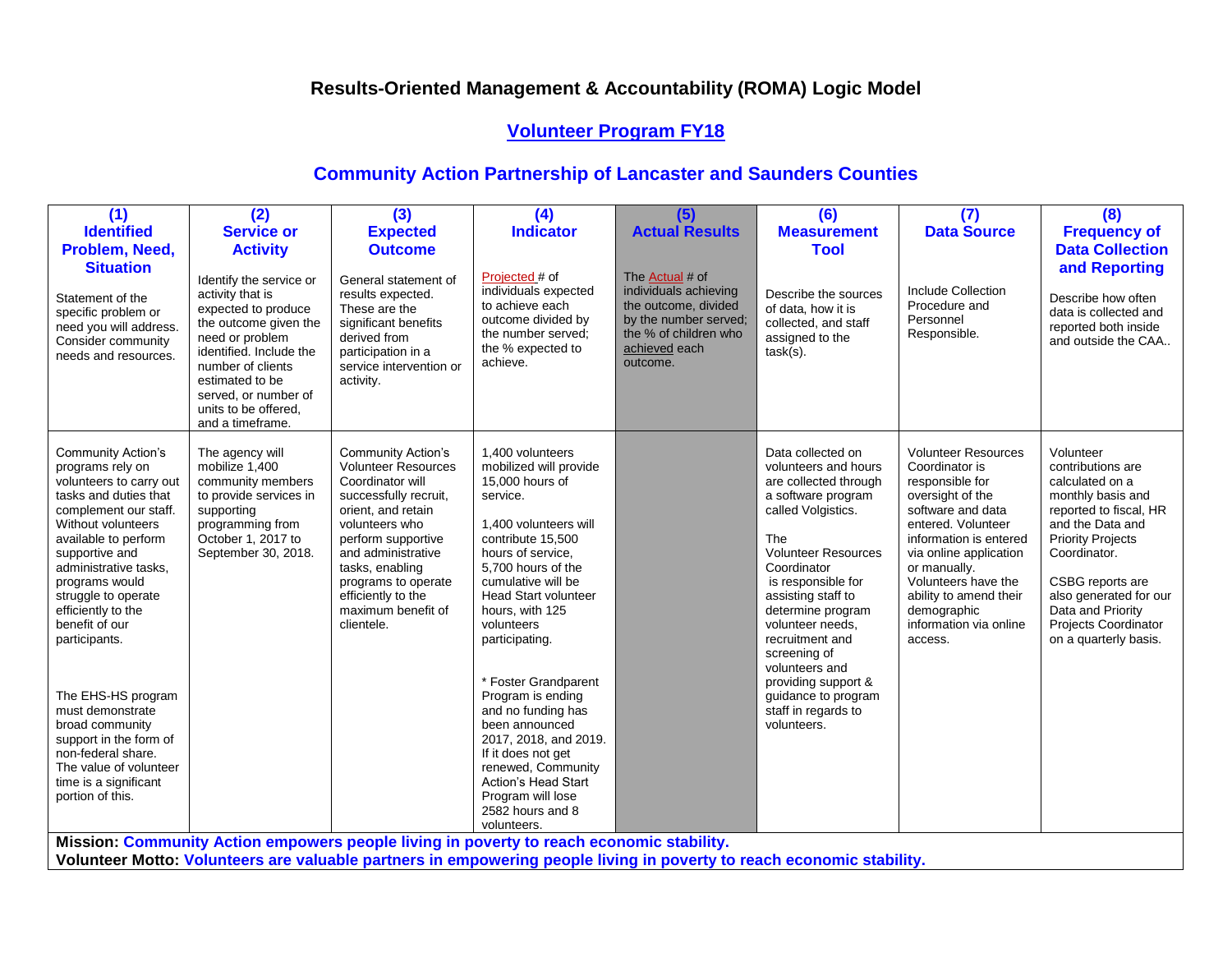#### **Weatherization FY18**

| (1)                                                                                                                                                                                                                                                                                                                                                                                                                                                                                                                                                                                                                 | (2)                                                                                                                                                                                                                                                                                                                                                                                                                                                                                                                                                                                                                                          | (3)                                                                                                                                                                                                                                                                            | (4)                                                                                                                                                                                                                                                                                              | (5)                                                                                                                                                    | (6)                                                                                                                                                                                                                                                                                                                                                                            | (7)                                                                                                                                                                                                                                                                                                                                                                                                                                                                                                                                                                                                                                             | (8)                                                                                                                                                                                                                                                                                                                                                                                                                                                                                                                                                                            |
|---------------------------------------------------------------------------------------------------------------------------------------------------------------------------------------------------------------------------------------------------------------------------------------------------------------------------------------------------------------------------------------------------------------------------------------------------------------------------------------------------------------------------------------------------------------------------------------------------------------------|----------------------------------------------------------------------------------------------------------------------------------------------------------------------------------------------------------------------------------------------------------------------------------------------------------------------------------------------------------------------------------------------------------------------------------------------------------------------------------------------------------------------------------------------------------------------------------------------------------------------------------------------|--------------------------------------------------------------------------------------------------------------------------------------------------------------------------------------------------------------------------------------------------------------------------------|--------------------------------------------------------------------------------------------------------------------------------------------------------------------------------------------------------------------------------------------------------------------------------------------------|--------------------------------------------------------------------------------------------------------------------------------------------------------|--------------------------------------------------------------------------------------------------------------------------------------------------------------------------------------------------------------------------------------------------------------------------------------------------------------------------------------------------------------------------------|-------------------------------------------------------------------------------------------------------------------------------------------------------------------------------------------------------------------------------------------------------------------------------------------------------------------------------------------------------------------------------------------------------------------------------------------------------------------------------------------------------------------------------------------------------------------------------------------------------------------------------------------------|--------------------------------------------------------------------------------------------------------------------------------------------------------------------------------------------------------------------------------------------------------------------------------------------------------------------------------------------------------------------------------------------------------------------------------------------------------------------------------------------------------------------------------------------------------------------------------|
| <b>Identified</b>                                                                                                                                                                                                                                                                                                                                                                                                                                                                                                                                                                                                   | <b>Service or</b>                                                                                                                                                                                                                                                                                                                                                                                                                                                                                                                                                                                                                            | <b>Expected</b>                                                                                                                                                                                                                                                                | <b>Indicator</b>                                                                                                                                                                                                                                                                                 | <b>Actual Results</b>                                                                                                                                  | <b>Measurement</b>                                                                                                                                                                                                                                                                                                                                                             | <b>Data Source</b>                                                                                                                                                                                                                                                                                                                                                                                                                                                                                                                                                                                                                              | <b>Frequency of</b>                                                                                                                                                                                                                                                                                                                                                                                                                                                                                                                                                            |
| Problem, Need,                                                                                                                                                                                                                                                                                                                                                                                                                                                                                                                                                                                                      | <b>Activity</b>                                                                                                                                                                                                                                                                                                                                                                                                                                                                                                                                                                                                                              | <b>Outcome</b>                                                                                                                                                                                                                                                                 |                                                                                                                                                                                                                                                                                                  |                                                                                                                                                        | <b>Tool</b>                                                                                                                                                                                                                                                                                                                                                                    |                                                                                                                                                                                                                                                                                                                                                                                                                                                                                                                                                                                                                                                 | <b>Data Collection</b>                                                                                                                                                                                                                                                                                                                                                                                                                                                                                                                                                         |
| <b>Situation</b><br>Statement of the<br>specific problem or<br>need you will address.<br>Consider community<br>needs and resources.                                                                                                                                                                                                                                                                                                                                                                                                                                                                                 | Identify the service or<br>activity that is<br>expected to produce<br>the outcome given the<br>need or problem<br>identified. Include the<br>number of clients<br>estimated to be<br>served, or number of<br>units to be offered.<br>and a timeframe.                                                                                                                                                                                                                                                                                                                                                                                        | General statement of<br>results expected.<br>These are the<br>significant benefits<br>derived from<br>participation in a<br>service intervention or<br>activity.                                                                                                               | Projected # of<br>individuals expected<br>to achieve each<br>outcome divided by<br>the number served:<br>the % expected to<br>achieve.                                                                                                                                                           | The <b>Actual</b> # of<br>individuals achieving<br>the outcome, divided<br>by the number served;<br>the % of children who<br>achieved each<br>outcome. | Describe the sources<br>of data, how it is<br>collected, and staff<br>assigned to the<br>$task(s)$ .                                                                                                                                                                                                                                                                           | Include Collection<br>Procedure and<br>Personnel<br>Responsible.                                                                                                                                                                                                                                                                                                                                                                                                                                                                                                                                                                                | and Reporting<br>Describe how often<br>data is collected and<br>reported both inside<br>and outside the CAA                                                                                                                                                                                                                                                                                                                                                                                                                                                                    |
| Low-income<br>households have an<br>exponentially higher<br>energy burden than<br>higher income<br>households because<br>they spend a higher<br>percentage of<br>household income on<br>energy-related costs.<br>The housing stock<br>available to low-<br>income families-<br>generally older with<br>poor insulation and<br>inefficient energy<br>equipment-<br>exacerbates this<br>burden.<br>Many low-income<br>families also have<br>issues with their<br>homes that they are<br>unaware of. This<br>could affect the health<br>and welfare of<br>everyone in the<br>household. Some of<br>these items include | Between October 1,<br>2017 and September<br>30, 2018, the<br>Weatherization<br>Program will install<br>energy conservation<br>measures in the<br>homes of 60 income<br>eligible households.<br>An additional 40<br>households will<br>receive health and<br>safety inspections and<br>education. Priority is<br>given to the elderly,<br>persons with<br>disabilities, and<br>families with children<br>under the age of 6 as<br>well as high energy<br>users and households<br>with a high energy<br>burden.<br>Every eligible<br>household receives a<br>health & safety<br>inspection. During<br>this inspection<br>potential hazards are | Lower the energy<br>burden and increase<br>the safety and indoor<br>health for low-income<br>households through<br>energy saving<br>measures and client<br>education.<br>Low-income<br>households gain<br>awareness of health<br>and safety concerns<br>present in their home. | 60% or 60 of 100<br>households that<br>participate will receive<br>weatherization of their<br>home & health &<br>safety education.<br>100% or 100 of 100<br>will gain awareness of<br>health and safety<br>concerns present in<br>their home as a result<br>of the initial safety<br>inspection. |                                                                                                                                                        | Weatherization<br>Program Administrator<br>gathers information<br>and documentation<br>from clients.<br>The Initial Inspector<br>gathers and analyzes<br>the home before<br>weatherization<br>procedures and<br>provides client<br>education.<br>The Quality Control<br>Inspector assesses<br>the home after<br>weatherization to<br>ensure completion<br>and quality of work. | The client turns in the<br>application and<br>required<br>documentation.<br>Weatherization<br>Program Administrator<br>ensures completeness<br>and prepares<br>calculations to assess<br>eligibility and priority.<br>Once client is<br>approved, The Initial<br>Inspector performs a<br>health & safety<br>inspection of the<br>home to ensure safety<br>of client and workers<br>after which he<br>provides client<br>education and if<br>applicable, notifies the<br>client, landlord, and<br>other program staff of<br>hazards. Once<br>hazards are<br>eliminated/contained.<br>he uses various<br>technical tools to<br>evaluate the home. | Household and<br>eligibility data is<br>collected from the<br>client at the time of<br>application. (daily)<br>Data about utility<br>usage is collected<br>once the application is<br>complete. (daily)<br>Data about the house<br>is gathered during<br>inspections and<br>reported to the<br>program<br>administrator. (daily)<br>Furnace replacements<br>and houses with<br>extensive health &<br>safety are reported to<br>the funder once the<br>information is<br>gathered. (daily)<br>Applicable contractors<br>are notified of<br>measures to be<br>completed. (daily) |